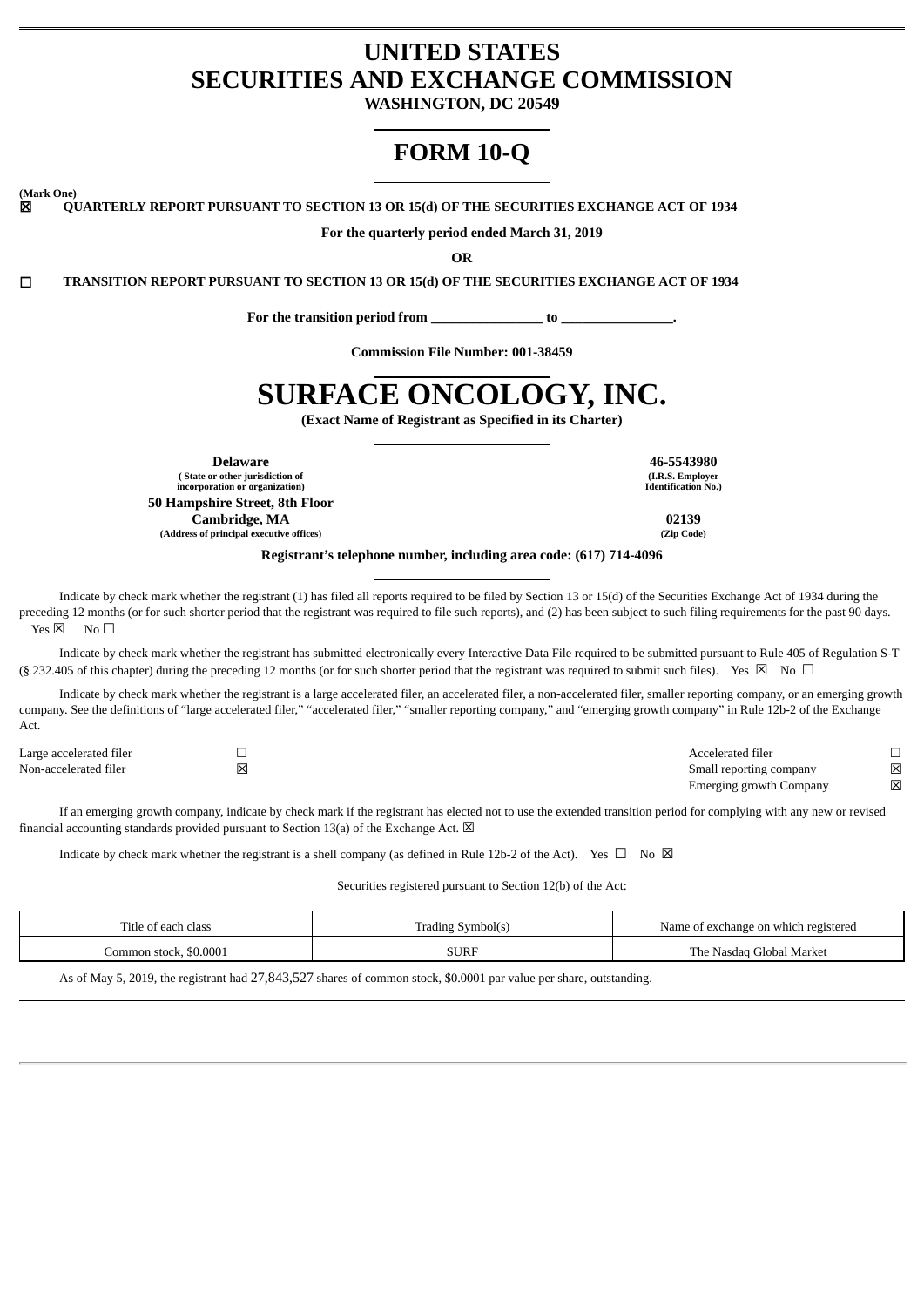# **FORWARD-LOOKING STATEMENTS**

This Quarterly Report on Form 10-Q contains forward-looking statements which are made pursuant to the safe harbor provisions of Section 27A of the Securities Act of 1933, as amended, and Section 21E of the Securities Exchange Act of 1934, as amended (the "Exchange Act"). These statements may be identified by such forward-looking terminology as "may," "should," "expects," "intends," "plans," "anticipates," "believes," "estimates," "predicts," "potential," "continue" or the negative of these terms or other comparable terminology. Our forward-looking statements are based on a series of expectations, assumptions, estimates and projections about our company, are not guarantees of future results or performance and involve substantial risks and uncertainty. We may not actually achieve the plans, intentions or expectations disclosed in these forward-looking statements. Actual results or events could differ materially from the plans, intentions and expectations disclosed in these forward-looking statements. Our business and our forward-looking statements involve substantial known and unknown risks and uncertainties, including the risks and uncertainties inherent in our statements regarding:

- the timing, progress and results of preclinical studies and clinical trials for our current product candidates and other product candidates we may develop, including statements regarding the timing of initiation and completion of studies or trials and related preparatory work, the period during which the results of the trials will become available, and our research and development programs;
- the timing, scope or likelihood of regulatory filings and approvals, including timing of Investigational New Drug application and Biological Licensing Application filings for, and final U.S. Food and Drug Administration approval of, our current product candidates and any other future product candidates;
- the timing, scope or likelihood of foreign regulatory filings and approvals;
- our ability to use our understanding of the tumor microenvironment to identify product candidates and to match immunotherapies to select patient subsets;
- our ability to develop and advance our current product candidates and programs into, and successfully complete, clinical studies;
- our ability to develop combination therapies, whether on our own or in collaboration with Novartis and other third parties;
- our manufacturing, commercialization and marketing capabilities and strategy;
- the pricing and reimbursement of our current product candidates and other product candidates we may develop, if approved;
- the rate and degree of market acceptance and clinical utility of our current product candidates and other product candidates we may develop;
- the potential benefits of and our ability to maintain our collaboration with Novartis, and establish or maintain future collaborations or strategic relationships or obtain additional funding;
- our ability to retain the continued service of our key professionals and to identify, hire and retain additional qualified professionals;
- our intellectual property position, including the scope of protection we are able to establish and maintain for intellectual property rights covering our current product candidates and other product candidates we may develop, the validity of intellectual property rights held by third parties, and our ability not to infringe, misappropriate or otherwise violate any third-party intellectual property rights;
- our competitive position, and developments and projections relating to our competitors and our industry;
- our expectations related to the use of our existing cash, cash equivalents and marketable securities and the proceeds from our initial public offering and the concurrent private placement;
- our estimates regarding expenses, future revenue, capital requirements and needs for additional financing; and
- the impact of laws and regulations.

All of our forward-looking statements are as of the date of this Quarterly Report on Form 10-Q only. In each case, actual results may differ materially from such forward-looking information. We can give no assurance that such expectations or forward-looking statements will prove to be correct. An occurrence of or any material adverse change in one or more of the risk factors or risks and uncertainties referred to in this Quarterly Report on Form 10-Q or included in our other public disclosures or our other periodic reports or other documents or filings filed with or furnished to the Securities and Exchange Commission could materially and adversely affect our business, prospects, financial condition and results of operations. Except as required by law, we do not undertake or plan to update or revise any such forward-looking statements to reflect actual results, changes in plans, assumptions, estimates or projections or other circumstances affecting such forward-looking statements occurring after the date of this Quarterly Report on Form 10-Q, even if such results, changes or circumstances make it clear that any forward-looking information will not be realized. Any public statements or disclosures by us following this Quarterly Report on Form 10-Q that modify or impact any of the forward-looking statements contained in this Quarterly Report on Form 10-Q will be deemed to modify or supersede such statements in this Quarterly Report on Form 10-Q.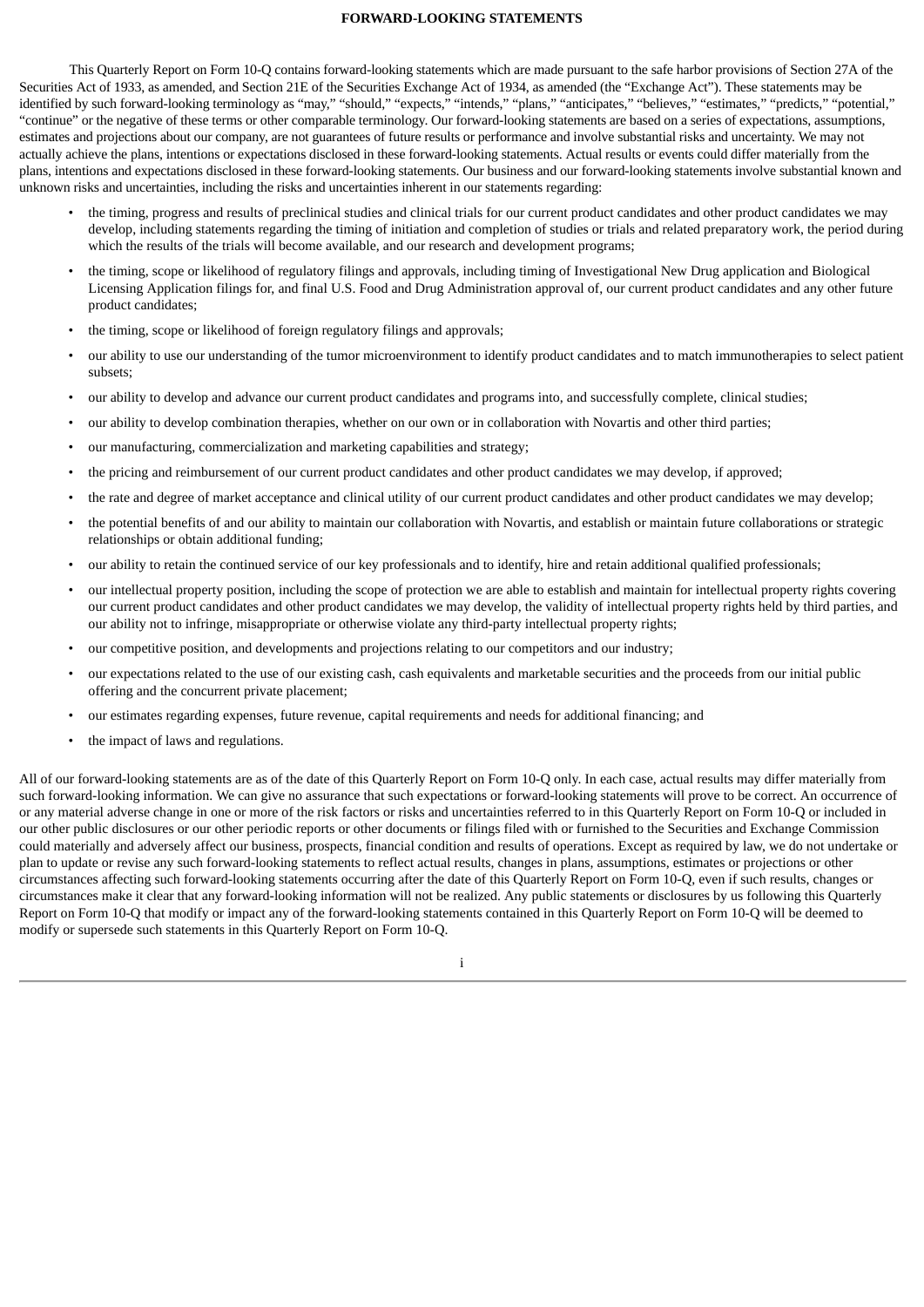# **Table of Contents**

|                   |                                                                                                                              | Page |
|-------------------|------------------------------------------------------------------------------------------------------------------------------|------|
| PART I.           | <b>FINANCIAL INFORMATION</b>                                                                                                 | 3    |
| Item 1.           | <b>Financial Statements (unaudited)</b>                                                                                      | 3    |
|                   | Condensed Consolidated Balance Sheets as of March 31, 2019 and December 31, 2018                                             | 3    |
|                   | Condensed Consolidated Statements of Operations and Comprehensive Income (Loss) for the Three Months Ended March 31,         |      |
|                   | 2019 and 2018                                                                                                                | 4    |
|                   | Condensed Consolidated Statements of Redeemable Convertible Preferred Stock and Stockholders' Equity (Deficit) for the Three |      |
|                   | Months Ended March 31, 2019 and 2018                                                                                         | 5    |
|                   | <u>Condensed Consolidated Statements of Cash Flows for the Three Months Ended March 31, 2019 and 2018</u>                    | 6    |
|                   | <b>Notes to Condensed Consolidated Financial Statements (unaudited)</b>                                                      | 7    |
| Item 2.           | <b>Management's Discussion and Analysis of Financial Condition and Results of Operations</b>                                 | 21   |
| Item 3.           | <b>Quantitative and Qualitative Disclosures About Market Risk</b>                                                            | 30   |
| Item 4.           | <b>Controls and Procedures</b>                                                                                               | 30   |
| PART II.          | <b>OTHER INFORMATION</b>                                                                                                     | 31   |
| Item 1.           | <b>Legal Proceedings</b>                                                                                                     | 31   |
| Item 1A.          | <b>Risk Factors</b>                                                                                                          | 31   |
| Item 2.           | <b>Unregistered Sales of Equity Securities and Use of Proceeds</b>                                                           | 31   |
| Item 3.           | <b>Defaults Upon Senior Securities</b>                                                                                       | 31   |
| Item 4.           | <b>Mine Safety Disclosures</b>                                                                                               | 31   |
| Item 5.           | <b>Other Information</b>                                                                                                     | 31   |
| Item 6.           | <b>Exhibits</b>                                                                                                              | 32   |
| <b>Signatures</b> |                                                                                                                              | 33   |

# ii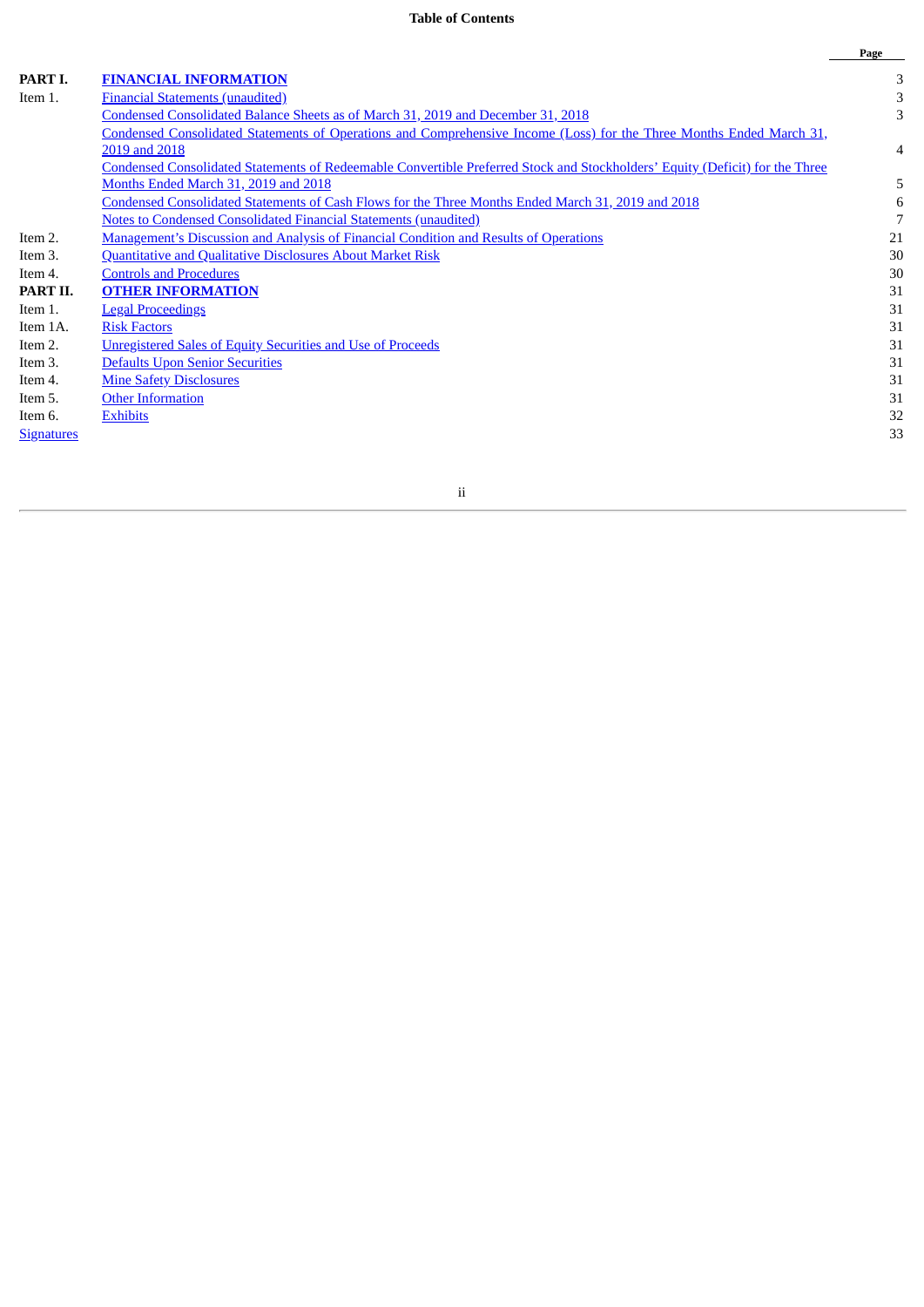# <span id="page-3-1"></span>**SURFACE ONCOLOGY, INC. CONDENSED CONSOLIDATED BALANCE SHEETS (UNAUDITED)**

# **(in thousands, except share and per share data)**

<span id="page-3-2"></span><span id="page-3-0"></span>

|                                                                                                                                                                                                        | March 31,<br>2019 | December 31,<br>2018 |                    |  |
|--------------------------------------------------------------------------------------------------------------------------------------------------------------------------------------------------------|-------------------|----------------------|--------------------|--|
| <b>Assets</b>                                                                                                                                                                                          |                   |                      |                    |  |
| Current assets:                                                                                                                                                                                        |                   |                      |                    |  |
| Cash and cash equivalents                                                                                                                                                                              | \$<br>41,313      | \$                   | 82,912             |  |
| Marketable securities                                                                                                                                                                                  | 98,861            |                      | 75,923             |  |
| Prepaid expenses and other current assets                                                                                                                                                              | 4,689             |                      | 5,766              |  |
| Total current assets                                                                                                                                                                                   | 144,863           |                      | 164,601            |  |
| Property and equipment, net                                                                                                                                                                            | 8,117             |                      | 8,226              |  |
| Operating lease right-of-use asset                                                                                                                                                                     | 16,381            |                      |                    |  |
| Restricted cash                                                                                                                                                                                        | 1,198             |                      | 1,198              |  |
| Other assets                                                                                                                                                                                           | 49                |                      | 40                 |  |
| Total assets                                                                                                                                                                                           | \$<br>170,608     | \$                   | 174,065            |  |
| <b>Liabilities and Stockholders' Equity</b>                                                                                                                                                            |                   |                      |                    |  |
| <b>Current liabilities:</b>                                                                                                                                                                            |                   |                      |                    |  |
| Accounts payable                                                                                                                                                                                       | \$<br>3,761       | \$                   | 3,412              |  |
| Accrued expenses and other current liabilities                                                                                                                                                         | 5,502             |                      | 8,803              |  |
| Deferred revenue - related party                                                                                                                                                                       | 2,433             |                      | 14,610             |  |
| Deferred rent                                                                                                                                                                                          |                   |                      | 352                |  |
| Operating lease liability                                                                                                                                                                              | 1,151             |                      |                    |  |
| Total current liabilities                                                                                                                                                                              | 12,847            |                      | 27,177             |  |
| Deferred revenue - related party, non-current                                                                                                                                                          | 37,085            |                      | 39,342             |  |
| Deferred rent, non-current                                                                                                                                                                             |                   |                      | 4,684              |  |
| Operating lease liability, non-current                                                                                                                                                                 | 20,283            |                      |                    |  |
| <b>Total liabilities</b>                                                                                                                                                                               | 70,215            |                      | 71,203             |  |
| Commitments and contingencies (Note 12)                                                                                                                                                                |                   |                      |                    |  |
| Stockholders' equity:                                                                                                                                                                                  |                   |                      |                    |  |
| Preferred stock, \$0.0001 par value per share; 5,000,000 shares authorized<br>at March 31, 2019 and December 31, 2018; no shares<br>issued and outstanding at March 31, 2019 and December 31, 2018     |                   |                      |                    |  |
| Common stock, \$0.0001 par value; 150,000,000 shares<br>authorized at March 31, 2019 and December 31, 2018, respectively;<br>27,830,682 and 27,772,600 shares issued and outstanding at March 31, 2019 | 3                 |                      |                    |  |
| and December 31, 2018, respectively                                                                                                                                                                    |                   |                      | 3                  |  |
| Additional paid-in capital<br>Accumulated other comprehensive income (loss)                                                                                                                            | 171,390<br>5      |                      | 169,784            |  |
| Accumulated deficit                                                                                                                                                                                    | (71,005)          |                      | (119)<br>(66, 806) |  |
| Total stockholders' equity                                                                                                                                                                             | 100,393           |                      | 102,862            |  |
|                                                                                                                                                                                                        | 170,608           | \$                   | 174,065            |  |
| Total liabilities and stockholders' equity                                                                                                                                                             | \$                |                      |                    |  |

The accompanying notes are an integral part of these condensed consolidated financial statements.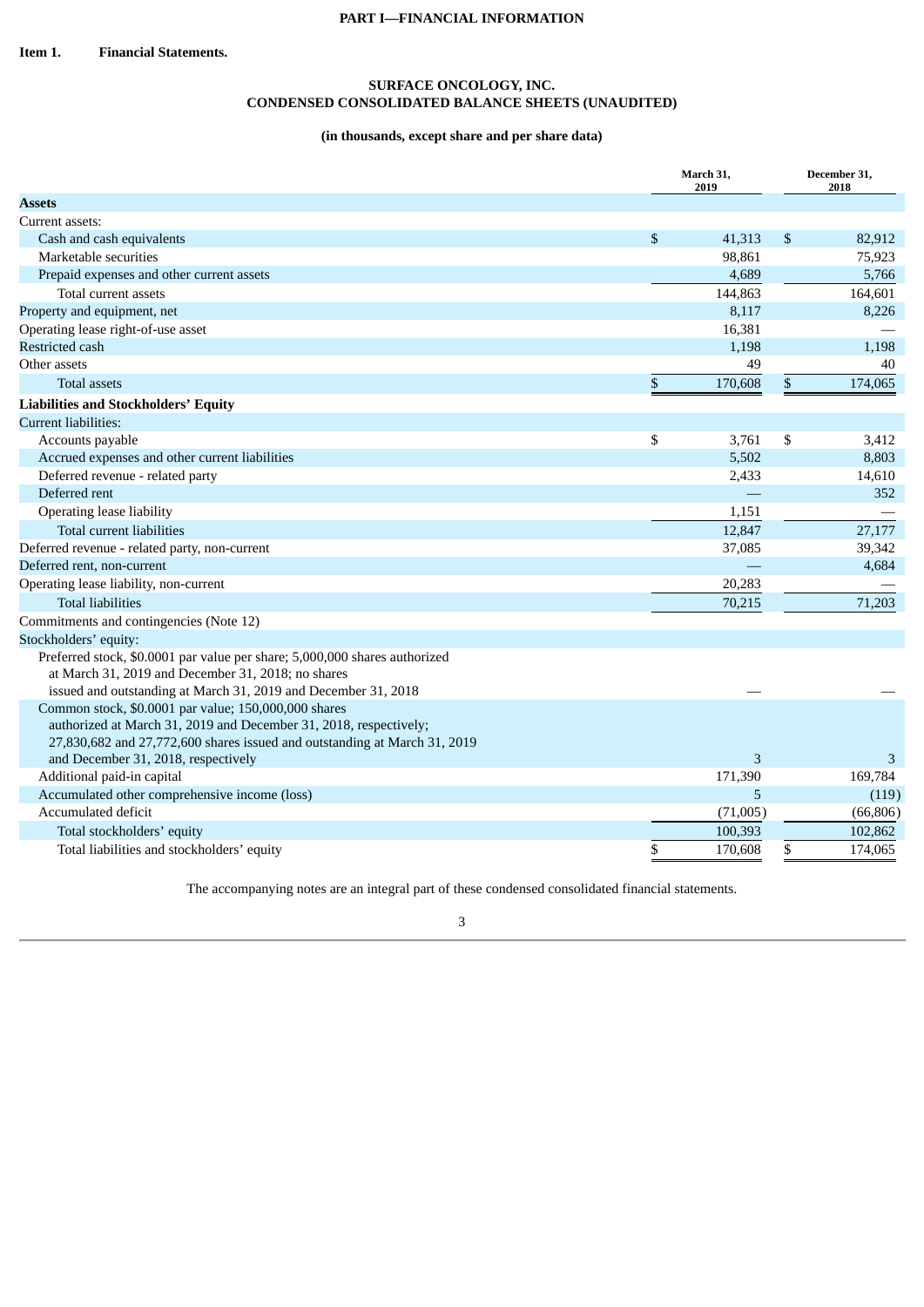# **SURFACE ONCOLOGY, INC.**

# <span id="page-4-0"></span>**CONDENSED CONSOLIDATED STATEMENTS OF OPERATIONS AND COMPREHENSIVE INCOME (LOSS) (UNAUDITED)**

# **(in thousands, except share and per share data)**

|                                                                          | Three months ended March 31, |     |           |  |  |  |  |
|--------------------------------------------------------------------------|------------------------------|-----|-----------|--|--|--|--|
|                                                                          | 2019                         |     | 2018      |  |  |  |  |
| Collaboration revenue - related party                                    | 14,434                       | S   | 45,495    |  |  |  |  |
| Operating expenses:                                                      |                              |     |           |  |  |  |  |
| Research and development                                                 | 14,309                       |     | 11,090    |  |  |  |  |
| General and administrative                                               | 5,093                        |     | 3,362     |  |  |  |  |
| Total operating expenses                                                 | 19,402                       |     | 14,452    |  |  |  |  |
| Income (loss) from operations                                            | (4,968)                      |     | 31,043    |  |  |  |  |
| Interest and other income (expense), net                                 | 769                          |     | 169       |  |  |  |  |
| Net income (loss)                                                        | (4, 199)                     |     | 31,212    |  |  |  |  |
| Accretion of redeemable convertible preferred stock to redemption value  |                              |     | (11)      |  |  |  |  |
| Net income attributable to redeemable convertible preferred stockholders |                              |     | (26, 866) |  |  |  |  |
| Net income (loss) attributable to common stockholders                    | (4, 199)                     |     | 4,335     |  |  |  |  |
| Net income (loss) per share attributable to common stockholders- basic   | (0.15)                       |     | 1.59      |  |  |  |  |
| Weighted average common shares outstanding— basic                        | 27,825,698                   |     | 2,727,606 |  |  |  |  |
| Net income (loss) per share attributable to common stockholders- diluted | (0.15)                       | S.  | 1.05      |  |  |  |  |
| Weighted average common shares outstanding— diluted                      | 27,825,698                   |     | 4,134,644 |  |  |  |  |
| Comprehensive income (loss):                                             |                              |     |           |  |  |  |  |
| Net income (loss)                                                        | \$<br>(4,199)                | \$. | 31,212    |  |  |  |  |
| Other comprehensive income (loss):                                       |                              |     |           |  |  |  |  |
| Unrealized gain (loss) on marketable securities, net of tax of \$0       | 124                          |     | (50)      |  |  |  |  |
| Comprehensive income (loss)                                              | \$<br>(4,075)                | \$. | 31,162    |  |  |  |  |

The accompanying notes are an integral part of these condensed consolidated financial statements.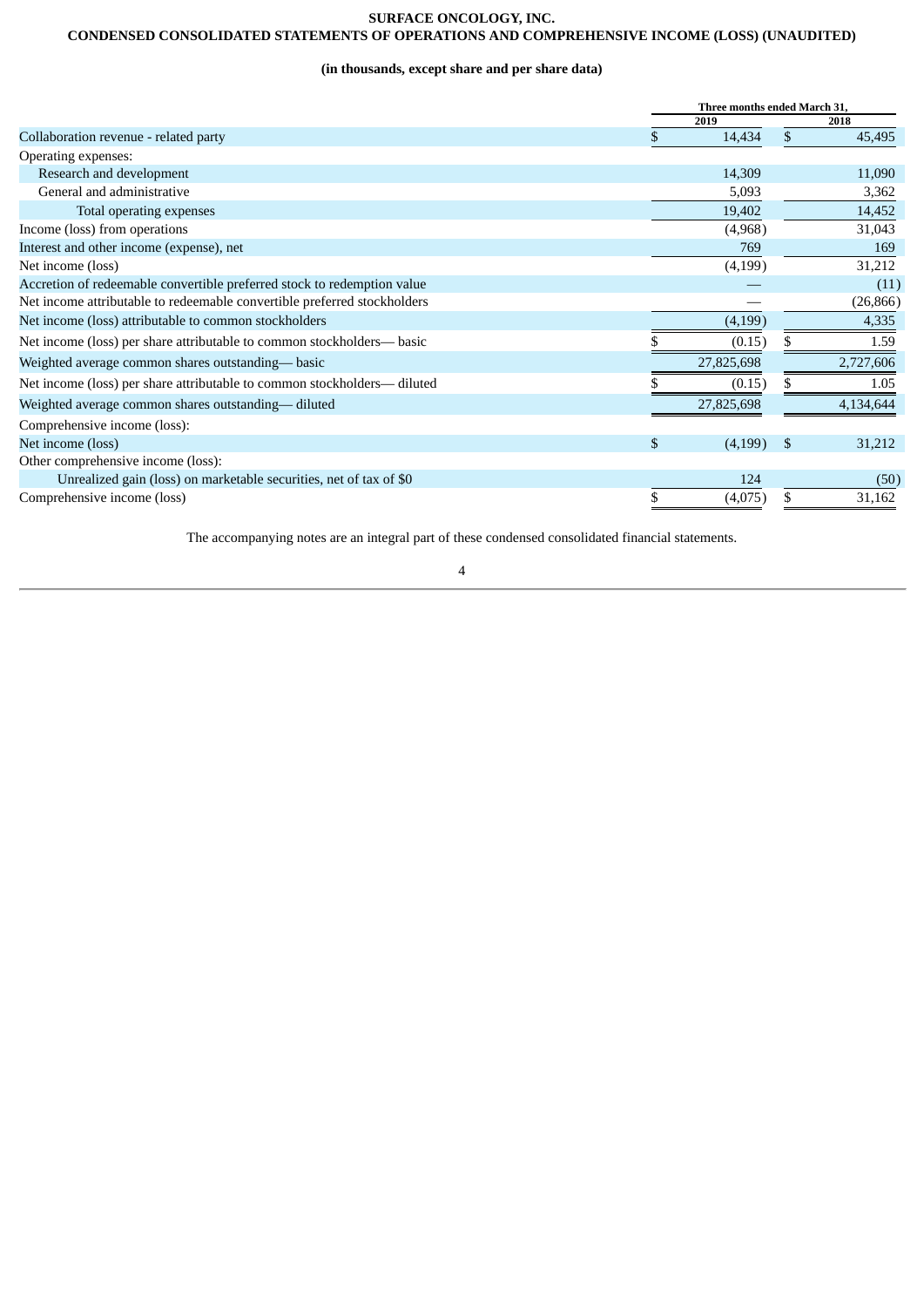# <span id="page-5-0"></span>**SURFACE ONCOLOGY, INC. CONDENSED CONSOLIDATED STATEMENTS OF REDEEMABLE CONVERTIBLE PREFERRED STOCK AND STOCKHOLDERS' EQUITY (DEFICIT) (UNAUDITED)**

# **(in thousands, except share amounts)**

|                                          | Common Stock  |        | <b>Additional</b><br>Paid-in | <b>Accumulated</b><br>Other<br>Comprehensive | Accumulated    | Total<br>Stockholders' |
|------------------------------------------|---------------|--------|------------------------------|----------------------------------------------|----------------|------------------------|
|                                          | <b>Shares</b> | Amount | Capital                      | Loss                                         | <b>Deficit</b> | Equity                 |
| <b>Balances at December 31, 2018</b>     | 27,772,600    |        | 169,784                      | (119)                                        | (66, 806)      | 102,862                |
| Issuance of common stock upon exercise   |               |        |                              |                                              |                |                        |
| of stock options                         | 58,082        |        | 211                          |                                              |                | 211                    |
| Stock-based compensation expense         |               |        | 1,395                        |                                              |                | 1,395                  |
| Unrealized gain on marketable securities |               |        |                              | 124                                          |                | 124                    |
| Net loss                                 |               |        |                              |                                              | (4,199)        | (4, 199)               |
| <b>Balances at March 31, 2019</b>        | 27.830.682    |        | 171.390                      |                                              | (71,005)       | 100.393                |

The accompanying notes are an integral part of these condensed consolidated financial statements.

|                                                                               | <b>Series A and A-1</b><br>Redeemable<br>Convertible<br>Preferred<br><b>Stock</b> |        |           | <b>Common Stock</b> | <b>Additional</b><br>Paid-in | Accumulated<br>Other<br>Comprehensive | Accumulated     | <b>Total</b><br>Stockholders' |
|-------------------------------------------------------------------------------|-----------------------------------------------------------------------------------|--------|-----------|---------------------|------------------------------|---------------------------------------|-----------------|-------------------------------|
|                                                                               | <b>Shares</b>                                                                     | Amount | Shares    | Amount              | Capital                      | Loss                                  | Deficit         | <b>Equity (Deficit)</b>       |
| <b>Balances at December 31, 2017</b>                                          | 37,100,000                                                                        | 48,517 | 2,686,350 | \$                  | 6,877<br>\$                  | \$<br>(246)                           | (73, 945)<br>\$ | (67, 314)<br>\$               |
| Issuance of common stock upon<br>exercise of stock options                    |                                                                                   |        | 80,675    |                     | 157                          |                                       |                 | 157                           |
| Stock-based compensation expense                                              |                                                                                   |        |           |                     | 1,291                        |                                       |                 | 1,291                         |
| Accretion of redeemable<br>convertible preferred stock<br>to redemption value |                                                                                   | 11     |           |                     |                              |                                       |                 |                               |
|                                                                               |                                                                                   |        |           |                     | (11)                         |                                       |                 | (11)                          |
| Adjustment due to the adoption of<br><b>ASC 606</b>                           |                                                                                   |        |           |                     |                              |                                       | 13,736          | 13,736                        |
| Unrealized loss on marketable<br>securities                                   |                                                                                   | –      |           |                     |                              | (50)                                  |                 | (50)                          |
| Net income                                                                    |                                                                                   |        |           |                     |                              |                                       | 31,212          | 31,212                        |
| <b>Balances at March 31, 2018</b>                                             | 37,100,000                                                                        | 48,528 | 2,767,025 |                     | 8,314                        | (296)                                 | (28, 997)       | (20, 979)                     |

The accompanying notes are an integral part of these condensed consolidated financial statements.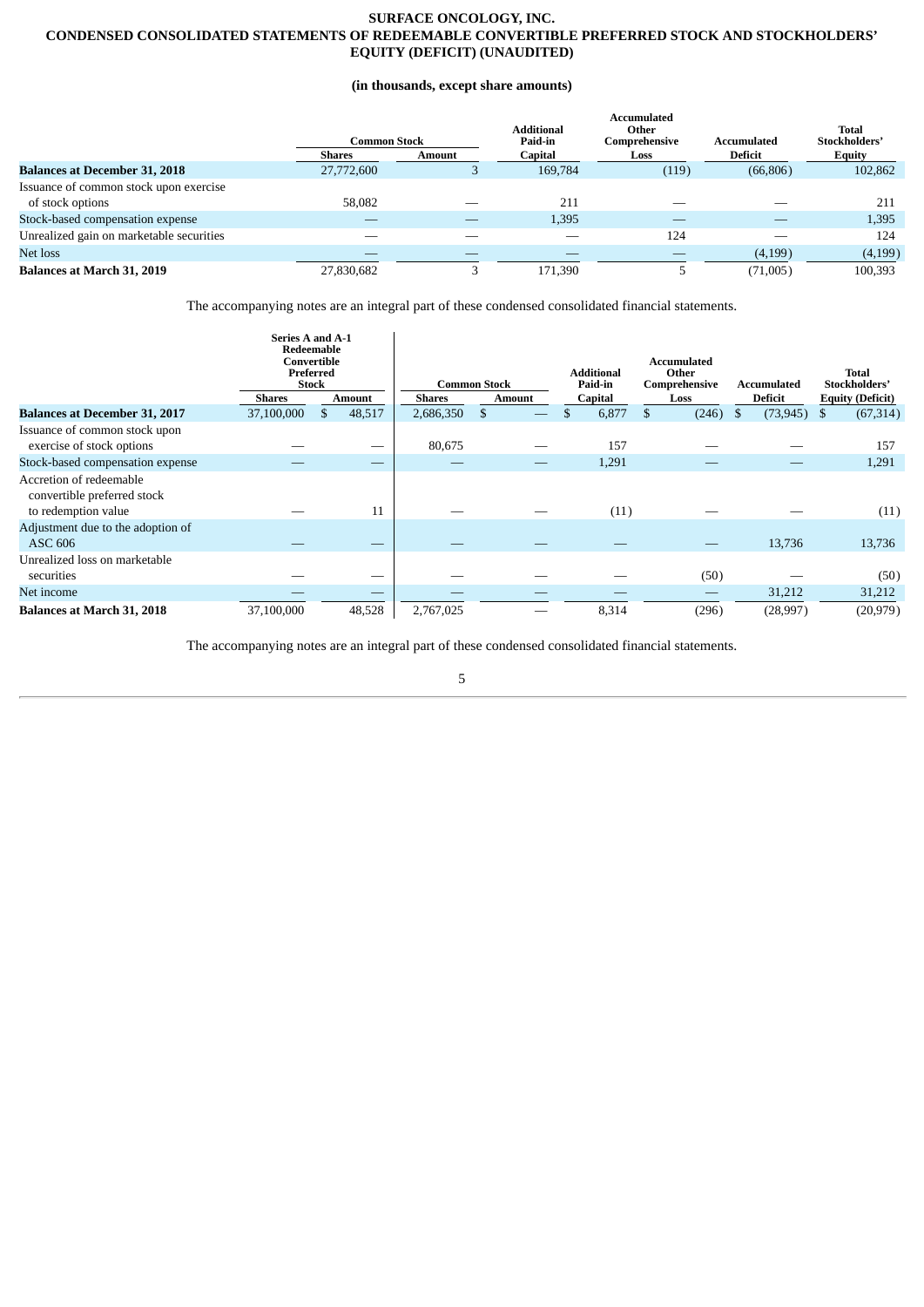# **SURFACE ONCOLOGY, INC. CONDENSED CONSOLIDATED STATEMENTS OF CASH FLOWS (UNAUDITED)**

# **(in thousands)**

<span id="page-6-0"></span>

|                                                                                       |    | Three months ended March 31, |    |         |
|---------------------------------------------------------------------------------------|----|------------------------------|----|---------|
|                                                                                       |    | 2019                         |    | 2018    |
| <b>Cash flows from operating activities:</b>                                          |    |                              |    |         |
| Net income (loss)                                                                     | \$ | (4, 199)                     | \$ | 31,212  |
| Adjustments to reconcile net income (loss) to net cash provided by (used in)          |    |                              |    |         |
| operating activities:                                                                 |    |                              |    |         |
| Depreciation and amortization expense                                                 |    | 430                          |    | 321     |
| Stock-based compensation expense                                                      |    | 1,395                        |    | 1,291   |
| Net amortization of premiums and discounts on marketable securities                   |    | (188)                        |    | 70      |
| Loss on disposal of property and equipment                                            |    |                              |    | 13      |
| Amortization of right-of-use asset                                                    |    | 291                          |    |         |
| Changes in operating assets and liabilities:                                          |    |                              |    |         |
| Prepaid expenses and other current assets                                             |    | 1,077                        |    | 613     |
| Other assets                                                                          |    | (9)                          |    | 5       |
| Accounts payable                                                                      |    | 902                          |    | 3,693   |
| Accrued expenses and other current liabilities                                        |    | (3,299)                      |    | (5,653) |
| Deferred rent                                                                         |    |                              |    | (59)    |
| <b>Operating lease liability</b>                                                      |    | (274)                        |    |         |
| Deferred revenue - related party                                                      |    | (14, 434)                    |    | (495)   |
| Net cash (used in) provided by operating activities                                   |    | (18, 308)                    |    | 31,011  |
| <b>Cash flows from investing activities:</b>                                          |    |                              |    |         |
| Purchases of property and equipment                                                   |    | (876)                        |    | (480)   |
| Purchases of marketable investments                                                   |    | (70, 301)                    |    |         |
| Proceeds from sales or maturities of marketable securities                            |    | 47,675                       |    | 6,200   |
| Net cash (used in) provided by investing activities                                   |    | (23,502)                     |    | 5,720   |
| <b>Cash flows from financing activities:</b>                                          |    |                              |    |         |
| Payments of initial public offering costs                                             |    |                              |    | (55)    |
| Proceeds from exercise of stock options                                               |    | 211                          |    | 157     |
| Net cash provided by financing activities                                             |    | 211                          |    | 102     |
| Net increase (decrease) in cash and cash equivalents and restricted cash              |    | (41,599)                     |    | 36,833  |
| Cash and cash equivalents and restricted cash at beginning of period                  |    | 84,110                       |    | 23,540  |
| Cash and cash equivalents and restricted cash at end of period                        | \$ | 42,511                       | \$ | 60,373  |
| Supplemental disclosure of cash flow information:                                     |    |                              |    |         |
| Cash paid for income taxes                                                            | \$ |                              | \$ | 14      |
| Supplemental disclosure of non-cash investing and financing activities:               |    |                              |    |         |
| Accretion of redeemable convertible preferred stock to redemption value               | \$ |                              | \$ | 11      |
| Deferred Offering costs included in accounts payable and accrued expenses             | \$ |                              | \$ | 1,450   |
| Purchases of property and equipment included in accounts payable and accrued expenses | \$ | 137                          | \$ | 50      |

The accompanying notes are an integral part of these financial statements.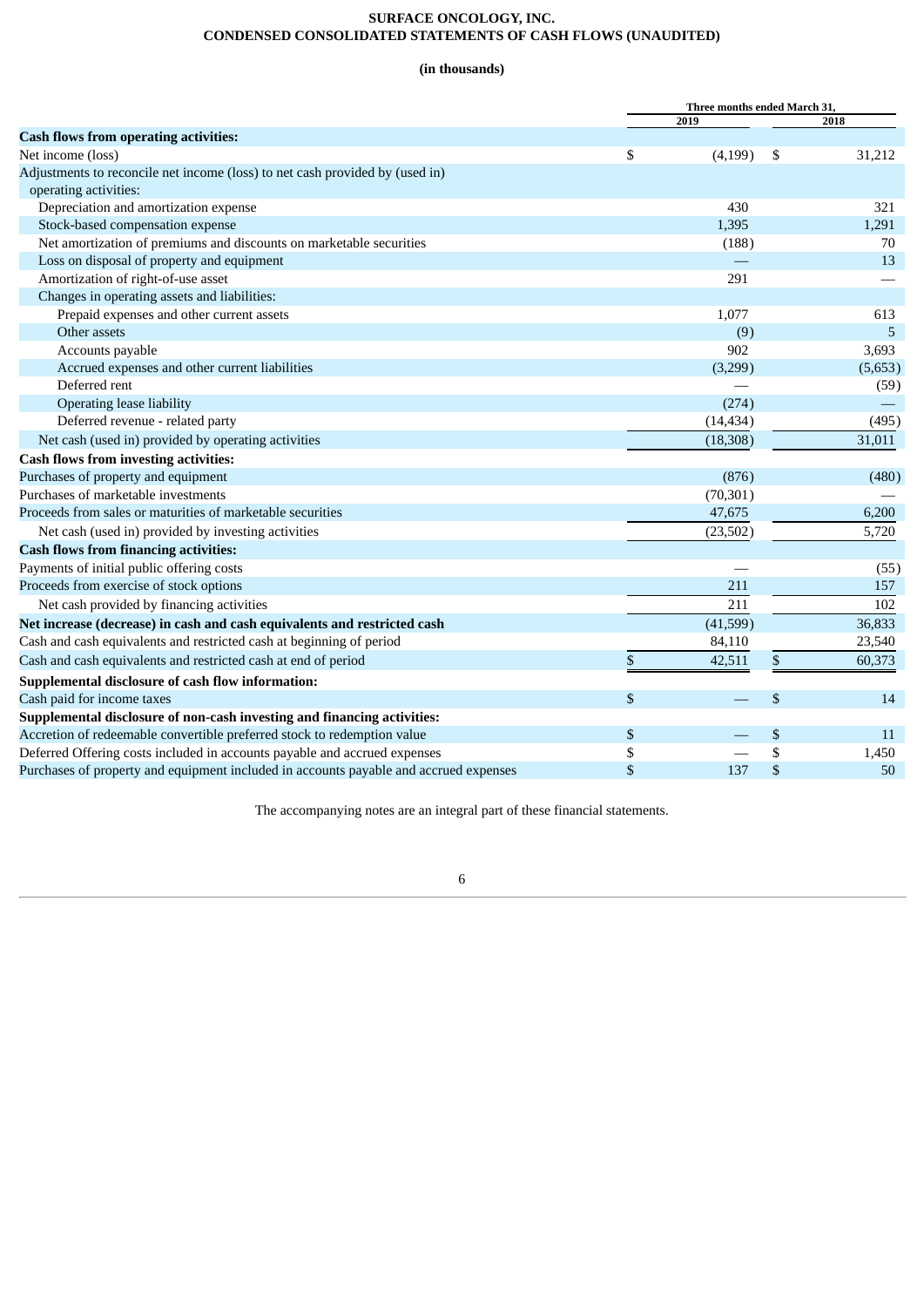#### **(Amounts in thousands, except share and per share data)**

# <span id="page-7-0"></span>**1. Nature of the Business**

Surface Oncology, Inc. (the "Company" or "Surface") is a clinical-stage immuno-oncology company focused on using its specialized knowledge of the biological pathways critical to the immunosuppressive tumor microenvironment ("TME") for the development of next-generation cancer therapies. Surface was incorporated in April 2014 under the laws of the State of Delaware.

The Company is subject to risks common to early-stage companies in the biotechnology industry including, but not limited to, development by competitors of new technological innovations, protection of proprietary technology, dependence on key personnel, compliance with government regulations and the ability to obtain additional financing to fund operations. Product candidates currently under development will require significant additional research and development efforts, including extensive preclinical and clinical testing and regulatory approval, prior to commercialization. These efforts require significant amounts of additional capital, adequate personnel infrastructure and extensive compliance-reporting capabilities. Even if the Company's development efforts are successful, it is uncertain when, if ever, the Company will realize significant revenue from product sales.

On April 6, 2018, the Company effected a one-for-2.2 reverse stock split of its issued and outstanding shares of common stock and a proportional adjustment to the existing conversion ratios for each series of the Company's Redeemable Convertible Preferred Stock. Accordingly, all share and per share amounts for all periods presented in the accompanying condensed consolidated financial statements and notes thereto have been adjusted retroactively, where applicable, to reflect this reverse stock split and adjustment of the preferred stock conversion ratios.

On April 23, 2018, the Company completed its initial public offering of its common stock by issuing 7,200,000 shares of common stock, at \$15.00 per share for gross proceeds of \$108,000, or net proceeds of \$97,209 after deducting underwriting discounts, commissions and offering expenses. Concurrent with the initial public offering, the Company issued Novartis Institutes for Biomedical Research, Inc. ("Novartis") 766,666 shares of its common stock at \$15.00 per share for proceeds of \$11,500, in a private placement.

Upon the closing of the Company's initial public offering on April 23, 2018, all shares of Series A and A-1 redeemable convertible preferred stock (the "Series A Preferred Stock" and "Series A-1 Preferred Stock", respectively) automatically converted into 16,863,624 shares of common stock.

The Company's financial statements have been prepared on the basis of continuity of operations, realization of assets and the satisfaction of liabilities and commitments in the ordinary course of business. The Company has primarily funded its operations with proceeds from the sales of redeemable convertible preferred stock, proceeds from a collaboration agreement with Novartis and proceeds from the Company's initial public offering of common stock. The Company has incurred losses and negative cash flows from operations since its inception. As of March 31, 2019, the Company had an accumulated deficit of \$71,005.

The Company expects that its operating losses and negative cash flows will continue for the foreseeable future. As of May 9, 2019, the issuance date of this Quarterly Report on Form 10-Q, the Company expects that its cash, cash equivalents and marketable securities of \$140,174, will be sufficient to fund its operating expenses and capital expenditure requirements for at least the next 12 months. The future viability of the Company beyond that date is dependent on its ability to raise additional capital to finance its operations.

The Company will seek additional funding through public financings, debt financings, collaboration agreements, strategic alliances and licensing arrangements. The Company may not be able to obtain financing on acceptable terms, or at all, and the Company may not be able to enter into collaborations or other arrangements. The terms of any financing may adversely affect the holdings or the rights of the Company's stockholders. If the Company is unable to obtain funding, the Company could be required to delay, reduce or eliminate research and development programs, product portfolio expansion, or future commercialization efforts, which could adversely affect its business prospects.

Although management continues to pursue these plans, there is no assurance that the Company will be successful in obtaining sufficient funding on terms acceptable to the Company to fund continuing operations, if at all.

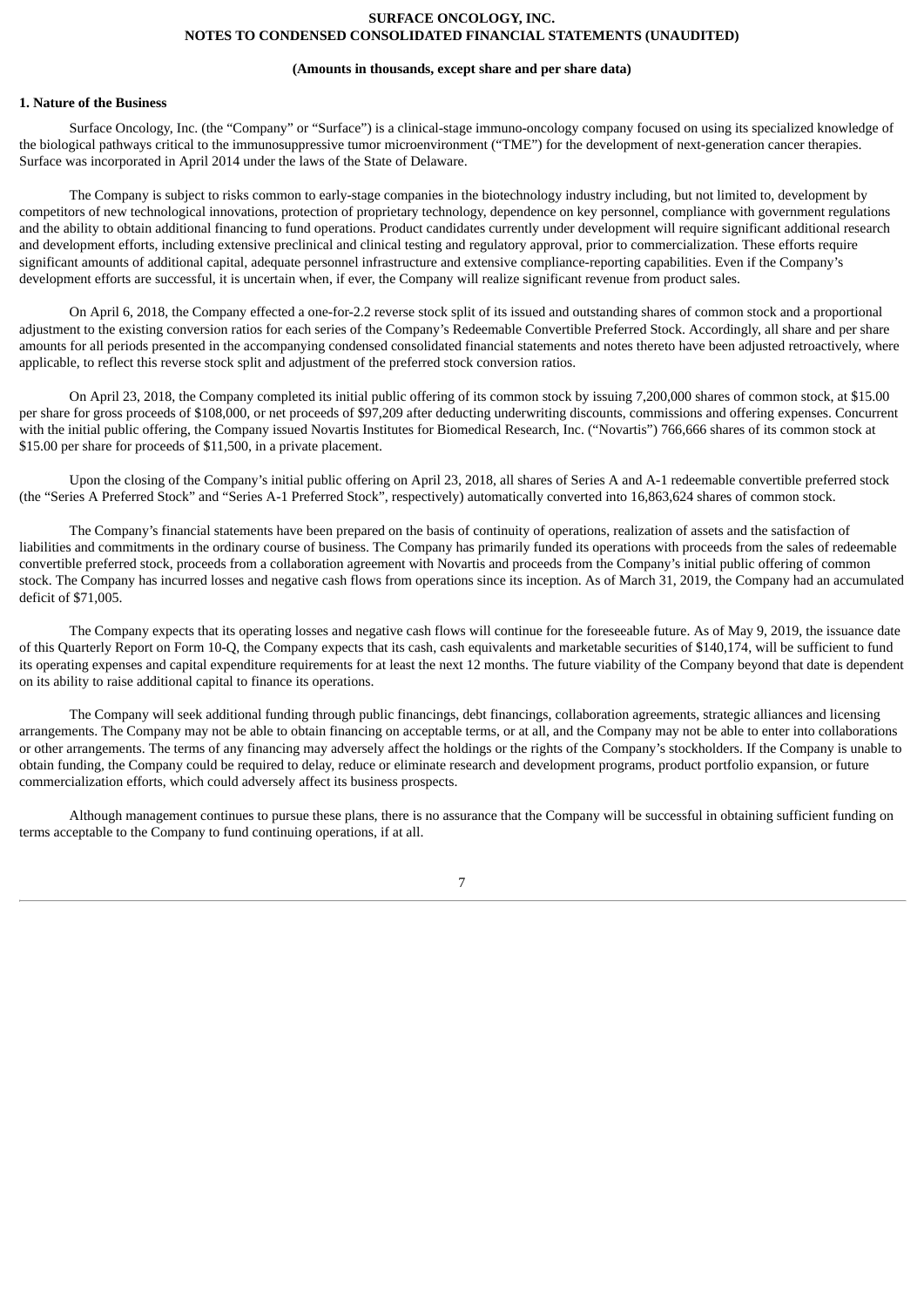#### **(Amounts in thousands, except share and per share data)**

## **2. Summary of Significant Accounting Policies**

### *Basis of Presentation*

The accompanying condensed consolidated financial statements have been prepared in conformity with accounting principles generally accepted in the United States of America ("GAAP") and include the accounts of the Company and its wholly owned subsidiary, Surface Securities Corporation, a Massachusetts corporation, after elimination of all intercompany accounts and transactions.

The accounting policies followed in the preparation of the interim condensed consolidated financial statements are consistent in all material respects with those presented in Note 2 to the financial statements included in the Company's Annual Report on Form 10-K, filed with the Securities and Exchange Commission (the "SEC") pursuant to Rule 424(b)(4) of the Securities Act on March 7, 2019, except for the Company's adoption of the new leasing standard as discussed below.

#### *Use of Estimates*

The preparation of consolidated financial statements in conformity with GAAP requires management to make estimates and assumptions that affect the reported amounts of assets, liabilities, the disclosure of contingent assets and liabilities at the date of the financial statements and the reported amounts of expenses during the reporting periods. Significant estimates and assumptions reflected in these consolidated financial statements include, but are not limited to, revenue recognition, the accrual of research and development expenses, and the valuation of stock-based awards. Estimates are periodically reviewed in light of changes in circumstances, facts and experience. Changes in estimates are recorded in the period in which they become known. Actual results could differ from the Company's estimates.

#### *Leases*

The Company determines if an arrangement is a lease at inception. Operating leases are included in operating lease right-of-use ("ROU") assets, operating lease liability, and operating lease liability, non-current in the Company's condensed consolidated balance sheets.

ROU assets represent the Company's right to use an underlying asset for the lease term and lease liabilities represent the Company's obligation to make lease payments arising from the lease. Operating lease ROU assets and liabilities are recognized at commencement date based on the present value of lease payments over the lease term. Many lease agreements include the option to renew or extend the lease term. The exercise of lease renewal options or extensions is at our sole discretion, and are only included in the calculation of the operating lease ROU asset and operating lease liability when it is reasonably certain that the Company would exercise such options. As the Company's leases do not provide an implicit rate, the Company uses its incremental borrowing rate, which it calculates based on the credit quality of the Company and by comparing interest rates available in the market for similar borrowings, and adjusting this amount based on the impact of collateral over the term of each lease.

The components of a lease are split into three categories: lease components (e.g., land, building, etc.), non-lease components (e.g., common area maintenance, maintenance, consumables, etc.), and non-components (e.g., property taxes, insurance, etc.). Then the fixed and in-substance fixed contract consideration (including any related to non-components) must be allocated based on fair values to the lease components and non-lease components. Although separation of lease and non-lease components is required, certain practical expedients are available to entities. Entities electing the practical expedient would not separate lease and non-lease components. Rather, they would account for each lease component and the related non-lease component together as a single component. The Company's facilities operating leases have lease and non-lease components to which the Company has elected to apply the practical expedient and account for each lease component and related non-lease component as one single component. The Company also elected the package of practical expedients, which, among other things, allows the Company to carry forward prior conclusions related to whether any expired or existing contracts are or contain leases, the lease classification for any expired or existing leases and initial direct costs for existing leases. The Company also made an accounting policy election not to recognize leases with an initial term of 12 months or less within its condensed consolidated balance sheets and to recognize those lease payments on a straight-line basis in its condensed consolidated statements of operations and comprehensive income (loss) over the lease term.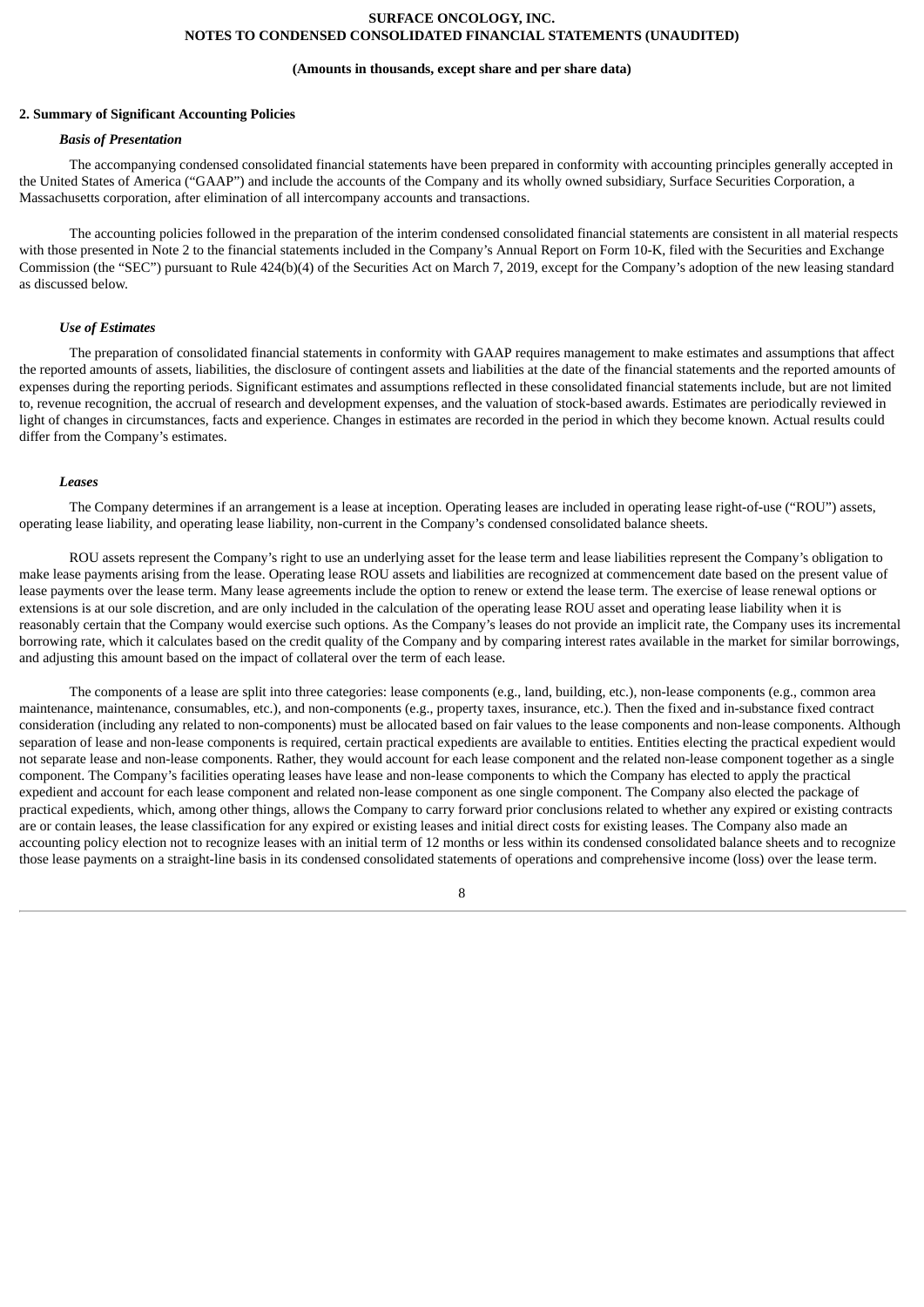#### **(Amounts in thousands, except share and per share data)**

### *Unaudited Interim Financial Information*

The accompanying condensed consolidated balance sheet as of March 31, 2019, the condensed consolidated statements of operations and comprehensive income (loss) for the three months ended March 31, 2019 and 2018, the condensed consolidated statements of cash flows for the three months ended March 31, 2019 and 2018, and the condensed consolidated statement of redeemable convertible preferred stock and stockholders' equity (deficit) for the three months ended March 31, 2019 and 2018 are unaudited. The unaudited interim condensed consolidated financial statements have been prepared on the same basis as the audited annual consolidated financial statements and, in the opinion of management, reflect all adjustments, which include only normal recurring adjustments, necessary for the fair statement of the Company's financial position as of March 31, 2019 and the results of its operations and its cash flows for the three months ended March 31, 2019 and 2018. The financial data and other information disclosed in these notes related to the three months ended March 31, 2019 and 2018 are also unaudited. The results for the three months ended March 31, 2019 are not necessarily indicative of results to be expected for the year ending December 31, 2019, any other interim periods, or any future year period.

### *Recently Adopted Accounting Pronouncements*

In February 2016, the Financial Accounting Standards Board ("FASB") issued Accounting Standards Update (ASU) No. 2016- 02, *Leases* ("ASU 2016-02"). ASU 2016-02 will require lessees to recognize most leases on their balance sheet as a right-of-use asset and a lease liability. Leases will be classified as either operating or finance, and classification will be based on criteria similar to current lease accounting, but without explicit bright lines. In July 2018, the FASB issued ASU No. 2018-10, *"Codification Improvements to Topic 842, Leases"* ("ASU 2018-10"), which provides narrow amendments to clarify how to apply certain aspects of the new lease standard, and ASU No. 2018-11, "Leases (Topic 842) – Targeted Improvements" (ASU 2018-11), which addresses implementation issues related to the new lease standard. The guidance is effective for annual reporting periods beginning after December 15, 2018 and interim periods within those fiscal years.

The Company adopted ASC 842 using the modified retrospective approach with an effective date of January 1, 2019 for leases that existed on that date. Prior period results continue to be presented under ASC 840 based on the accounting standards originally in effect for such periods. The Company elected the package of practical expedients permitted under the transition guidance within the new standard, which, among other things, allows the Company to carry forward the historical lease classification. In connection with the adoption of ASC 842, the Company recorded an impact of \$16,672 on its assets and \$21,708 on its liabilities for the recognition of operating lease right-of-use-assets and operating lease liabilities, respectively, which are primarily related to the lease of the Company's corporate headquarters in Cambridge, Massachusetts. The adoption of ASC 842 did not have a material impact on the Company's results of operations or cash flows.

In July 2017, the FASB issued ASU 2017-11, Earnings Per Share, Distinguishing Liabilities from Equity, Derivatives and Hedging (Part I) Accounting for Certain Financial Instruments with Down Round Features, (Part II) Replacement of the Indefinite Deferral for Mandatorily Redeemable Financial Instruments of Certain Nonpublic Entities and Certain Mandatorily Redeemable Noncontrolling Interests with a Scope Exception ("ASU 2017-11"). This guidance is intended to reduce the complexity associated with accounting for certain financial instruments with characteristics of liabilities and equity. Specifically, a down round feature would no longer cause a freestanding equity-linked financial instrument (or an embedded conversion option) to be considered "not indexed to an entity's own stock" and therefore accounted for as a derivative liability at fair value with changes in fair value recognized in current earnings. Down round features are most often found in warrants and conversion options embedded in debt or preferred equity instruments. In addition, the guidance re-characterized the indefinite deferral of certain provisions on distinguishing liabilities from equity to a scope exception with no accounting effect. The Company adopted ASU 2017-11 on January 1, 2019. The adoption of this guidance did not have a material impact on the Company's financial position or its results of operations.

In June 2018, the FASB issued ASU No. 2018-07, Improvements to Nonemployee Share-Based Payment Accounting ("ASU 2018-07"). The new standard simplifies the accounting for share-based payments to nonemployees by aligning it with the accounting for share-based payments to employees, with certain exceptions. The Company adopted ASU 2018-07 on January 1, 2019. As a result of adopting this standard, the fair value of outstanding nonemployee awards as of December 31, 2018 will no longer be remeasured each reporting period. All future expense related to these awards will be recorded based on the fair value measured as of January 1, 2019. The adoption of this guidance did not have a material impact of the Company's consolidated financial statements.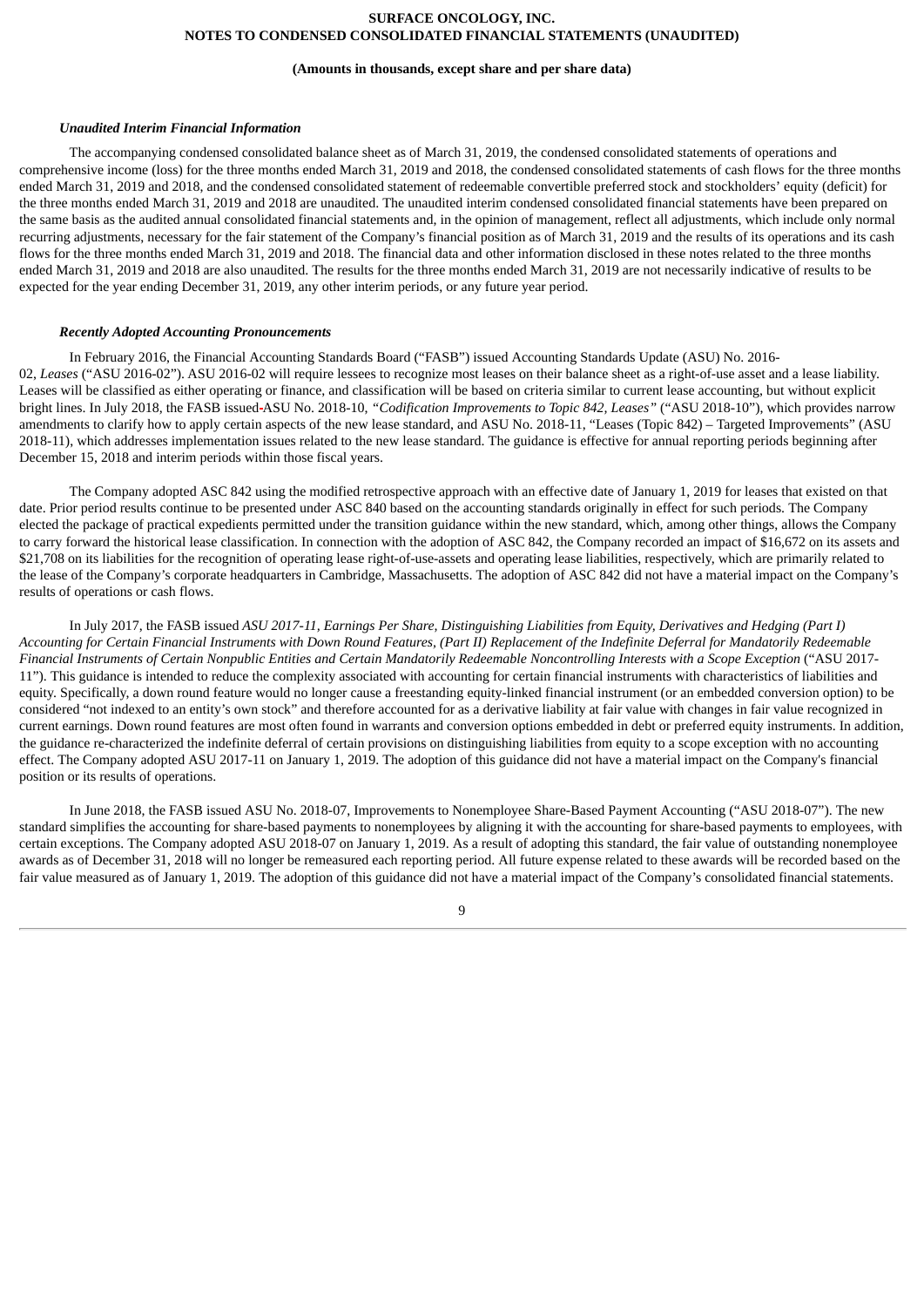### **(Amounts in thousands, except share and per share data)**

### *Recently Issued Accounting Pronouncements*

In August 2018, the FASB issued ASU 2018-13, *Fair Value Measurement (Topic 820): Disclosure Framework – Changes to the Disclosure Requirements for Fair Value Measurement, ("ASU 2018-13").* The new standard removes certain disclosures, modifies certain disclosures and adds additional disclosures related to fair value measurement. The new standard will be effective beginning January 1, 2020 and early adoption is permitted. The Company is currently evaluating the potential impact ASU 2018-13 may have on its disclosures upon adoption.

In June 2016, the FASB issued ASU 2016-13, *Financial Instruments - Credit Losses: Measurement of Credit Losses on Financial Instruments* ("ASU 2016-13"), which amends the impairment model by requiring entities to use a forward-looking approach based on expected losses to estimate credit losses on certain types of financial instruments, including trade receivables and available-for-sale debt securities. The standard is effective on January 1, 2020, with early adoption permitted. The Company is currently evaluating the expected impact of ASU 2016-13 on its consolidated financial statements.

Other accounting standards that have been issued by the FASB or other standards-setting bodies that do not require adoption until a future date are not expected to have a material impact on the Company's financial statements upon adoption.

## **3. Marketable Securities**

As of March 31, 2019, the fair value of available-for-sale marketable debt securities by type of security was as follows:

|                              | March 31, 2019    |        |  |                              |      |                                             |  |               |
|------------------------------|-------------------|--------|--|------------------------------|------|---------------------------------------------|--|---------------|
|                              | Amortized<br>Cost |        |  | Gross<br>Unrealized<br>Gains |      | <b>Gross</b><br><b>Unrealized</b><br>Losses |  | Fair<br>Value |
| Marketable debt securities:  |                   |        |  |                              |      |                                             |  |               |
| U.S. Treasury notes          |                   | 72,545 |  | 27                           | - \$ | (7) \$                                      |  | 72,565        |
| U.S. Government agency bonds |                   | 18,771 |  | 17                           |      | (5)                                         |  | 18,783        |
| Corporate bonds              |                   | 7,540  |  |                              |      | (27)                                        |  | 7,513         |
|                              |                   | 98,856 |  | 44                           |      | (39)                                        |  | 98,861        |

The amortized cost and fair value of the Company's available-for-sale debt securities by contractual maturity are summarized as follows:

|                                                 | <b>March 31, 2019</b> |               |
|-------------------------------------------------|-----------------------|---------------|
|                                                 | Amortized<br>Cost     | Fair<br>Value |
| Maturing in one year or less                    | 84.496                | 84,487        |
| Maturing after one year but less than two years | 14.360                | 14.374        |
|                                                 | 98,856                | 98,861        |

As of December 31, 2018, the fair value of available-for-sale marketable debt securities by type of security was as follows:

|                              | <b>December 31, 2018</b> |        |                              |                                 |                                                    |       |  |                      |
|------------------------------|--------------------------|--------|------------------------------|---------------------------------|----------------------------------------------------|-------|--|----------------------|
|                              | Amortized<br>Cost        |        | Gross<br>Unrealized<br>Gains |                                 | <b>Gross</b><br><b>Unrealized</b><br><b>Losses</b> |       |  | Fair<br><b>Value</b> |
| Marketable debt securities:  |                          |        |                              |                                 |                                                    |       |  |                      |
| U.S. Treasury notes          |                          | 62,866 | S                            | $\hspace{0.1mm}-\hspace{0.1mm}$ | D                                                  | (24)  |  | 62,842               |
| U.S. Government agency bonds |                          | 2,900  |                              |                                 |                                                    | (15)  |  | 2,885                |
| Corporate bonds              |                          | 10.276 |                              |                                 |                                                    | (80)  |  | 10,196               |
|                              |                          | 76,042 |                              |                                 |                                                    | (119) |  | 75,923               |

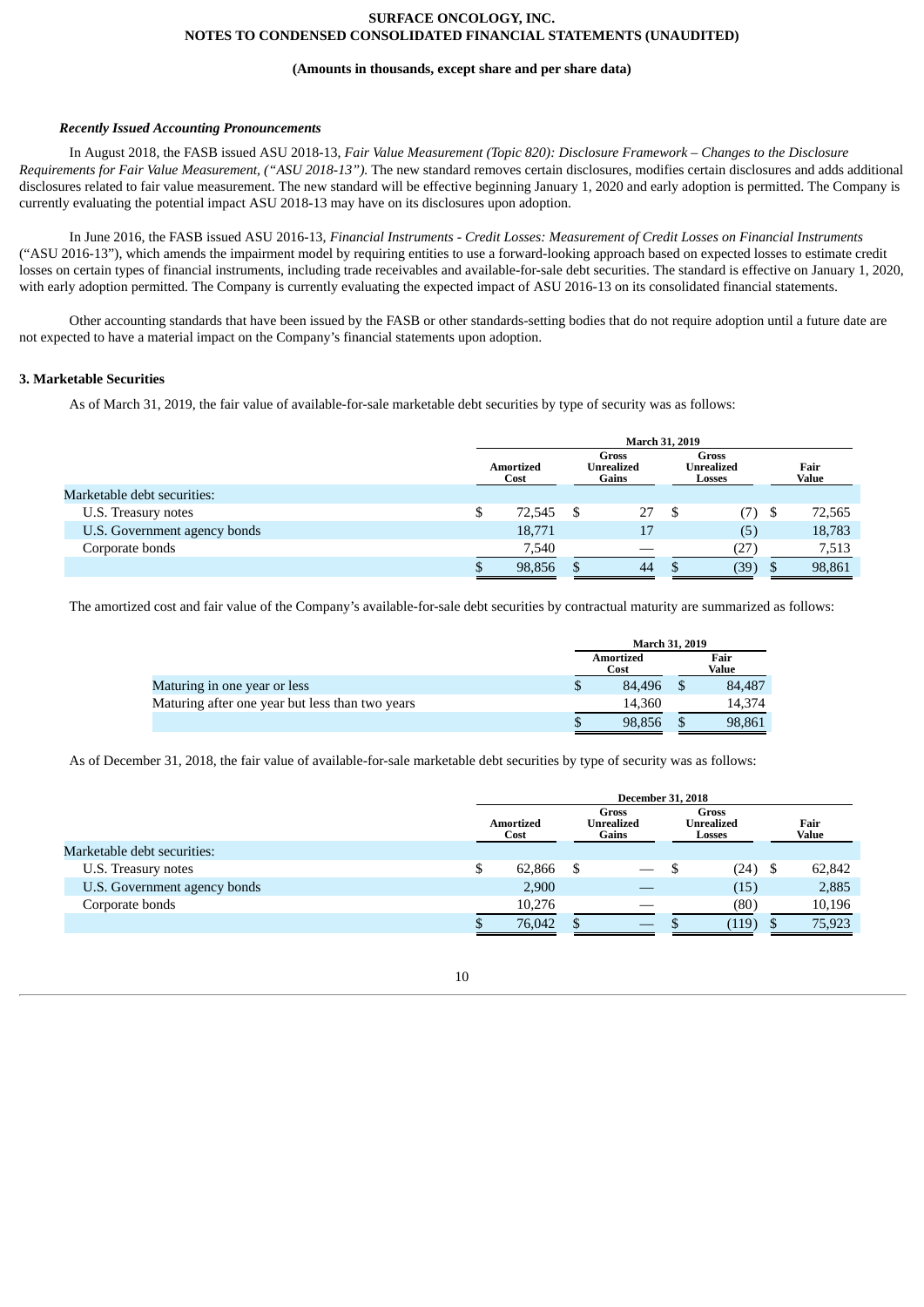# **(Amounts in thousands, except share and per share data)**

The amortized cost and fair value of the Company's available-for-sale securities by contractual maturity are summarized as follows:

|                              |    | <b>December 31, 2018</b> |   |               |  |  |
|------------------------------|----|--------------------------|---|---------------|--|--|
|                              |    | Amortized<br>Cost        |   | Fair<br>Value |  |  |
| Maturing in one year or less | ٠D | 76,042                   | D | 75,923        |  |  |
|                              |    | 76.042                   |   | 75,923        |  |  |

The Company determined that there was no material change in the credit risk of these investments. As a result, the Company determined it did not hold any investments with an other-than-temporary decline in fair value as of March 31, 2019 and December 31, 2018.

# **4. Fair Value of Financial Assets**

The following tables present information about the Company's financial assets that are measured at fair value on a recurring basis and indicate the level of the fair value hierarchy utilized to determine such fair values:

|                              | Fair Value Measurements as of March 31, 2019 using: |                |  |                |  |         |  |         |
|------------------------------|-----------------------------------------------------|----------------|--|----------------|--|---------|--|---------|
|                              |                                                     | <b>Level 1</b> |  | <b>Level 2</b> |  | Level 3 |  | Total   |
| Cash equivalents:            |                                                     |                |  |                |  |         |  |         |
| Money market funds           | ۰D                                                  | 34.621         |  |                |  |         |  | 34,621  |
| Marketable securities:       |                                                     |                |  |                |  |         |  |         |
| U.S. Treasury notes          |                                                     |                |  | 72,565         |  |         |  | 72,565  |
| U.S. Government agency bonds |                                                     |                |  | 18,783         |  |         |  | 18,783  |
| Corporate bonds              |                                                     |                |  | 7,513          |  |         |  | 7,513   |
|                              |                                                     | 34.621         |  | 98,861         |  | $-$     |  | 133,482 |
|                              |                                                     |                |  |                |  |         |  |         |

|                              | Fair Value Measurements as of December 31, 2018 using: |                |    |                |  |                |  |              |
|------------------------------|--------------------------------------------------------|----------------|----|----------------|--|----------------|--|--------------|
|                              |                                                        | <b>Level 1</b> |    | <b>Level 2</b> |  | <b>Level 3</b> |  | <b>Total</b> |
| Cash equivalents:            |                                                        |                |    |                |  |                |  |              |
| Money market funds           |                                                        | 77.737         | \$ |                |  |                |  | 77,737       |
| Marketable securities:       |                                                        |                |    |                |  |                |  |              |
| U.S. Treasury notes          |                                                        |                |    | 62,842         |  |                |  | 62,842       |
| U.S. Government agency bonds |                                                        |                |    | 2,885          |  |                |  | 2,885        |
| Corporate bonds              |                                                        |                |    | 10,196         |  |                |  | 10,196       |
|                              |                                                        | 77,737         |    | 75,923         |  |                |  | 153,660      |

As of March 31, 2019 and December 31, 2018, the Company's cash equivalents were invested in money market funds and were valued based on Level 1 inputs. During the three months ended March 31, 2019 and 2018, there were no transfers between Level 1, Level 2 and Level 3.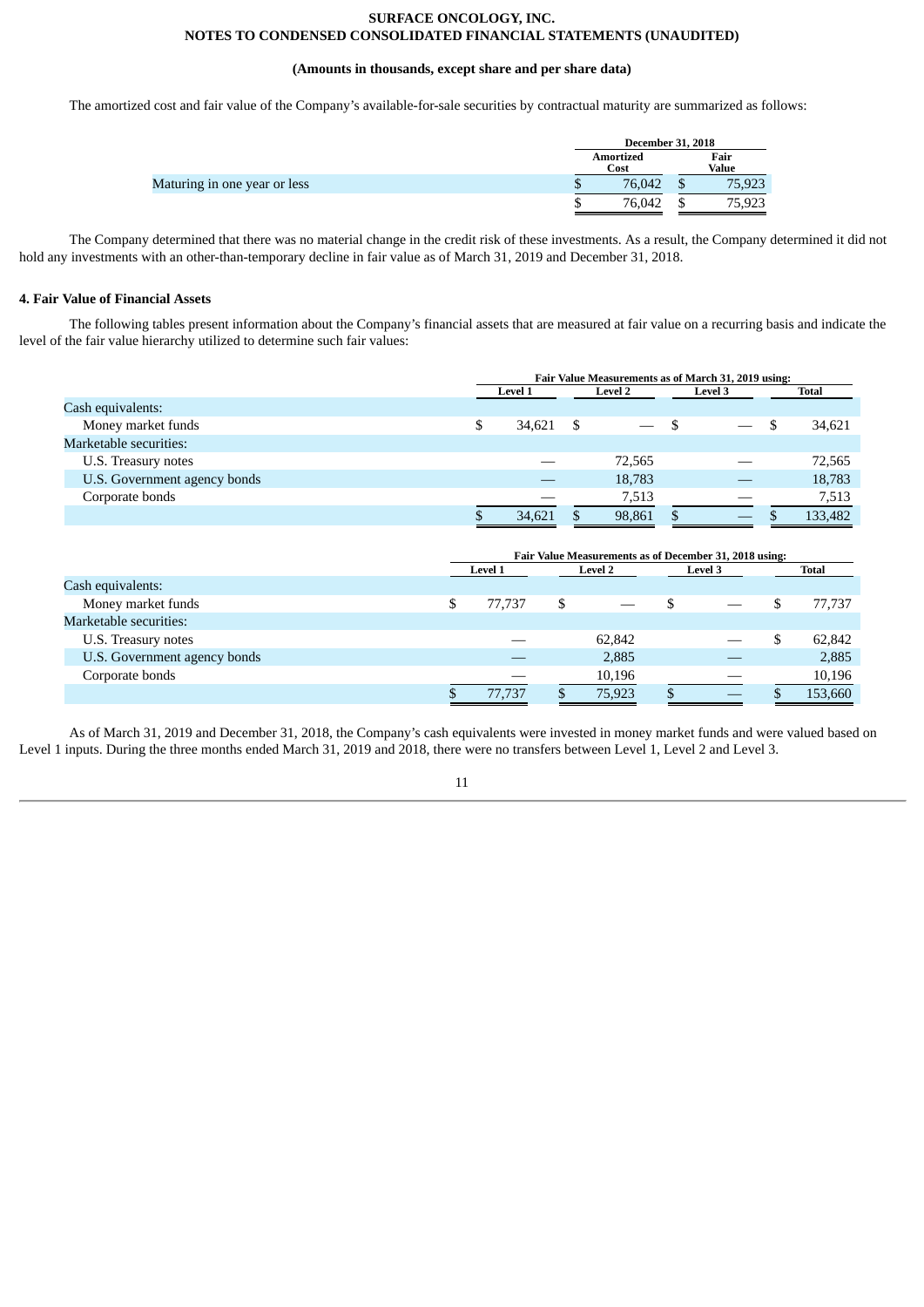#### **(Amounts in thousands, except share and per share data)**

### **5. Collaboration Agreement with Novartis**

# *Overview*

In January 2016, the Company entered into a collaboration agreement with Novartis (the "Collaboration Agreement"), which was subsequently amended in May 2016, July 2017, September 2017, and October 2018 (the "October 2018 Amendment"). Pursuant to the Collaboration Agreement, the Company granted Novartis a worldwide exclusive license to research, develop, manufacture and commercialize antibodies that target cluster of differentiation, or CD, 73 ("CD73"). In addition, the Company granted Novartis the right to purchase exclusive option rights (each an "Option") for up to four specified targets (each an "Option Target") including certain development, manufacturing, and commercialization rights. Novartis initially had the right to exercise up to three purchased Options. Under the Collaboration Agreement, therefore, Novartis had the ability to exclusively license the development and manufacturing rights for up to four targets (inclusive of CD73). Of these, the Company had the right to retain commercialization rights in the United States to two of such targets. As of March 31, 2019, Novartis has one Option remaining eligible for purchase, and potential exercise. The Collaboration Agreement is governed by a joint steering committee that is co-chaired by a chairperson designated by each of the Company and Novartis. The October 2018 Amendment, among other things, modified certain definitions and provisions of the Collaboration Agreement to make them consistent with the amended and restated development and option agreement the Company entered into with Adimab LLC in October and clarified the parties' rights and responsibilities relating to the amended agreement with Adimab LLC and diagnostic products.

Novartis is a related party because it is a greater than 5% stockholder of the Company. In January 2016, the Company entered into the Collaboration Agreement and sold 2,000,000 shares of its Series A-1 preferred stock to Novartis. In addition, concurrent with the Company's initial public offering of common stock, the Company issued Novartis 766,666 shares of its common stock at \$15.00 per share for proceeds of \$11,500 in a private placement.

During the three months ended March 31, 2019 and 2018, the Company made no cash payments to Novartis related to the Collaboration Agreement.

### *Research on Targets*

Under the Collaboration Agreement, the Company is responsible for performing preclinical research through the first investigational new drug application ("IND") acceptance on antibodies that bind to CD73 and each Option Target, pursuant to a research plan directed toward each target. The Company is responsible for all costs and expenses incurred by or on its behalf, in connection with such research.

### *Development and Commercialization of CD73 Products*

Novartis has the sole right to develop and commercialize CD73 antibody candidates and corresponding licensed products worldwide pursuant to a development plan and a commercialization plan, respectively. Novartis is obligated to use commercially reasonable efforts to develop the CD73 antibody candidates and corresponding licensed products, to obtain regulatory approval of such products, including within certain defined markets, and to commercialize such products following regulatory approval. Novartis is responsible for all costs and expenses of such development and commercialization and is obligated to provide the Company with updates on its development and commercialization activities through the joint steering committee, joint development committee, and joint commercialization committee.

### *Option Targets*

Prior to the filing of an IND for an Option Target, Novartis may purchase the Option to obtain certain development, manufacturing and commercialization rights for antibodies that bind to the Option Target. To the extent Novartis does not elect to purchase an Option to an Option Target, the Option for such Option Target will expire and all rights to such Option Target under the Collaboration Agreement will terminate. Novartis had the right to exercise up to a total of three purchased Options. Each exercised Option is to be designated as either a regional or global option, with each such designation determining the development, manufacturing, and commercialization rights between the parties with respect to such Option Target, corresponding antibody candidates, and licensed products, as summarized below. Novartis has the ability to designate the remaining Option as either regional or global. Following Novartis' exercise of an Option with respect to an Option Target, the Company will grant to Novartis licenses that are necessary to effectuate the development, manufacturing or commercialization rights associated with a regional or global option, as described below.

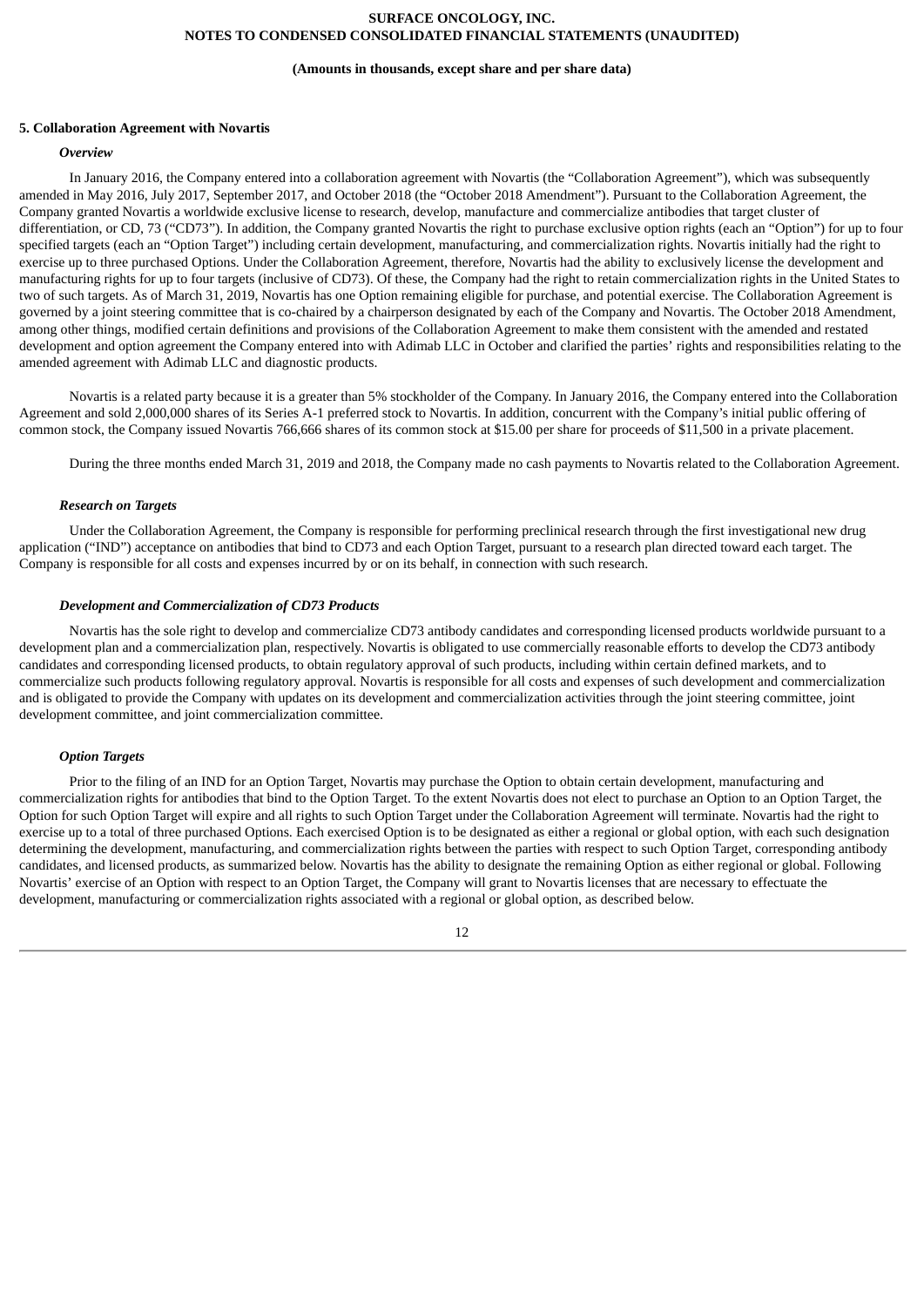#### **(Amounts in thousands, except share and per share data)**

In December 2016, Novartis purchased the Option for antibodies that bind to CD47 for \$5,000. In March 2018, Novartis notified the Company of its decision not to exercise its purchased Option related to CD47. In March 2018, the Company and Novartis also mutually agreed to cease development of one of the undisclosed programs subject to the Collaboration Agreement. In February 2019, Novartis notified the Company of its decision not to purchase the Option related to IL-27.

### *Development and Commercialization of Regional Licensed Products*

To the extent an exercised Option is designated as regional, the Company is primarily responsible for the early clinical development of each corresponding regional antibody candidate and regional licensed product at its own cost. Unless the Company chooses to opt out of its development right, it will collaborate with Novartis on the further clinical development of regional antibody candidates and regional licensed products. Pursuant to a regional development plan for each regional licensed product, the Company will be responsible for development activities related to obtaining regulatory approval in the United States, with Novartis responsible for development activities related to obtaining regulatory approval elsewhere in the world. The development costs of such later clinical development activities will be split evenly among the parties. Thereafter, the Company is responsible for the commercialization of regional licensed products in the United States, and Novartis is responsible for the commercialization of regional licensed products outside of the United States, each pursuant to a commercialization plan. Each party must use commercially reasonable efforts to commercialize such products within their respective territories. The Company is obligated to work with Novartis to agree to a global commercialization strategy with respect to the regional licensed products prior to commercialization.

#### *Development and Commercialization of Global Licensed Products*

To the extent an exercised Option is designated as global, the Company is primarily responsible for the early clinical development of each global antibody candidate and global licensed product at the Company's own cost, and Novartis is solely responsible for the later worldwide clinical development of global antibody candidates and global licensed products, pursuant to a development plan for such global licensed product, at its own cost. Novartis is solely responsible for the worldwide commercialization of global licensed products and must use commercially reasonable efforts to commercialize such products, pursuant to a commercialization plan, at its own cost. Novartis agrees to provide the Company with development and commercialization updates regarding global licensed products through the joint steering committee, joint development committee, and joint commercialization committee.

### *Exclusivity*

Neither the Company nor Novartis may, alone or with any affiliate or third party, (i) research or develop any antibody that specifically binds to an Option Target for a specified period of time outside of the Collaboration Agreement or (ii) develop or commercialize any antibody that specifically binds to CD73 or any Option Target that subsequently becomes a licensed target for a specified period of time outside the Collaboration Agreement. The October 2018 Amendment clarified that Novartis is permitted to research, develop, manufacture or commercialize any diagnostic product that specifically binds to a licensed target, subject to Novartis' compliance with its rights and obligations under the Collaboration Agreement, and provided that where such diagnostic product is an Adimab diagnostic product, Novartis may research, develop, manufacture or commercialize such Adimab diagnostic product solely for the purpose of research, development or commercialization of a therapeutic or prophylactic licensed product that specifically binds to the same licensed target.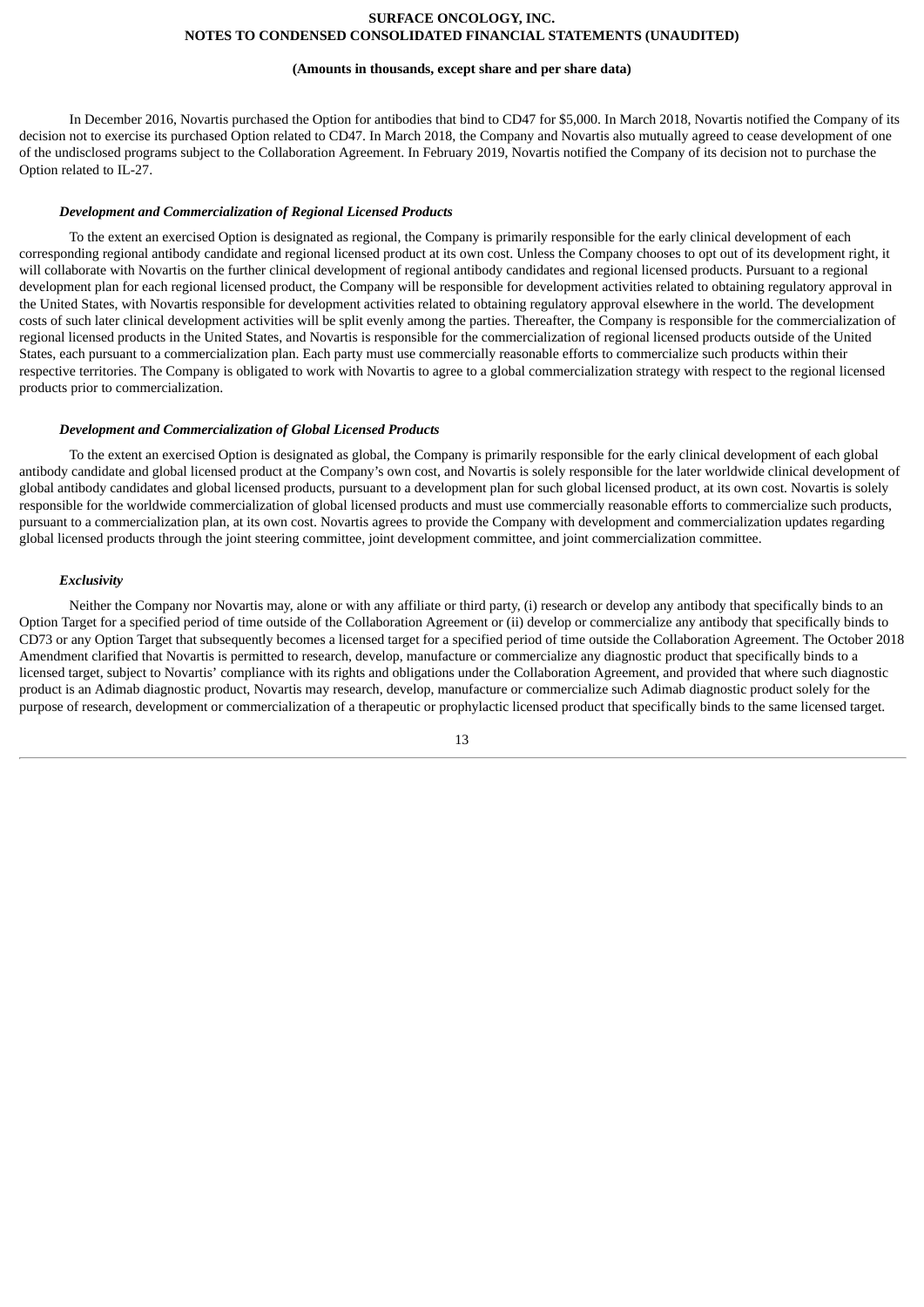#### **(Amounts in thousands, except share and per share data)**

#### *Financial Terms*

Upon entering into the Collaboration Agreement in January 2016, Novartis made an upfront payment to the Company of \$70,000. In addition, Novartis is obligated to pay the Company a fee to the extent it desires to purchase an Option for any Option Target and another fee to exercise such purchased Option, which entitles the Company to an aggregate of up to \$20,000 in option purchase and option exercise payments for the remaining Option. The Company is also eligible to receive payments on a target-by-target basis upon the achievement of specified development and sales milestones as well as tiered royalties on annual net sales by Novartis of licensed products ranging from high single-digit to mid-teens percentages upon successful commercialization of any products. Under the Collaboration Agreement, the Company is currently entitled to potential milestones in excess of \$500,000, as well as tiered royalties on annual net sales by Novartis ranging from high single-digit to mid-teens percentages upon the successful commercialization of NZV930. The maximum aggregate amount of potential option purchase, option exercise, and milestone payments associated with Novartis' single remaining Option is \$220,000. The Company is required to pay Novartis tiered royalties ranging from high single-digit to mid-teens percentages on annual net sales by the Company of regional licensed products in the United States. The royalty payments are subject to reduction under specified conditions set forth in the Collaboration Agreement.

### *Termination*

Unless terminated earlier, the Collaboration Agreement will continue in effect until neither the Company nor Novartis is researching, developing, manufacturing, or commercializing any antibody candidates or licensed products under the Collaboration Agreement. Novartis may terminate the Collaboration Agreement on a target-by-target basis for any reason upon prior notice to the Company within a specified time period. However, Novartis cannot terminate the Collaboration Agreement with respect to CD73 for a certain period of time following the effective date. Either party may terminate the Collaboration Agreement in full, or on a target-by-target basis, if an undisputed material breach is not cured within a certain period of time or upon notice of insolvency of the other party. To the extent Novartis terminates for convenience or for the Company's material breach or insolvency, Novartis will grant the Company, on mutually agreeable financial terms, an exclusive, worldwide, irrevocable, perpetual and royalty-bearing license with respect to intellectual property controlled by Novartis that is reasonably necessary to research, develop, manufacture or commercialize certain products.

## *Revenue Recognition – Collaboration Revenue – Related Party*

In determining the appropriate amount of revenue to be recognized under ASC 606, the Company performed the following steps: (i) identified the promised goods or services in the contract; (ii) determined whether the promised goods or services are performance obligations including whether they are distinct in the context of the contract; (iii) measurement of the transaction price, including the constraint on variable consideration; (iv) allocation of the transaction price to the performance obligations; and (v) recognition of revenue when (or as) the Company satisfies each performance obligation.

Under ASC 606, the Company recognized revenue using the cost-to-cost method, which it believes best depicts the transfer of control to the customer. Under the cost-to-cost method, the extent of progress towards completion is measured based on the ratio of actual costs incurred to the total estimated costs expected upon satisfying the identified performance obligation. Under this method, revenue will be recorded as a percentage of the estimated transaction price based on the extent of progress towards completion. Under ASC 606, the estimated transaction price will include variable consideration. The Company does not include variable consideration to the extent that it is probable that a significant reversal in the amount of cumulative revenue recognized will occur when any uncertainty associated with the variable consideration is resolved. The estimate of the Company's measure of progress and estimate of variable consideration to be included in the transaction price will be updated at each reporting date as a change in estimate. The amount related to the unsatisfied portion will be recognized as that portion is satisfied over time.

Under ASC 606 the Company accounts for (i) the license it conveyed with respect to CD73 and (ii) its obligations to perform research on CD73 and other specified targets as a single performance obligation under the collaboration agreement with Novartis. Novartis' right to purchase exclusive options to obtain certain development, manufacturing and commercialization rights are accounted for separately as they do not represent material rights, based on the criteria of ASC 606. Upon the exercise of any purchased option by Novartis, the contract promises associated with an option target would use a separate cost-to-cost model for purposes of revenue recognition under ASC 606.

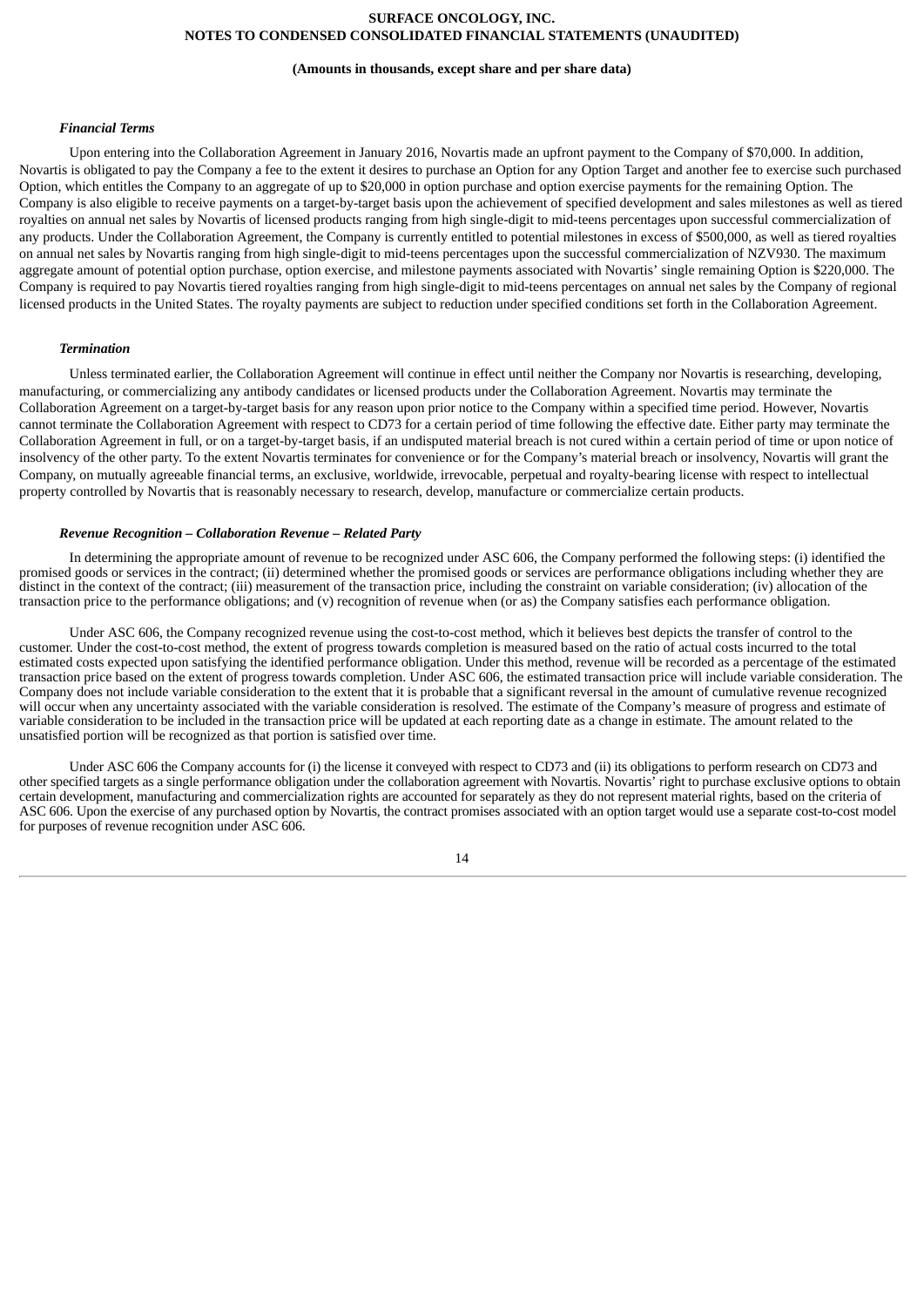### **(Amounts in thousands, except share and per share data)**

In February 2018, the Company received an additional milestone payment of \$45,000 from Novartis upon Novartis' receipt and acceptance of the first final audited Good Laboratory Practices ("GLP") toxicology study report for NZV930 (formally SRF373). Upon achieving the milestone, the Company concluded this variable consideration associated with this milestone was no longer constrained and included the \$45,000 in the transaction price.

In March 2018, Novartis notified the Company of its decision not to exercise its option related to CD47. The Company recognized the \$5,000 exclusive option right payment as collaboration revenue – related party in the first quarter of 2018 because the Company no longer has any remaining performance obligations related to CD47.

In March 2018, the Company and Novartis elected to terminate a specified target under the Collaboration Agreement. Future costs associated with this target were removed from the estimated total costs in the cost-to-cost model.

In February 2019, Novartis notified the Company of its decision not to purchase the Option related to IL-27. Future costs associated with this target were removed from the estimated total costs in the cost-to-cost model.

For the three months ended March 31, 2019 and 2018, the Company recognized the following totals of collaboration revenue – related party:

|                                       |      | Three months ended March 31. |  |        |
|---------------------------------------|------|------------------------------|--|--------|
|                                       | 2019 |                              |  | 2018   |
| Collaboration revenue - related party |      | 14,434                       |  | 45,495 |

The following table presents changes in the Company's contract assets and liabilities during the three months ended March 31, 2019:

|                                        | <b>December 31, 2018</b> | Additions | <b>Deductions</b> | <b>March 31, 2019</b> |
|----------------------------------------|--------------------------|-----------|-------------------|-----------------------|
| Contract liabilities (1)               |                          |           |                   |                       |
| Total deferred revenue - related party | 53.952                   | $-5$      | $(14, 434)$ \$    | 39,518                |

(1) Additions to contract liabilities relate to consideration from Novartis during the reporting period. Deductions to contract liabilities relate to deferred revenue recognized as revenue during the reporting period.

During the three months ended March 31, 2019, the Company recognized \$14,434 of revenue related to the amounts included in contract liability balance at the beginning of the period. The aggregate amount of the transaction price allocated to the single performance obligation that is partially unsatisfied was \$39,518.

The Company considers the total consideration expected to be earned in the next twelve months for services to be performed as current deferred revenue-related party, and consideration that is expected to be earned subsequent to twelve months from the balance sheet date as noncurrent deferred revenue-related party.

### **6. Redeemable Convertible Preferred Stock**

The Company has issued Series A and Series A-1 preferred stock (together, the "Redeemable Convertible Preferred Stock"). The Redeemable Convertible Preferred Stock is classified outside of stockholders' deficit because the shares contain redemption features that are not solely within the control of the Company.

Upon the closing of the Company's initial public offering on April 23, 2018, all shares of the Redeemable Convertible Preferred Stock automatically converted into 16,863,624 shares of common stock.

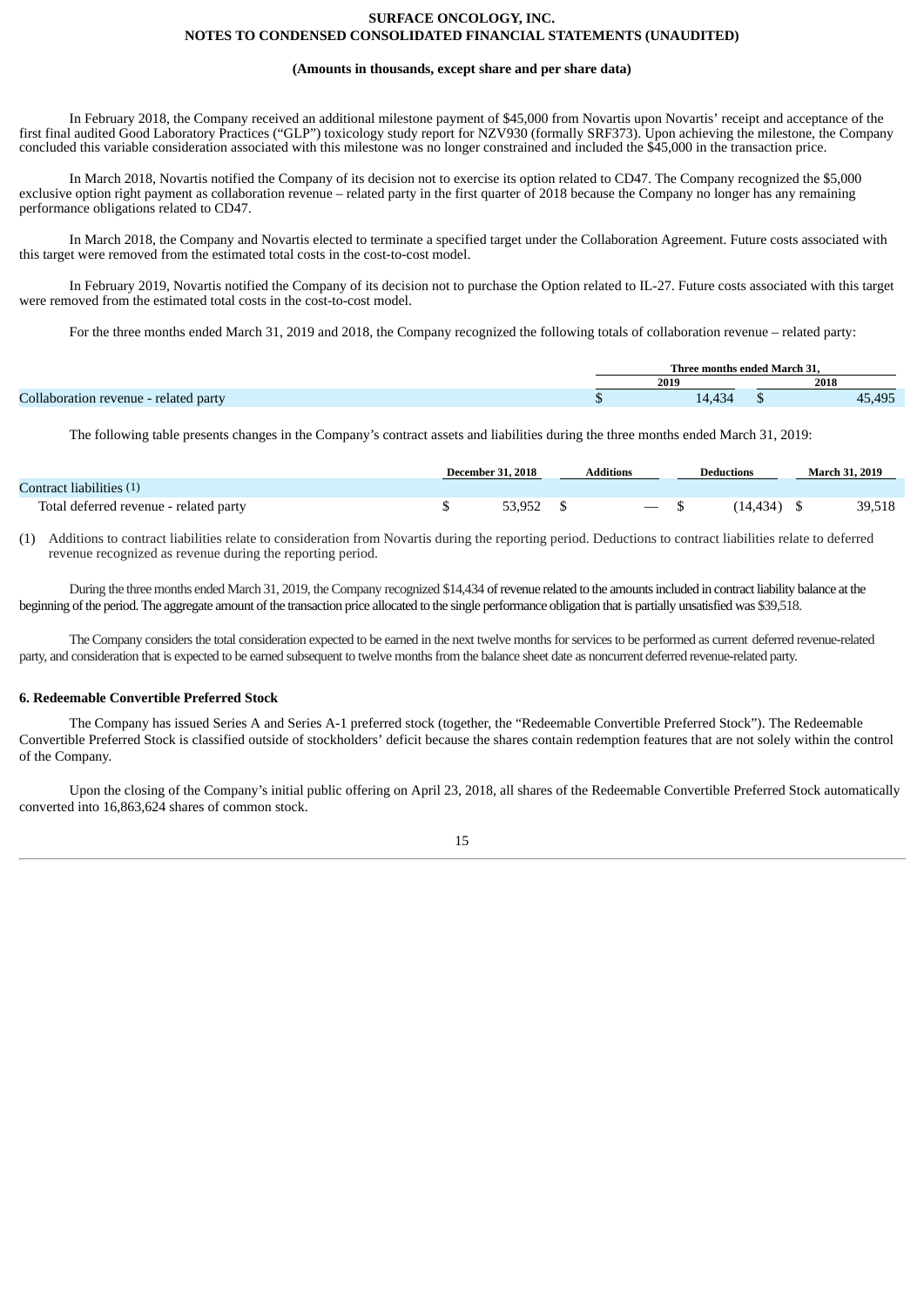#### **(Amounts in thousands, except share and per share data)**

### **7. Stockholders' Equity (Deficit)**

# *Common Stock*

As of March 31, 2019 and December 31, 2018, the Company's certificate of incorporation, as amended and restated, authorized the Company to issue 150,000,000 shares, of \$0.0001 par value common stock.

Each share of common stock entitles the holder to one vote on all matters submitted to a vote of the Company's stockholders. Common stockholders are entitled to receive dividends, as may be declared by the board of directors, if any, subject to the preferential dividend rights of any outstanding preferred stock. No dividends have been declared or paid by the Company through March 31, 2019.

As of March 31, 2019 and December 31, 2018, the Company had reserved 7,413,750 and 6,083,202 shares, respectively, of common stock for the exercise of outstanding stock options and the number of shares remaining available for future grant under the Company's 2018 Stock Option and Incentive Plan, and 2018 Employee Stock Purchase Plan.

On April 23, 2018, the Company completed its initial public offering of its common stock by issuing 7,200,000 shares of common stock, at \$15.00 per share for gross proceeds of \$108,000, or net proceeds of \$97,209. Concurrent with the initial public offering, the Company issued Novartis 766,666 shares of its common stock at \$15.00 per share for proceeds of \$11,500, in a private placement.

# **8. Stock-Based Awards**

### *2014 Stock Incentive Plan*

The Company's 2014 Stock Incentive Plan (the "2014 Plan") provides for the Company to grant incentive stock options or nonqualified stock options, restricted stock awards, unrestricted stock awards or restricted stock units to employees, directors and consultants of the Company. The 2014 Plan is administered by the board of directors, or at the discretion of the board of directors, by a committee of the board of directors. The exercise prices, vesting and other restrictions are determined at the discretion of the board of directors, or their committee if so delegated, except that the exercise price per share of the stock options may not be less than 100% of the fair market value of a share of the Company's common stock on the date of grant and the term of the stock options may not be greater than ten years.

As of March 31, 2019 and December 31, 2018, all remaining shares available under the 2014 Plan were transferred to the Company's 2018 Stock Option and Incentive Plan (the "2018 Plan").

#### *2018 Stock Option and Incentive Plan*

On April 3, 2018, the Company's stockholders approved the 2018 Plan, which became effective on April 18, 2018, the date on which the registration statement for the Company's initial public offering was declared effective. The 2018 Plan provides for the grant of incentive stock options, nonqualified stock options, stock appreciation rights, restricted stock units, restricted stock awards, unrestricted stock awards, cash-based awards and dividend equivalent rights to the Company's officers, employees, non-employee directors and other key persons (including consultants). The number of shares initially reserved for issuance under the 2018 Plan is 1,545,454, plus the shares of common stock remaining available for issuance under the 2014 Plan, which shall be cumulatively increased each January 1 by 4% of the number of shares of the Company's common stock outstanding on the immediately preceding December 31 or such lesser number of shares determined by the Company's board of directors or compensation committee of the board of directors. The shares of common stock underlying any awards that are forfeited, cancelled, held back upon exercise or settlement of an award to satisfy the exercise price or tax withholding, reacquired by the Company prior to vesting, satisfied without the issuance of stock, expire or are otherwise terminated (other than by exercise) under the 2018 Plan and the 2014 Plan will be added back to the shares of common stock available for issuance under the 2018 Plan.

As of March 31, 2019, 1,466,112 shares were available for future issuance under the 2018 Plan.

Stock options granted under the 2014 Plan and 2018 Plan to employees generally vest over four years and expire after ten years.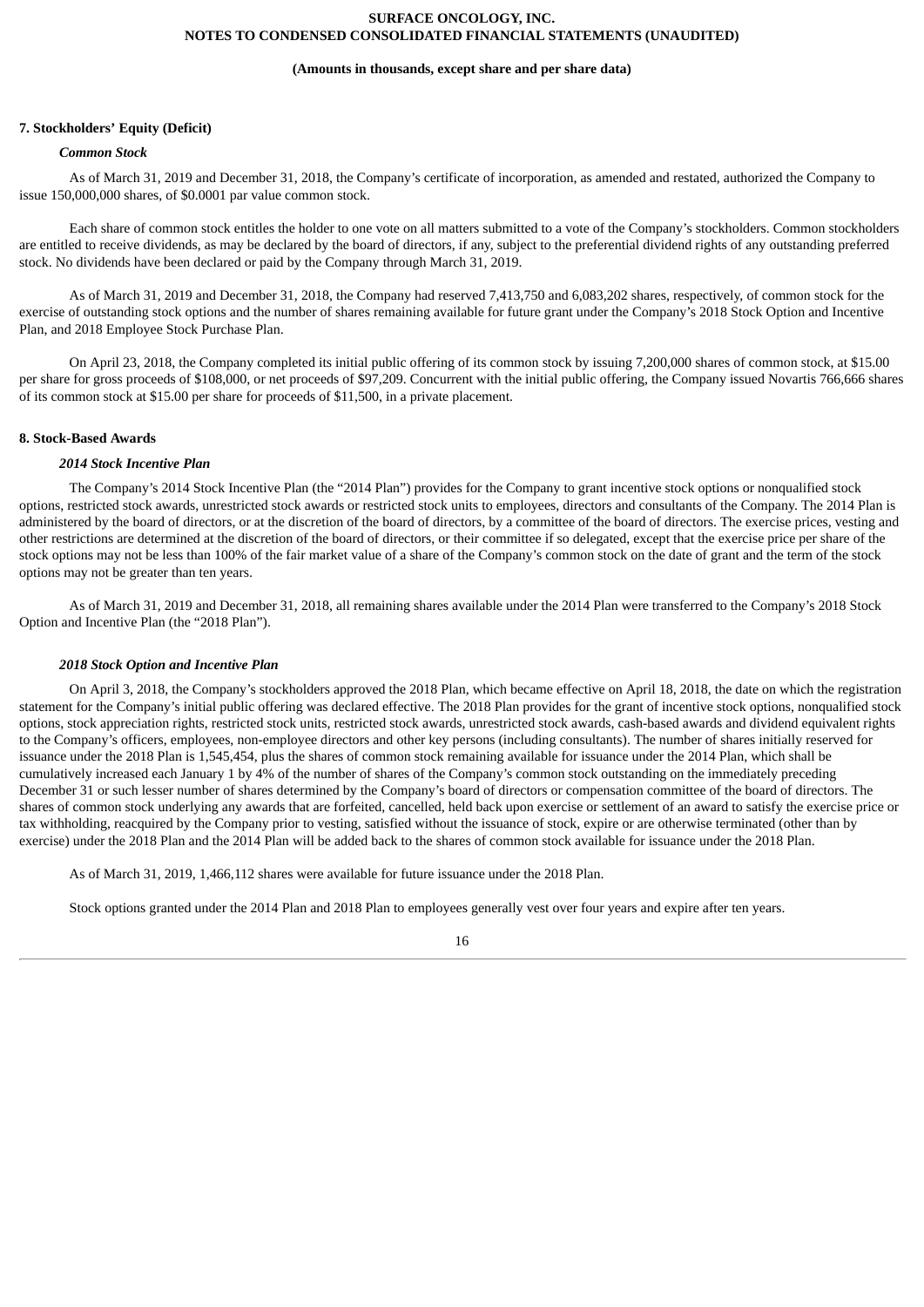### **(Amounts in thousands, except share and per share data)**

# *Stock Options*

The following table summarizes the Company's stock option activity since January 1, 2019:

|                                               | Number of<br>Shares | Weighted<br>Average<br>Exercise<br>Price |      | Weighted<br>Average<br>Remaining<br>Contractual<br>Term<br>(in years) |     | Aggregate<br><b>Intrinsic</b><br>Value |
|-----------------------------------------------|---------------------|------------------------------------------|------|-----------------------------------------------------------------------|-----|----------------------------------------|
| Outstanding as of December 31, 2018           | 4,414,225           | \$                                       | 6.79 | 8.29                                                                  | \$. | 2,031                                  |
| Granted                                       | 1,099,050           |                                          | 4.28 |                                                                       |     |                                        |
| Exercised                                     | (58,082)            |                                          | 3.63 |                                                                       |     |                                        |
| Forfeited                                     | (42,099)            |                                          | 7.12 |                                                                       |     |                                        |
| Outstanding as of March 31, 2019              | 5,413,094           |                                          | 6.31 | 8.45                                                                  |     | 3,594                                  |
| Options exercisable at March 31, 2019         | 1,956,666           |                                          | 4.81 | 7.54                                                                  |     | 2,505                                  |
| Vested and expected to vest at March 31, 2019 | 5,413,094           |                                          | 6.31 | 8.45                                                                  |     | 3,594                                  |

The weighted average grant-date fair value per share of stock options granted during the three months ended March 31, 2019 and year ended December 31, 2018 was \$2.90 and \$7.47, respectively.

As of March 31, 2019 and December 31, 2018, there were outstanding stock options held by non-employees for the purchase of 278,735 and 317,957 shares of common stock, respectively, with service-based vesting conditions.

### *2018 Employee Stock Purchase Plan*

On April 3, 2018, the Company's stockholders approved the 2018 Employee Stock Purchase Plan (the "ESPP"), which became effective on April 18, 2018, the date on which the registration statement for the Company's initial public offering was declared effective. A total of 534,544 shares of common stock were reserved for issuance under this plan. In addition, the number of shares of common stock that may be issued under the ESPP automatically increased on January 1, 2019, and shall increase each January 1 thereafter through January 1, 2028, by the lesser of (i) 1% of the number of shares of the Company's common stock outstanding on the immediately preceding December 31 and (ii) such lesser number of shares as determined by the administrator of the Company's ESPP.

### *Stock-Based Compensation*

The Company recorded stock-based compensation expense related to stock options and restricted stock awards in the following expense categories of its statements of operations and comprehensive loss:

|                                     | Three months ended March 31, |  |              |  |  |
|-------------------------------------|------------------------------|--|--------------|--|--|
|                                     | 2019                         |  | 2018         |  |  |
| Research and development expenses   | 565                          |  | 841          |  |  |
| General and administrative expenses | 830                          |  | 450          |  |  |
|                                     | 1,395                        |  | 201<br>⊥,∠اب |  |  |

As of March 31, 2019, the Company had an aggregate of \$15,522 of unrecognized stock-based compensation cost, which is expected to be recognized over a weighted average period of 2.49 years.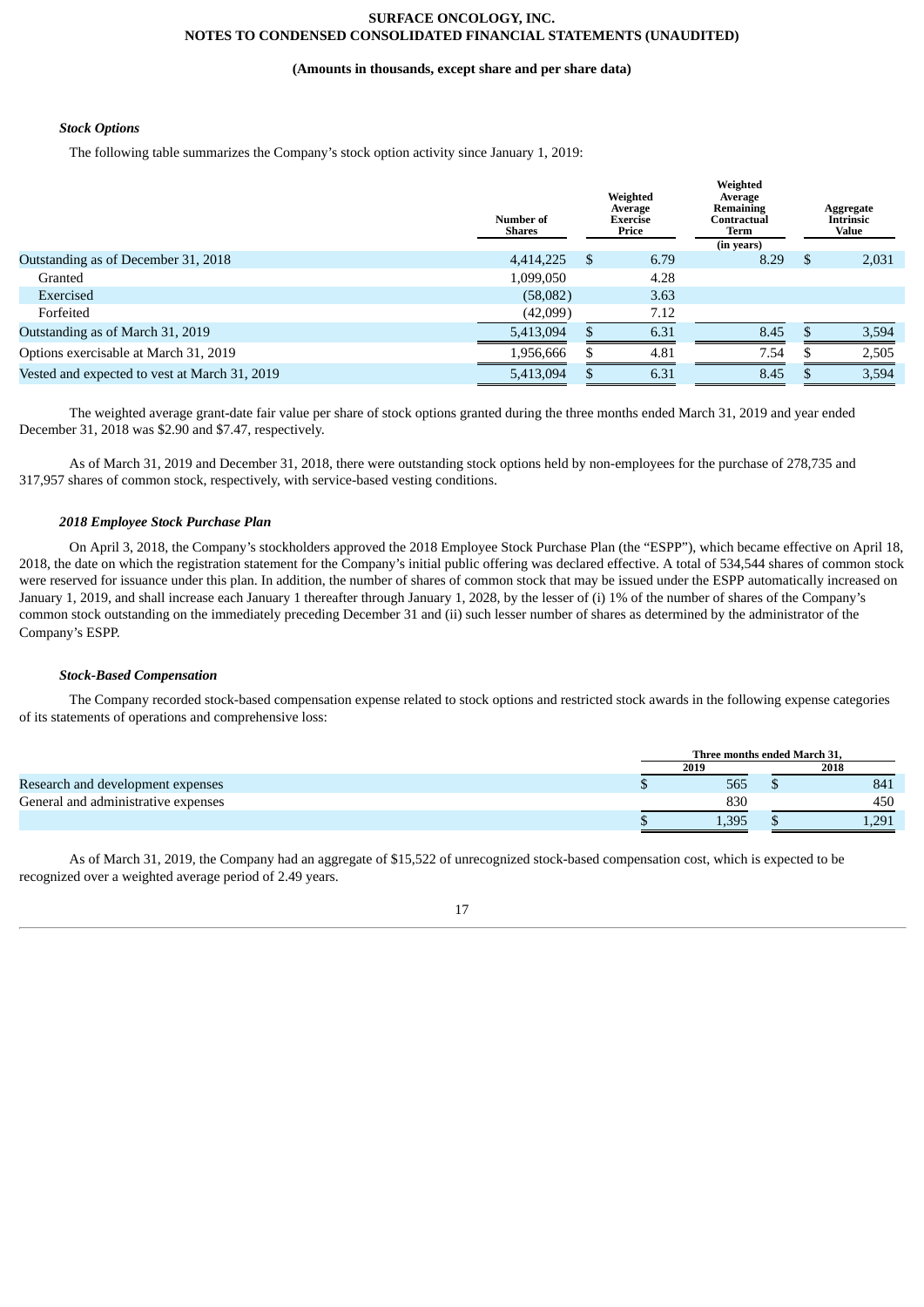# **(Amounts in thousands, except share and per share data)**

### **9. Net Loss per Share**

Basic and diluted net loss per share attributable to common stockholders was calculated as follows:

|                                                                           | Three months ended March 31, |            |               |           |
|---------------------------------------------------------------------------|------------------------------|------------|---------------|-----------|
|                                                                           |                              | 2019       |               | 2018      |
| Basic net income per share attributable to common stockholders:           |                              |            |               |           |
| Numerator:                                                                |                              |            |               |           |
| Net income (loss)                                                         | \$                           | (4,199)    | <sup>\$</sup> | 31,212    |
| Accretion of redeemable convertible preferred stock to redemption value   |                              |            |               | (11)      |
| Net income attributable to redeemable convertible preferred stockholders  |                              |            |               | (26, 866) |
| Net income (loss) attributable to common stockholders                     |                              | (4, 199)   |               | 4,335     |
| Denominator:                                                              |                              |            |               |           |
| Weighted average commons shares outstanding — basic                       |                              | 27,825,698 |               | 2,727,606 |
| Net income (loss) per share attributable to common stockholders — basic   |                              | (0.15)     |               | 1.59      |
| Diluted net income per share attributable to common stockholders:         |                              |            |               |           |
| Numerator:                                                                |                              |            |               |           |
| Net income (loss)                                                         | \$                           | (4,199)    | S             | 31,212    |
| Accretion of redeemable convertible preferred stock to redemption value   | S                            |            |               | (11)      |
| Net income attributable to redeemable convertible preferred stockholders  |                              |            |               | (26, 866) |
| Net income (loss) attributable to common stockholders                     |                              | (4,199)    |               | 4,335     |
| Denominator:                                                              |                              |            |               |           |
| Weighted average commons shares outstanding — basic                       |                              | 27,825,698 |               | 2,727,606 |
| Dilutive effect of common stock equivalents                               |                              |            |               | 1,407,038 |
| Weighted average common shares outstanding - diluted                      |                              | 27,825,698 |               | 4,134,644 |
| Net income (loss) per share attributable to common stockholders — diluted |                              | (0.15)     |               | 1.05      |

Stock options for the purchase of 623,827 weighted average shares were excluded from the computation of diluted net income per share attributable to common stockholders for the three months ended March 31, 2018 because those options had an anti-dilutive impact due to the assumed proceeds per share using the treasury stock method being greater than the average fair value of the Company's common shares for those periods.

### **10. Income Taxes**

The Company did not provide for any income taxes for the three months ended March 31, 2019 or 2018.

The Company has evaluated the positive and negative evidence bearing upon its ability to realize the deferred tax assets. Management has considered the Company's history of cumulative net losses incurred since inception and its lack of commercialization of any products or generation of any revenue from product sales since inception and has concluded that it is more likely than not that the Company will not realize the benefits of the deferred tax assets. Accordingly, a full valuation allowance has been established against the deferred tax assets as of March 31, 2019 and December 31, 2018. Management reevaluates the positive and negative evidence at each reporting period.

As of March 31, 2019 and December 31, 2018, the Company had no accrued interest or tax penalties recorded. The Company files tax returns as prescribed by the tax laws of the jurisdictions in which it operates. In the normal course of business, the Company is subject to examination by federal and state jurisdictions, where applicable. The Company is currently under examination by the Internal Revenue Service ("IRS") for the period ended December 31, 2016. The Company's tax years are still open under statute from 2015 to present. All years may be examined to the extent the tax credit or net operating loss carryforwards are used in future periods.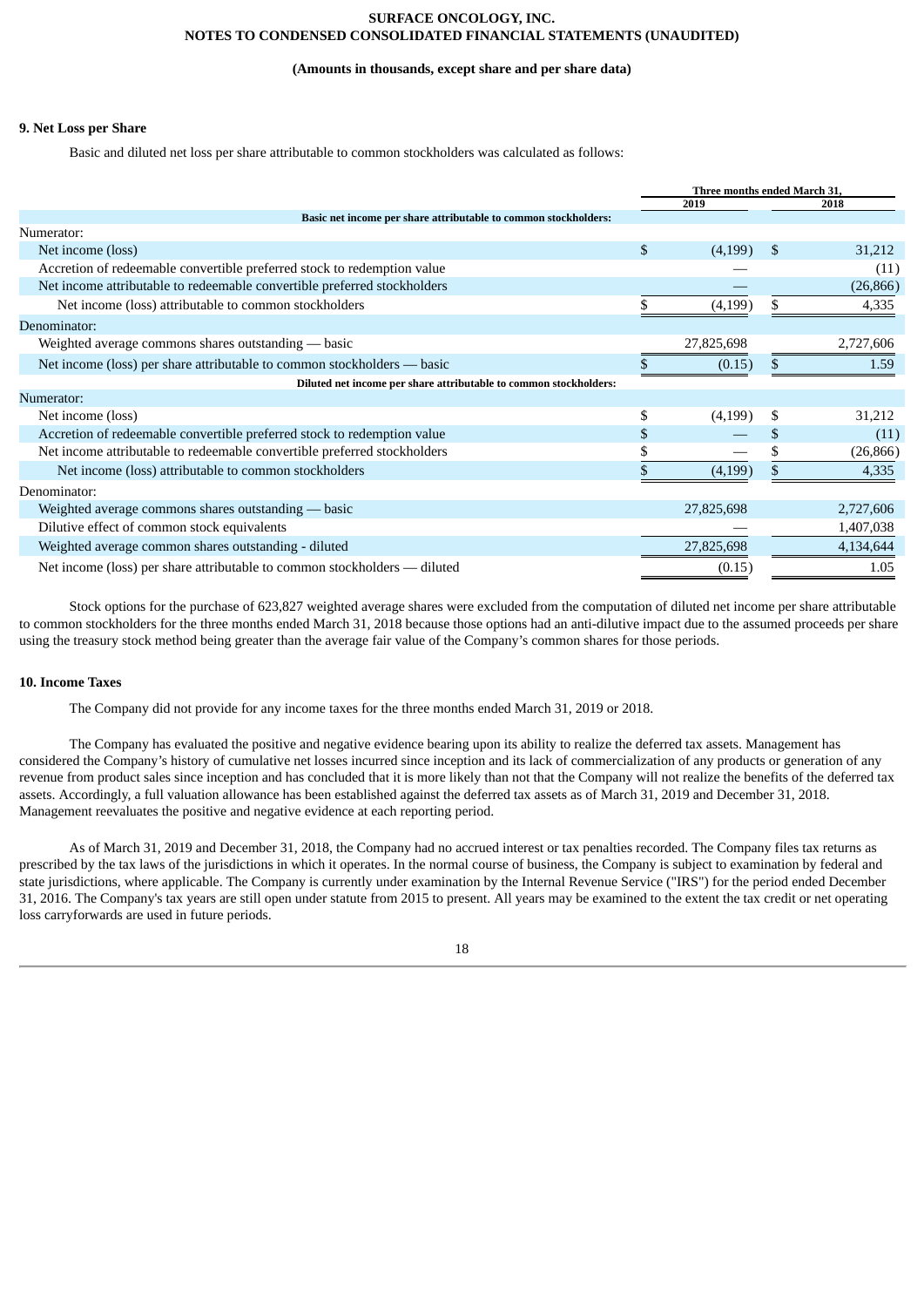### **(Amounts in thousands, except share and per share data)**

# **11. Leases**

The Company leases real estate, primarily its corporate headquarters in Cambridge, Massachusetts. The Company's leases have remaining terms ranging from less than 1 year to 10 years. Certain leases include options to renew, exercised at the Company's sole discretion, with renewal terms that can extend the lease five years. The Company evaluated the renewal options in its leases to determine if it was reasonably certain that the renewal option would be exercised, and therefore should be included in the calculation of the operating lease assets and operating lease liabilities. Given the Company's current business structure, uncertainty of future growth, and the associated impact to real estate, the Company concluded that it is not reasonably certain that the renewal option related to its corporate headquarters would be exercised, however, for leases it determined the renewal option was probable to be exercised, the Company included the renewal period in the calculation of the operating lease assets and operating lease liabilities. All of the Company's leases qualify as operating leases. With the adoption of the new leasing standard, the Company has recorded a right-of-use asset and corresponding lease liability, by calculating the present value of future lease payments, discounted at either 9.5% or 10.5%, the Company's incremental borrowing rates, over the expected term. The right-of-use asset is reduced by any lease incentives received and the legacy deferred rent balance.

The components of the Company's lease expense are as follows:

| <b>Lease Costs</b>                                | Classification | Three months ended<br>March 31, 2019 |
|---------------------------------------------------|----------------|--------------------------------------|
|                                                   |                |                                      |
| Operating lease cost                              | R&D Expense    | 586                                  |
|                                                   | G&A Expense    | 224                                  |
| Variable lease costs (1)                          | R&D Expense    | 172                                  |
|                                                   | G&A Expense    | 66                                   |
| Total lease cost                                  |                | 1,048                                |
|                                                   |                |                                      |
| Weighted-average remaining lease term (in months) |                | 127.6                                |
| Weighted-average discount rate                    |                | 10.4%                                |

(1)Variable lease costs include certain additional charges for operating costs, including insurance, maintenance, taxes, utilities, and other costs incurred, which are billed based on both usage and as a percentage of the Company's share of total square footage. Short term lease costs are immaterial.

Cash paid for amounts included in the measurement of the Company's operating lease liabilities was \$1,031 for the three months ended March 31, 2019.

As of March 31, 2019, the maturities of the Company's operating lease liabilities were as follows:

| <b>Year Ending December 31,</b>                          |           |
|----------------------------------------------------------|-----------|
| 2019                                                     | 2,400     |
| 2020                                                     | 4,922     |
| 2021                                                     | 5,831     |
| 2022                                                     | 5,468     |
| 2023                                                     | 5,376     |
| Thereafter                                               | 37,573    |
| Total future lease payments                              | 61,570    |
| Less: Interest                                           | (40, 136) |
| Present value of future lease payments (lease liability) | 21,434    |
|                                                          |           |

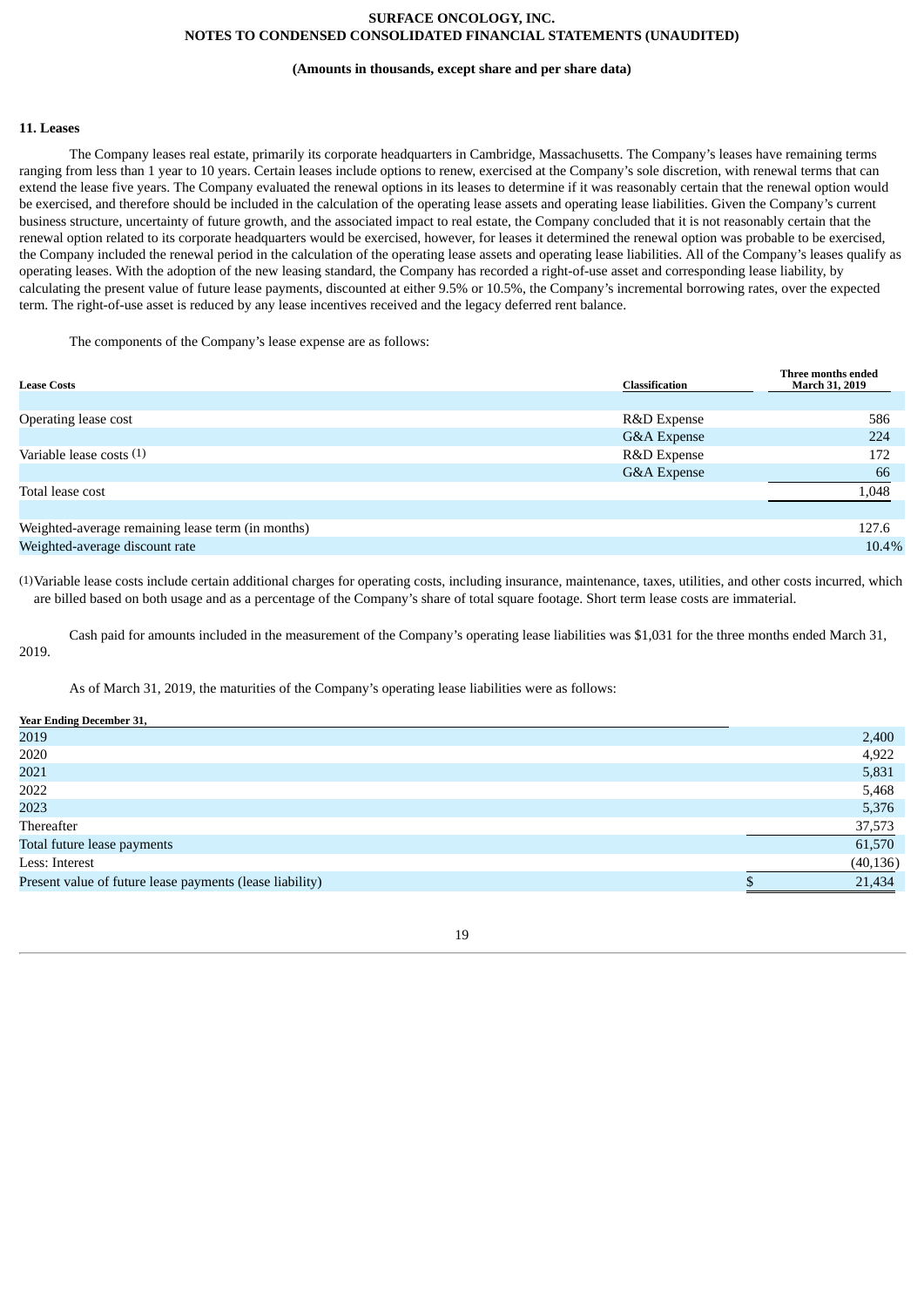### **(Amounts in thousands, except share and per share data)**

Future minimum lease payments for the Company's operating leases as of December 31, 2018 were as follows:

| Year Ending December 31, |        |
|--------------------------|--------|
| 2019                     | 2,546  |
| 2020                     | 4,258  |
| 2021                     | 5,716  |
| 2022                     | 5,292  |
| 2023                     | 5,376  |
| Thereafter               | 37,573 |
|                          | 60,761 |

Prior to the adoption of ASU 2016-02 and for the three months ended March 31, 2018, the Company recognized rent expense on a straight-line basis over the lease period and recorded deferred rent expense for rent expense incurred but not yet paid. The Company also recorded deferred rent attributable to cash incentives received under its lease agreements which were amortized to rent expense over the lease term. During the three months ended March 31, 2018, the Company recognized total rent expense of \$660. Sublease payments received from a third-party tenant under a sublease that expired in March 2018 were \$224 for the three months ended March 31, 2018 and were recorded as reduction of rent expense.

## **12. Commitments and Contingencies**

# *Legal Proceedings*

The Company is not currently party to any material legal proceedings. At each reporting date, the Company evaluates whether or not a potential loss amount or a potential range of loss is probable and reasonably estimable under the provisions of the authoritative guidance that addresses accounting for contingencies. The Company expenses as incurred the costs related to its legal proceedings.

### **13. Related Party Transactions**

#### *Novartis Institutes for BioMedical Research, Inc.*

Novartis is a related party because it is a greater than 5% stockholder of the Company. In January 2016, the Company entered into the Collaboration Agreement and sold 2,000,000 shares of its Series A-1 preferred stock to Novartis for gross proceeds of \$13,500. In addition, concurrent with the Company's initial public offering of common stock, the Company issued Novartis 766,666 shares of its common stock at \$15.00 per share, for proceeds of \$11,500 in a private placement. During the three months ended March 31, 2019, the Company recognized \$14,434 of collaboration revenue under the Collaboration Agreement. As of March 31, 2019 and 2018, no amounts were due from Novartis.

During the three months ended March 31, 2019 and 2018, the Company made no cash payments to Novartis related to the Collaboration Agreement.

### *Research Agreement with Vaccinex, Inc.*

On November 30, 2017, the Company entered into an agreement with Vaccinex, Inc. ("Vaccinex") whereby Vaccinex will use its technology to assist the Company with identifying and selecting experimental human monoclonal antibodies against targets selected by the Company. The Company's Chief Executive Officer is a member of the board of directors of Vaccinex. During the three months ended March 31, 2019, the Company paid Vaccinex an aggregate of \$83 relating to the agreement. The Company did not make any payments to Vaccinex in the three months ended March 31, 2018. The amount of the payment was recognized as research and development expense. The amount due by the Company to Vaccinex as of March 31, 2019 and 2018 was \$94 and \$69, respectively.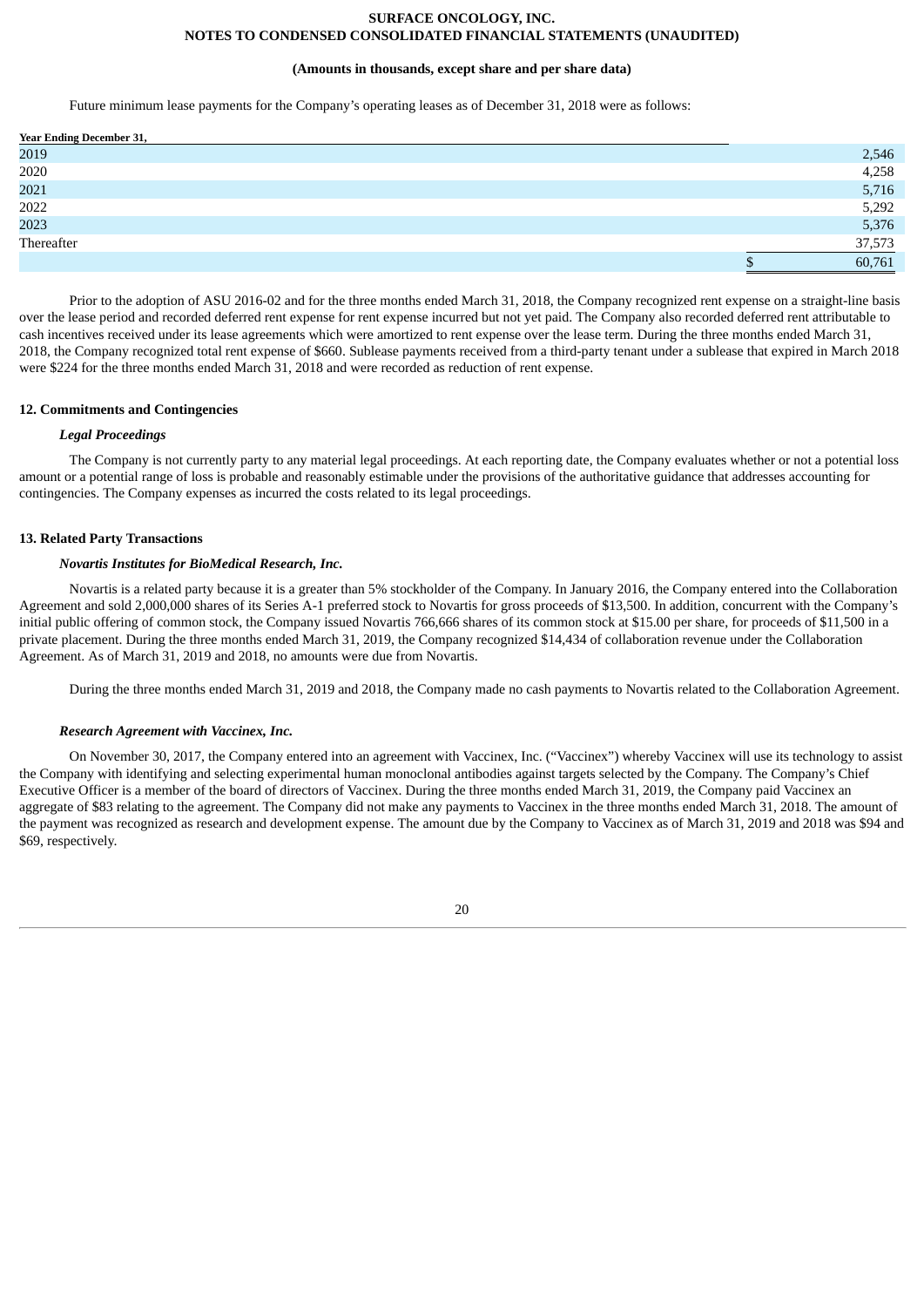# <span id="page-21-0"></span>**Item 2. Management's Discussion and Analysis of Financial Condition and Results of Operations**

The following discussion and analysis of our financial condition and results of operations should be read in conjunction with our unaudited condensed financial statements and related notes appearing elsewhere in this Quarterly Report on Form 10-Q and our audited financial statements and related notes for the year ended December 31, 2018 included in our Annual Report on Form 10-K, filed with the Securities and Exchange Commission or *SEC.*

### **Overview**

We are a clinical-stage immuno-oncology company focused on using our specialized knowledge of the biological pathways critical to the immunosuppressive tumor microenvironment, or the TME, for the development of next-generation cancer therapies. While first-generation immuno-oncology therapies, such as checkpoint inhibitors, are a remarkable therapeutic advancement, we believe most patients do not achieve durable clinical benefit primarily because these therapies focus on only one element of the complex and interconnected immunosuppressive TME. We believe there is a significant opportunity to more broadly engage both the innate and adaptive arms of the immune system in a multi-faceted, coordinated and patient-specific approach, to meaningfully improve cure rates for patients with a variety of cancers.

We aim to identify key components within the TME to gain a deep understanding of its biology, leverage this understanding to define the optimal therapeutic targets and the patients most likely to benefit, and develop novel antibody therapeutics with differentiated biologic activity. By utilizing our expertise in immunology, oncology, assay development, antibody selection and characterization, and translational research, we are developing and advancing a broad pipeline of TME-focused programs that we believe are the next generation of immuno-oncology therapies. Our programs demonstrate our multifaceted approach by targeting several critical components of the immunosuppressive TME, including metabolites, cytokines and macrophages.

NZV930 (formerly SRF373) and SRF617 are antibodies inhibiting CD73 and CD39, respectively, and illustrate how our specialized knowledge of TME biology can be leveraged across programs. CD73 and CD39 are both critical enzymes involved in the production of extracellular adenosine, a key metabolite with strong immunosuppressive properties within the TME. In addition, inhibition of CD39 results in an increase in the pro-inflammatory metabolite ATP within the TME. In June 2018, a Phase 1 trial of NZV930 was initiated by our partner, Novartis Institutes for Biomedical Research, Inc., or Novartis, and we expect to file an investigational new drug application, or IND, for SRF617 in the fourth quarter of 2019.

SRF388 is an antibody targeting interleukin 27, or IL-27, an immunosuppressive cytokine in the TME that is overexpressed in certain cancers. IL-27 is a cytokine secreted by macrophages and antigen presenting cells that plays an important physiologic role in suppressing the immune system. Due to its immunosuppressive nature, there is a rationale for inhibiting IL-27 to treat cancer as this approach will influence the activity of multiple types of immune cells that are necessary to recognize and attack a tumor. We expect to file an IND for SRF388 in the fourth quarter of 2019.

SRF231 is an antibody targeting CD47, which is a protein expressed on many cells, but often overexpressed on tumor cells. By targeting CD47, we believe we can promote macrophage activation to attack such tumors. We initiated a Phase 1 clinical trial of SRF231 in February 2018. In December 2018, we announced the deprioritization of SRF231 as a result of toxicities seen during the dose escalation portion of the ongoing Phase 1 trial and the evolving competitive landscape. We are continuing dose exploration in the Phase 1 trial and expect to provide additional data regarding SRF231 in the second half of 2019.

We also have several earlier stage programs that target other critical components of the TME, including regulatory T cells and natural killer, or NK, cells. We expect that the unique insights generated in any one of our product programs will accelerate the development of the other programs in a synergistic fashion due to the interconnections between these TME pathways.

On April 23, 2018, we completed an initial public offering of our common stock by issuing 7,200,000 shares of our common stock, at \$15.00 per share for net proceeds of \$97.2 million. Concurrent with the initial public offering, we issued to Novartis, 766,666 shares of our common stock at \$15.00 per share for proceeds of \$11.5 million, in a private placement.

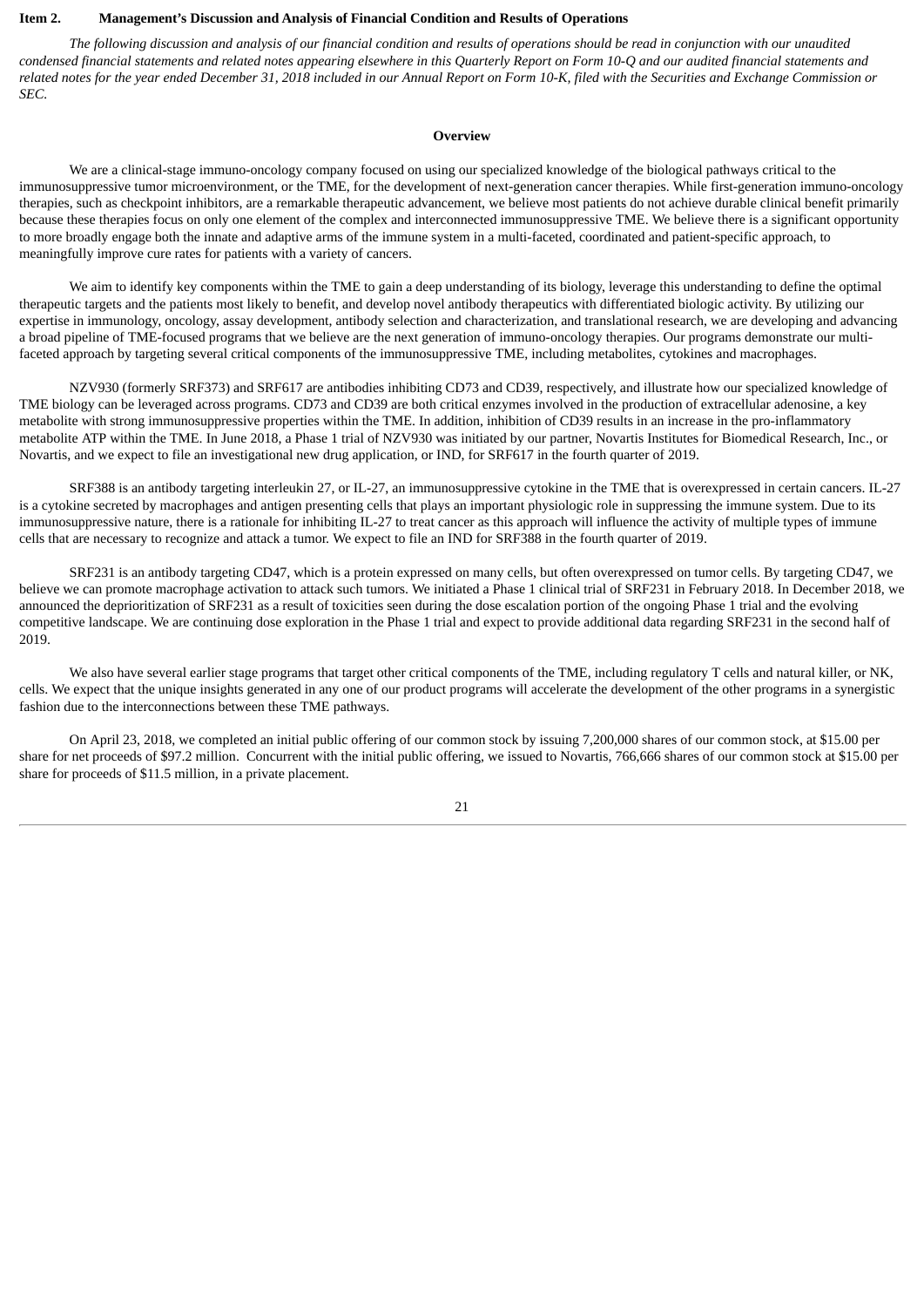We were incorporated and commenced principal operations in 2014. We have devoted substantially all of our resources to developing our programs, including NZV930, SRF617, SRF388, and SRF231, building our intellectual property portfolio, business planning, raising capital and providing general and administrative support for these operations. To date, we have financed our operations with proceeds from the sales of preferred stock, payments received under the Collaboration Agreement with Novartis, and proceeds from the Company's initial public offering of common stock and concurrent private placement. Through March 31, 2019, we had received gross proceeds of \$48.6 million from our sales of preferred stock and \$150.0 million from the Collaboration Agreement. As of March 31, 2019, we had cash, cash equivalents and marketable securities of \$140.2 million. Since our inception, we have incurred significant losses. Our ability to generate product revenue sufficient to achieve profitability will depend on the successful development and eventual commercialization of one or more of the product candidates we develop. Our net loss was \$4.2 million and our net income was \$31.2 million for the three months ended March 31, 2019 and 2018, respectively. As of March 31, 2019, we had an accumulated deficit of \$71.0 million. We expect to continue to incur significant expenses and increasing operating losses for at least the next several years. We anticipate that our expenses will increase substantially, particularly as we:

- pursue the clinical development of product candidates;
- leverage our programs to advance product candidates into preclinical and clinical development;
- seek regulatory approvals for any product candidates that successfully complete clinical trials;
- hire additional clinical, quality control, and scientific personnel:
- expand our operational, financial, and management systems and increase personnel, including personnel to support our clinical development, manufacturing, and commercialization efforts, and our operations as a public company;
- maintain, expand and protect our intellectual property portfolio;
- establish a sales, marketing, medical affairs, and distribution infrastructure to commercialize any products for which we may obtain marketing approval and intend to commercialize on our own or jointly with a commercial partner; and
- acquire or in-license other product candidates and technologies.

As a result, we will need additional financing to support our continuing operations. Until such time as we can generate significant revenue from product sales, if ever, we expect to finance our operations through a combination of public or private equity or debt financings or other sources, which may include collaborations with third parties. We may be unable to raise additional funds or enter into other agreements or arrangements, when needed, on favorable terms, or at all. If we fail to raise capital or enter into such agreements as and when needed, we may have to significantly delay, scale back or discontinue the development or commercialization of one or more of our product candidates.

Because of the numerous risks and uncertainties associated with product development, we are unable to predict the timing or amount of increased expenses or when or if we will be able to achieve or maintain profitability. Even if we are able to generate revenue from product sales, we may not become profitable. If we fail to become profitable or are unable to sustain profitability on a continuing basis, then we may be unable to continue our operations at planned levels and be forced to reduce or terminate our operations.

We believe that our existing cash, cash equivalents and marketable securities, as of March 31, 2019 will enable us to fund our operating expenses and capital expenditure requirements into 2021, excluding any future milestone payments from Novartis. We have based this estimate on assumptions that may prove to be wrong, and we could exhaust our available capital resources sooner than we expect.

# **Components of Our Results of Operations**

#### *Revenue*

To date, we have not generated any revenue from product sales and do not expect to do so in the near future. All of our revenue to date has been derived from the Collaboration Agreement. If our development efforts for our programs are successful and result in regulatory approval or additional license or collaboration agreements with third parties, we may generate revenue in the future from a combination of product sales or payments from additional collaboration or license agreements that we may enter into with third parties. We expect that our revenue for the next several years will be derived primarily from the Collaboration Agreement as well as any additional collaborations that we may enter into in the future.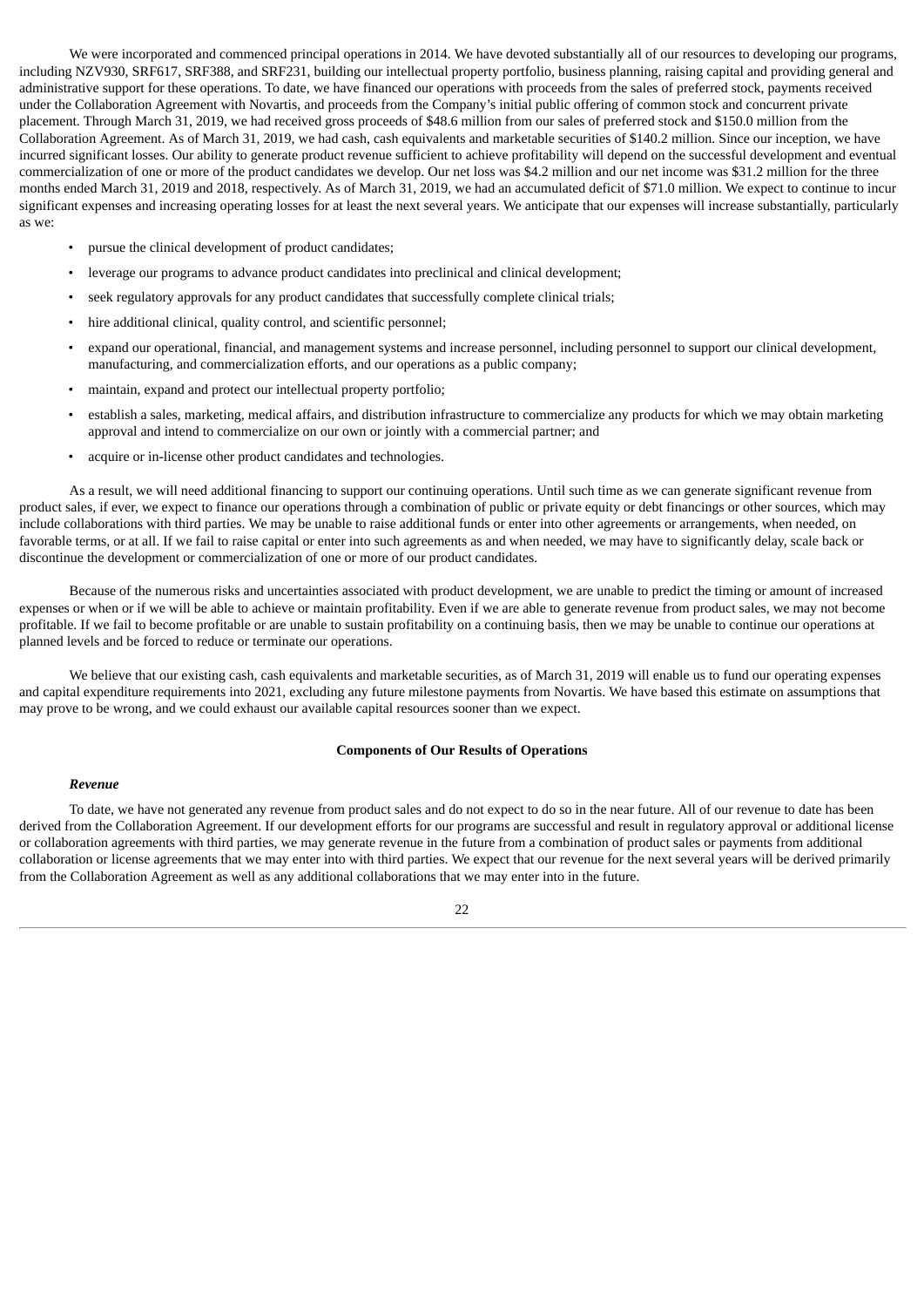### *Collaboration Agreement with Novartis*

In January 2016, we entered into the Collaboration Agreement to develop next-generation cancer therapies. Under the Collaboration Agreement, as amended, we are responsible for performing research on antibodies that bind to CD73 and four other specified targets. We were responsible for all costs and expenses incurred by, or on behalf of, us in connection with the research.

Pursuant to the Collaboration Agreement, we granted Novartis a worldwide exclusive license to research, develop, manufacture and commercialize antibodies that target CD73, along with the right to purchase exclusive option rights, each an Option, for up to four specified targets, each an Option Target, including obtaining certain development, manufacturing and commercialization rights. If Novartis purchases an Option, following receipt of the IND acceptance for a candidate with respect to the applicable Option Target, Novartis will be entitled to exercise the Option for such Option Target. Pursuant to the Collaboration Agreement, Novartis initially had the right to exercise up to three purchased Options. In March 2018, Novartis notified us of its decision to not exercise its previously purchased Option for SRF231, our CD47 product candidate. In March 2018, we and Novartis also mutually agreed to cease development of one of the undisclosed programs subject to the Collaboration Agreement. In February 2019, Novartis notified us of its decision not to purchase its Option related to IL-27. As a result, as of March 31, 2019, Novartis has one Option remaining eligible for purchase, and potential exercise.

At the time we entered into the Collaboration Agreement in January 2016, Novartis made an upfront payment to us of \$70.0 million. Under the Collaboration Agreement, Novartis is also obligated to pay us a fee to the extent it desires to purchase an Option for any Option Target and another fee to exercise such purchased Option, which entitles us to an aggregate of up to \$20.0 million of potential option purchase and option exercise payments for the remaining Option. We are also eligible to receive payments on a target-by-target basis upon the achievement of specified development and sales milestones, as well as tiered royalties on annual net sales by Novartis of licensed products ranging from high single-digit to mid-teens percentages upon successful commercialization of any products. Under the Collaboration Agreement, as of March 31, 2019, we are entitled to potential milestones in excess of \$500.0 million, as well as tiered royalties on annual net sales by Novartis ranging from high single-digit to mid-teens percentages upon the successful commercialization of NZV930. The maximum aggregate amount of potential option purchase, option exercise, and milestone payments associated with Novartis' single remaining Option is \$220.0 million.

In addition, we are required to pay Novartis tiered royalties on annual net sales by us of regional licensed products in the United States ranging from high single-digit to mid-teens percentages. The royalty payments are subject to reduction under specified conditions set forth in the Collaboration Agreement. In January 2016, Novartis also purchased \$13.5 million of our Series A-1 preferred stock. The equity investment was made at fair value, and we determined it to be distinct from the Collaboration Agreement.

Under ASC 606 we account for (i) the license conveyed with respect to CD73 and (ii) our obligations to perform research on CD73 and other specified targets as a single performance obligation under the Collaboration Agreement. We recognize revenue using the cost-to-cost method, which we believe best depicts the transfer of control to the customer. Under the cost-to-cost method, the extent of progress towards completion is measured based on the ratio of actual costs incurred to the total estimated costs expected upon satisfying the identified performance obligation. Under this method, revenue is recorded as a percentage of the estimated transaction price based on the extent of progress towards completion.

In February 2018, we received an additional milestone payment of \$45.0 million from Novartis upon Novartis' receipt and acceptance of the first final audited GLP toxicology study report for NZV930. Upon achieving the milestone, we concluded this variable consideration was no longer constrained and included this amount in the transaction price. We have recognized \$32.4 million as collaboration revenue – related party as of March 31, 2019, based on the ratio of our actual costs incurred as of the milestone achievement date to our total estimated costs with respect to performing research on antibodies that bind to CD73 and other specified targets under the Collaboration Agreement. The remaining unrecognized amount was initially recorded as deferred revenue and will subsequently be recognized as revenue over the performance period in proportion to the costs incurred by us under the Collaboration Agreement.

In March 2018, Novartis notified us of its decision not to exercise its option related to CD47. We recognized the \$5.0 million exclusive option right payment as collaboration revenue – related party in the first quarter of 2018 because we no longer had any remaining performance obligations related to CD47.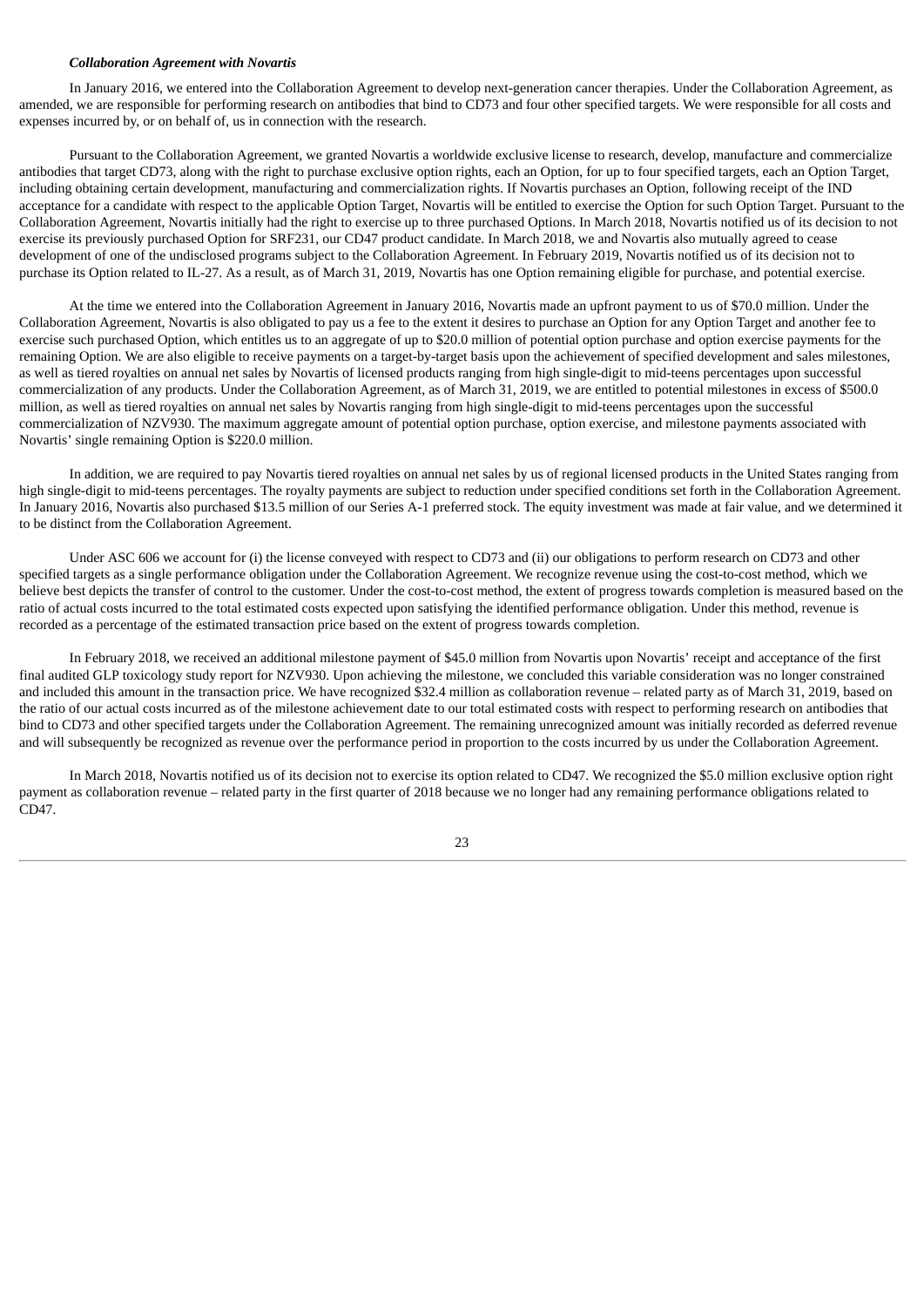In February 2019, Novartis notified us of its decision not to purchase its Option related to IL-27. The decision by Novartis to terminate the IL-27 target under the Collaboration Agreement resulted in our removing all future costs associated with IL-27 from the estimated total costs in the cost-to-cost model in the first quarter of 2019. This change in the total estimated costs in the cost-to-cost model resulted in our recognizing revenue of \$9.8 million in the first quarter of 2019.

Through March 31, 2019, we had received an aggregate of \$150.0 million from Novartis in upfront payments, milestone payments, and option purchase payments. During the three months ended March 31, 2019 and 2018 we recognized revenue of \$14.4 million and \$45.5 million, respectively, related to the Collaboration Agreement.

# *Operating Expenses*

### *Research and Development Expenses*

Research and development expenses are expensed as incurred and consist of costs incurred for our research activities, including our discovery efforts, and the development of our programs. These expenses include:

- salaries, benefits and other related costs, including stock-based compensation, for personnel engaged in research and development functions;
- expenses incurred in connection with the preclinical development of our programs and clinical trials of our product candidates, including under agreements with third parties, such as consultants, contractors, and contract research organizations, or CROs;
- the cost of manufacturing drug products for use in our preclinical studies and clinical trials, including under agreements with third parties, such as consultants, contractors, and contract manufacturing organizations, or CMOs;
- laboratory supplies;
- facilities, depreciation and other expenses, which include direct and allocated expenses for depreciation and amortization, rent and maintenance of facilities, insurance and supplies; and
- third-party license fees.

We do not track our internal research and development expenses on a program-by-program basis as they primarily relate to personnel, early research and consumable costs, which are deployed across multiple projects under development. These costs are included in unallocated research and development expenses in the table below. A portion of our research and development costs are external costs, which we do track on a program-by-program basis.

The following table summarizes our research and development expenses by program:

|                                             | Three months ended March 31, |                |        |  |  |  |  |
|---------------------------------------------|------------------------------|----------------|--------|--|--|--|--|
|                                             | 2019                         |                | 2018   |  |  |  |  |
|                                             |                              | (in thousands) |        |  |  |  |  |
| <b>SRF231</b>                               | 2,550<br>Œ                   |                | 3,725  |  |  |  |  |
| <b>SRF373</b>                               |                              |                | 12     |  |  |  |  |
| <b>SRF388</b>                               | 2,085                        |                | 340    |  |  |  |  |
| SRF617                                      | 3,708                        |                | 1,458  |  |  |  |  |
| Other early-stage programs                  | 413                          |                | 843    |  |  |  |  |
| Unallocated research and discovery expenses | 5,553                        |                | 4,712  |  |  |  |  |
| Total research and development expenses     | 14,309                       |                | 11,090 |  |  |  |  |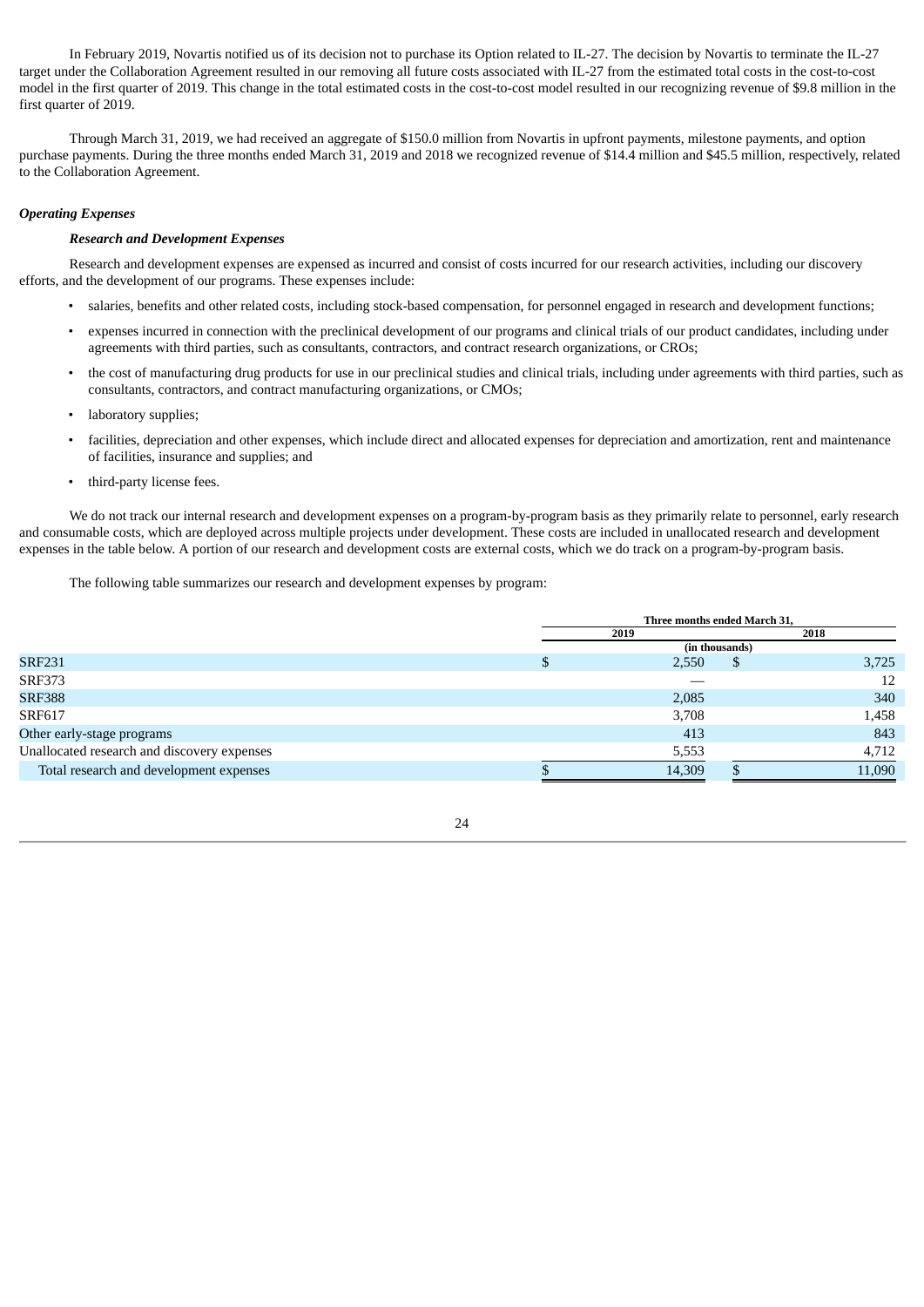Product candidates in later stages of clinical development generally have higher development costs than those in earlier stages of clinical development, primarily due to the increased size and duration of later-stage clinical trials. As a result, we expect our research and development expenses to increase over the next several years as we initiate clinical trials and pursue later stages of development of SRF617 and SRF388, initiate clinical trials for the product candidates we develop and continue to discover and develop additional product candidates.

At this time, we cannot reasonably estimate or know the nature, timing, and estimated costs of the efforts that will be necessary to complete the development of any of our product candidates that we develop from our programs. We are also unable to predict when, if ever, net cash inflows will commence from sales of product candidates we develop. This is due to the numerous risks and uncertainties associated with developing product candidates, including the uncertainty of:

- successful completion of clinical trials and preclinical studies;
- sufficiency of our financial and other resources to complete the necessary clinical trials and preclinical studies;
- acceptance of INDs for our planned clinical trials or future clinical trials;
- successful enrollment and completion of clinical trials;
- successful data from our clinical program that supports an acceptable risk-benefit profile of our product candidates in the intended populations;
- receipt of regulatory and marketing approvals from applicable regulatory authorities;
- receipt and maintenance of marketing approvals from applicable regulatory authorities;
- establishing agreements with third-party manufacturers for clinical supply for our clinical trials and commercial manufacturing, if any of our product candidates are approved;
- entry into collaborations to further the development of our product candidates:
- obtaining and maintaining patent and trade secret protection or regulatory exclusivity for our product candidates;
- successfully launching commercial sales of our product candidates, if and when approved;
- acceptance of our product candidates' benefits and uses, if and when approved, by patients, the medical community and third-party payors;
- maintaining a continued acceptable safety profile of the product candidates following approval;
- effectively competing with other therapies; and
- obtaining and maintaining healthcare coverage and adequate reimbursement from third-party payors.

A change in the outcome of any of these variables with respect to the development of any of our programs or any product candidate we develop would significantly change the costs, timing, and viability associated with the development of such program or product candidate.

### *General and Administrative Expenses*

General and administrative expenses consist primarily of salaries and personnel-related costs, including stock-based compensation, for our personnel in executive, legal, finance and accounting, human resources, and other administrative functions. General and administrative expenses also include legal fees relating to patent and corporate matters; professional fees paid for accounting, auditing, consulting and tax services; insurance costs; travel expenses; and facility costs not otherwise included in research and development expenses.

We anticipate that our general and administrative expenses will increase in the future as we increase our headcount to support research activities and development of our programs. We also anticipate that we will incur increased accounting, audit, legal, regulatory, compliance, and director and officer insurance costs as well as investor and public relations expenses associated with operating as a public company.

### *Interest and Other Income (Expense), Net*

Interest and other income consists primarily of interest earned on our cash, cash equivalents, and marketable securities.

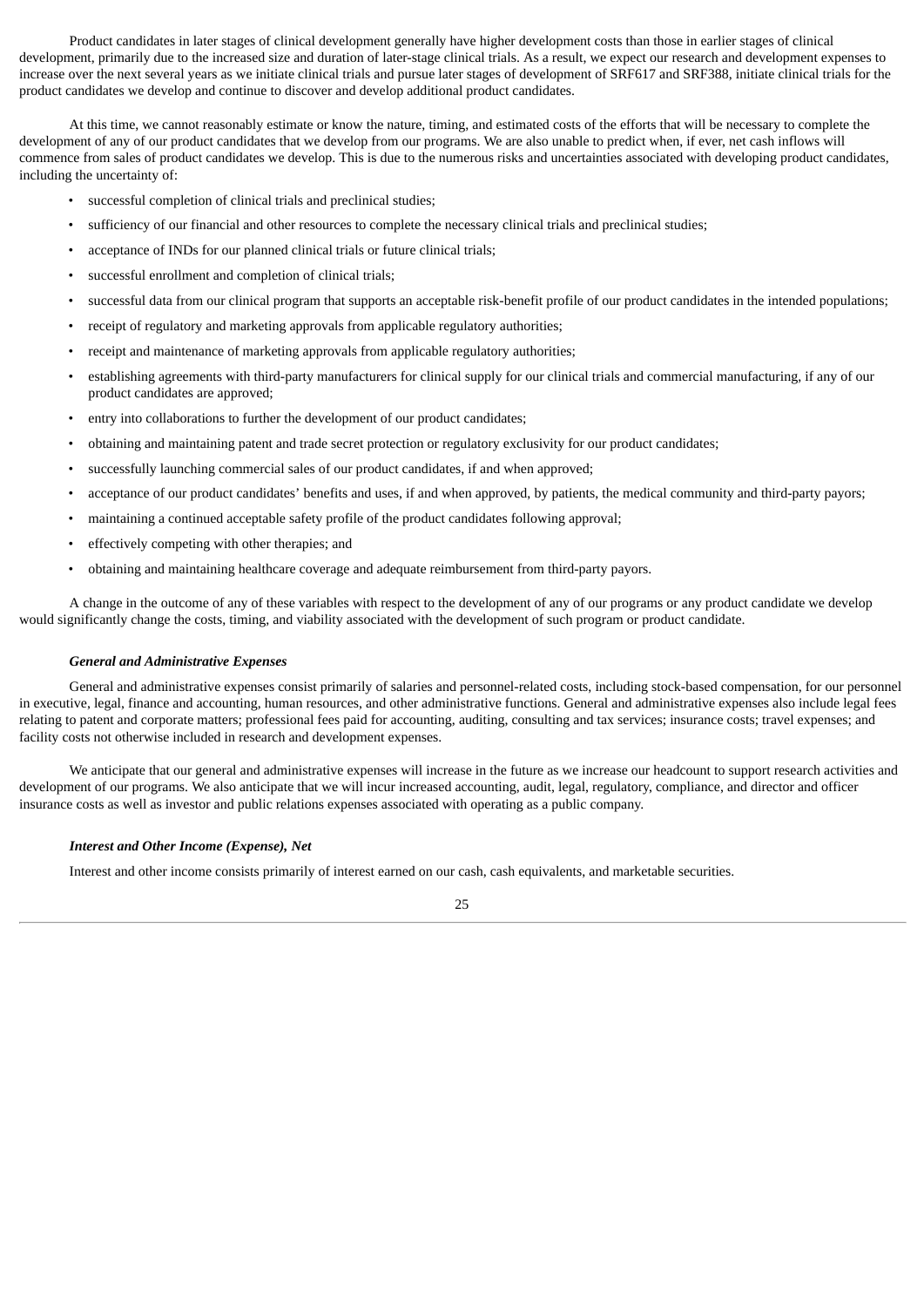### **Results of Operations**

# *Comparison of Three Months Ended March 31, 2019 and 2018*

The following table summarizes our results of operations for the three months ended March 31, 2019 and 2018, along with the changes in those items:

|                                          | Three months ended March 31. |         |  |                |             |  |
|------------------------------------------|------------------------------|---------|--|----------------|-------------|--|
|                                          |                              | 2019    |  | 2018           | 2019 v 2018 |  |
|                                          |                              |         |  | (in thousands) |             |  |
| Collaboration revenue - related party    |                              | 14,434  |  | 45,495         | (31,061)    |  |
| Operating expenses:                      |                              |         |  |                |             |  |
| Research and development                 |                              | 14,309  |  | 11,090         | 3,219       |  |
| General and administrative               |                              | 5,093   |  | 3,362          | 1,731       |  |
| Total operating expenses                 |                              | 19,402  |  | 14,452         | 4,950       |  |
| Income (loss) from operations            |                              | (4,968) |  | 31,043         | (36, 011)   |  |
| Interest and other income (expense), net |                              | 769     |  | 169            | 600         |  |
| Net income (loss)                        |                              | (4,199) |  | 31,212         | (35, 411)   |  |
|                                          |                              |         |  |                |             |  |

### *Collaboration Revenue*

Collaboration revenue was \$14.4 million and \$45.5 million for the three months ended March 31, 2019 and 2018, respectively, all of which was derived from the Collaboration Agreement. The decrease in collaboration revenue-related party during the quarter ended March 31, 2019 was primarily due to the milestone payment of \$45.0 million from Novartis upon Novartis' receipt and acceptance of the first final audited GLP toxicology study report for NZV930 in February 2018, as well as the changes in our revenue recognition method in the prior year, which we adopted on January 1, 2018. This was partially offset by additional revenue recognized in the first quarter 2019 as a result of removing all future costs associated with IL-27 from the estimated total costs in the cost-to-cost model when Novartis informed us of their decision not to purchase its Option related to IL-27.

## *Research and Development Expenses*

|                                                        | Three months ended March 31. |              |   |                |             |         |
|--------------------------------------------------------|------------------------------|--------------|---|----------------|-------------|---------|
|                                                        |                              | 2018<br>2019 |   |                | 2019 v 2018 |         |
|                                                        |                              |              |   | (in thousands) |             |         |
| Direct research and development expenses by program:   |                              |              |   |                |             |         |
| <b>SRF231</b>                                          | \$                           | 2,550        | S | 3.725          | - \$        | (1,175) |
| <b>SRF373</b>                                          |                              |              |   | 12             |             | (12)    |
| <b>SRF388</b>                                          |                              | 2,085        |   | 340            |             | 1,745   |
| <b>SRF617</b>                                          |                              | 3,708        |   | 1,458          |             | 2,250   |
| Other early-stage programs                             |                              | 413          |   | 843            |             | (430)   |
| Research and discovery and unallocated expenses:       |                              |              |   |                |             |         |
| Personnel related (including stock-based compensation) |                              | 3.874        |   | 3,408          |             | 466     |
| Facility related and other                             |                              | 1,679        |   | 1,304          |             | 375     |
| Total research and development expenses                |                              | 14,309       |   | 11,090         |             | 3,219   |

Research and development expenses were \$14.3 million for the three months ended March 31, 2019, compared to \$11.1 million for the three months ended March 31, 2018. The increase of \$3.2 million was primarily due to increases of \$1.7 million in external costs for our SRF388 program, \$2.3 million in external costs for our SRF617 program, and \$0.8 million for research and discovery and unallocated costs, which were partially offset by decreases of \$1.2 million in external costs for our SRF231 program, and \$0.4 million in our early-stage programs.

The increase in research and development expenses for our SRF617 program was primarily due to increased contract manufacturing work and additional costs incurred in advancing the program in anticipation of filing an IND in the fourth quarter of 2019.

The increase in research and development expenses for our SRF388 program was primarily due to increased contract manufacturing work and additional costs incurred in advancing the program in anticipation of filing an IND in the fourth quarter of 2019.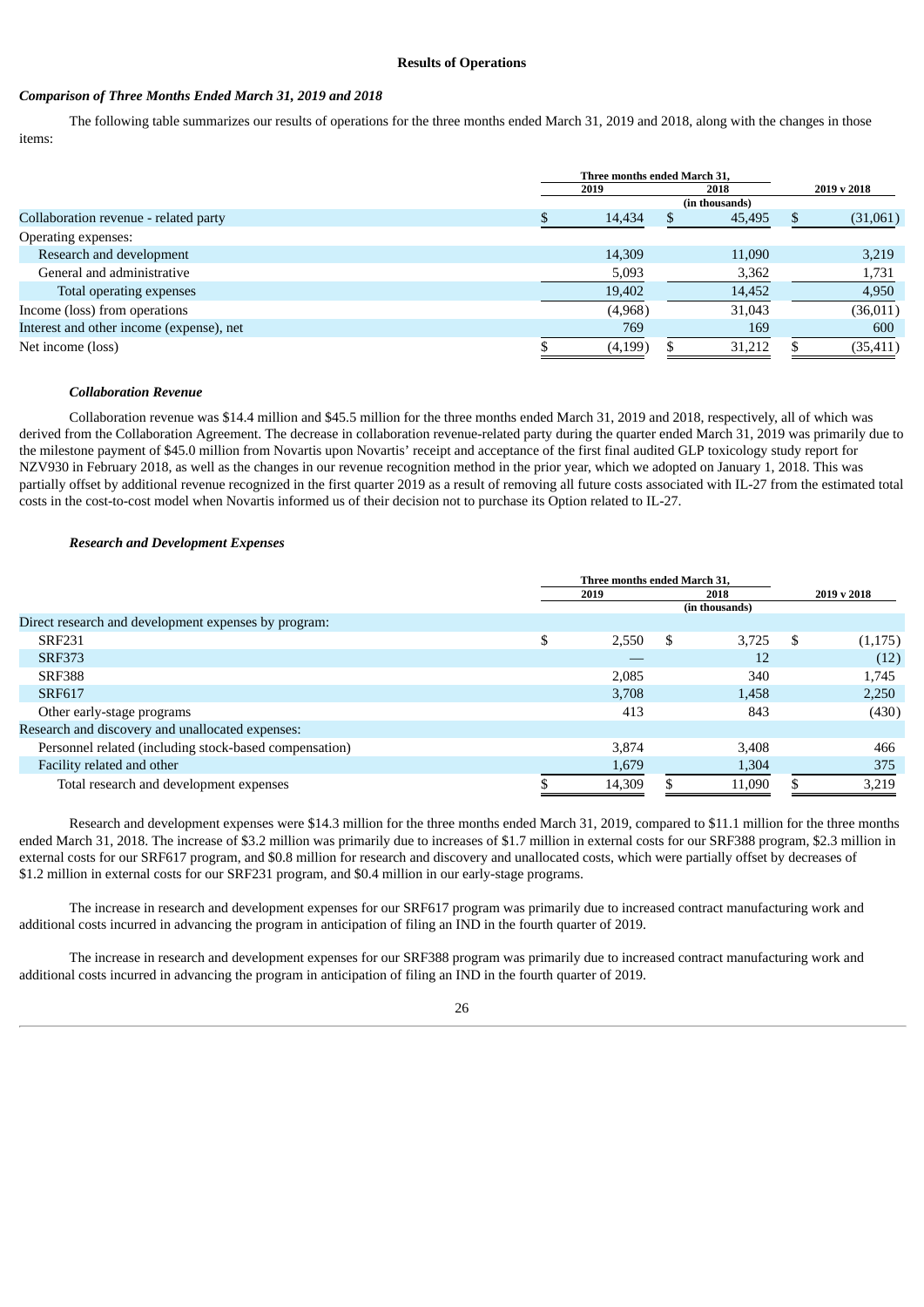The increase in research and discovery and unallocated expenses was primarily due to increases of \$0.5 million in personnel-related costs due to increased headcount and an increase of \$0.4 million in facility related costs.

The decrease in research and development expenses for our SRF231 program was primarily due to the deprioritization of the clinical program as a result of toxicities seen during the dose escalation portion of the ongoing Phase 1 trial and the evolving competitive landscape, announced in the fourth quarter of 2018.

### *General and Administrative Expenses*

General and administrative expenses were \$5.1 million for the three months ended March 31, 2019, compared to \$3.4 million for the three months ended March 31, 2018. The increase of \$1.7 million was primarily due to increases of \$1.3 million in personnel related costs, due to increases in headcount, and an increase of \$0.5 million in facility and other costs.

#### *Interest and Other Income (Expense), Net*

Interest and other income was approximately \$0.8 million and \$0.2 million during the three months ended March 31, 2019 and 2018, respectively, due primarily to interest income on invested balances of our cash, cash equivalents and marketable securities. The increase in interest income was due to investing of the initial public offering proceeds in April 2018.

### **Liquidity and Capital Resources**

Since our inception, we have incurred significant operating losses. We have generated limited revenue to date from the Collaboration Agreement. We have not yet commercialized any product and we do not expect to generate revenue from sales of any products for several years, if at all. To date, we have financed our operations with proceeds from the sales of preferred stock, payments received under the Collaboration Agreement, and proceeds from our initial public offering of common stock and concurrent private placement. Through March 31, 2019, we had received gross proceeds of \$48.6 million from our sales of preferred stock and \$150.0 million from the Collaboration Agreement.

On April 23, 2018, we completed an initial public offering of our common stock by issuing 7,200,000 shares of common stock, at \$15.00 per share for gross proceeds of \$108.0 million, or net proceeds of \$97.2 million. Concurrent with the initial public offering, we issued Novartis 766,666 shares of our common stock at \$15.00 per share, for proceeds of \$11.5 million, in a private placement.

As of March 31, 2019, we had cash, cash equivalents and marketable securities of \$140.2 million.

#### *Future Funding Requirements*

We expect our expenses to increase substantially in connection with our ongoing activities, in particular as we continue to advance our product candidates and our discovery programs and conduct research under the Collaboration Agreement. In addition, we expect to continue to incur additional costs associated with operating as a public company.

We believe that our existing cash, cash equivalents, and marketable securities, as of May 9, 2019, will enable us to fund our operating expenses and capital expenditure requirements into 2021, excluding any future milestone payments from Novartis. We have based this estimate on assumptions that may prove to be wrong, and we could exhaust our capital resources sooner than we expect.

Because of the numerous risks and uncertainties associated with research, development and commercialization of pharmaceutical product candidates, we are unable to estimate the exact amount of our working capital requirements. Our future funding requirements will depend on and could increase significantly as a result of many factors, including:

- completing clinical development of existing product candidates and programs, identifying new product candidates, and completing pre-clinical and clinical development of such product candidates;
- seeking and obtaining marketing approvals for any of product candidates that we develop;
- launching and commercializing product candidates for which we obtain marketing approval by establishing a sales force, marketing, medical affairs and distribution infrastructure or, alternatively, collaborating with a commercialization partner;
- achieving adequate coverage and reimbursement by hospitals, government and third-party payors for product candidates that we develop;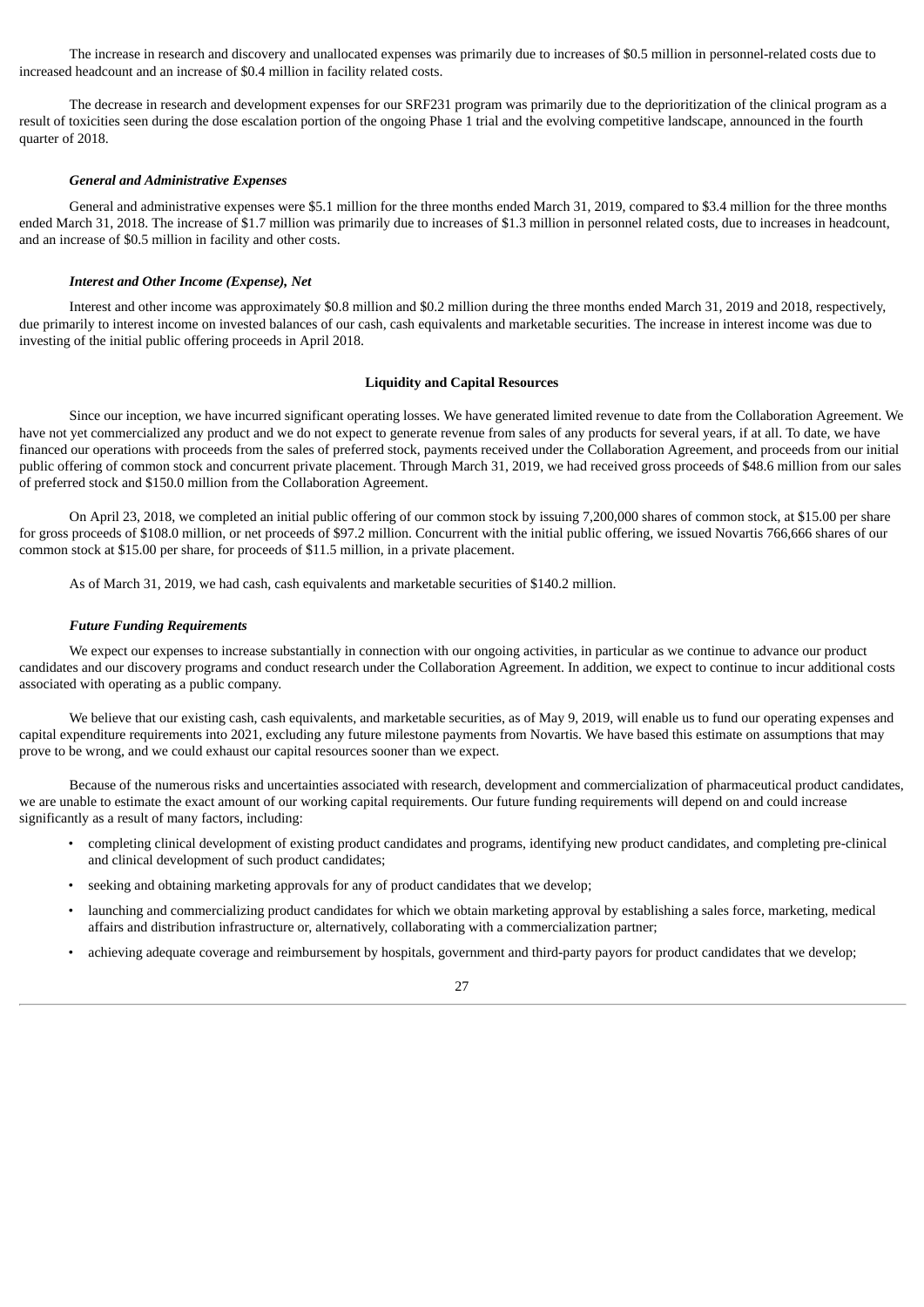- establishing and maintaining supply and manufacturing relationships with third parties that can provide adequate, in both amount and quality, products and services to support clinical development and the market demand for product candidates that we develop, if approved;
- obtaining market acceptance of product candidates that we develop as viable treatment options;
- addressing any competing technological and market developments;
- negotiating favorable terms in any collaboration, licensing or other arrangements into which we may enter and performing our obligations in such collaborations;
- maintaining, protecting and expanding our portfolio of intellectual property rights, including patents, trade secrets and know-how;
- defending against third-party interference or infringement claims, if any; and
- attracting, hiring and retaining qualified personnel.

A change in the outcome of any of these or other variables with respect to the development of any of our product candidates could significantly change the costs and timing associated with the development of that product candidate. Further, our operating plans may change in the future, and we may need additional funds to meet operational needs and capital requirements associated with such operating plans.

In addition to the variables described above, if and when any product candidate we develop successfully completes development, we will incur substantial additional costs associated with regulatory filings, marketing approval, post-marketing requirements, maintaining our intellectual property rights, and regulatory protection, in addition to other costs. We cannot reasonably estimate these costs at this time.

Until such time, if ever, that we can generate substantial product revenue, we expect to finance our cash needs through a combination of equity or debt financings and collaboration arrangements, including the Collaboration Agreement. We currently have no credit facility or committed sources of capital. To the extent that we raise additional capital through the future sale of equity or debt, the ownership interests of our stockholders will be diluted, and the terms of these securities may include liquidation or other preferences that adversely affect the rights of our existing common stockholders. If we raise additional funds through the issuance of debt securities, these securities could contain covenants that would restrict our operations. We may require additional capital beyond our currently anticipated amounts. Additional capital may not be available on reasonable terms, or at all. If we raise additional funds through collaboration arrangements in the future, we may have to relinquish valuable rights to our technologies, future revenue streams or product candidates, or grant licenses on terms that may not be favorable to us. If we are unable to raise additional funds when needed, we may be required to delay, limit, reduce or terminate development or future commercialization efforts.

# *Cash Flows*

The following table summarizes information regarding our cash flows for each of the periods presented:

|                                                                          | Three months ended March 31, |  |        |
|--------------------------------------------------------------------------|------------------------------|--|--------|
|                                                                          | 2018<br>2019                 |  |        |
|                                                                          | (in thousands)               |  |        |
| Net cash provided by (used in):                                          |                              |  |        |
| Operating activities                                                     | (18,308)                     |  | 31,011 |
| <b>Investing activities</b>                                              | (23,502)                     |  | 5,720  |
| Financing activities                                                     | 211                          |  | 102    |
| Net increase (decrease) in cash and cash equivalents and restricted cash | (41,599)                     |  | 36,833 |

#### *Operating Activities*

During the three months ended March 31, 2019, net cash used in operating activities was \$18.3 million, primarily due to non-cash charges of \$1.9 million partially offset by net cash used in our net loss of \$4.2 million and changes in our operating assets and liabilities of \$16.0 million. Net cash used in changes in our operating assets and liabilities for the three months ended March 31, 2019 consisted primarily of a \$3.3 million decrease in accrued expenses and other current liabilities, a \$14.4 million decrease in deferred revenue-related party, a \$0.3 million decrease in operating lease liabilities, and a decrease of \$1.1 million in prepaid expenses and other current assets. The decrease in accrued expenses and other current liabilities was primarily due to payments of manufacturing costs incurred to support ongoing clinical trial activities. The increase in operating lease liabilities relate to the adoption of the new leasing standard in the first quarter 2019. The decrease in deferred revenue-related party was primarily due to the removal of all future costs associated with IL-27 from the estimated total costs in the cost-to-cost model when Novartis informed us of their decision not to purchase its Option related to IL-27.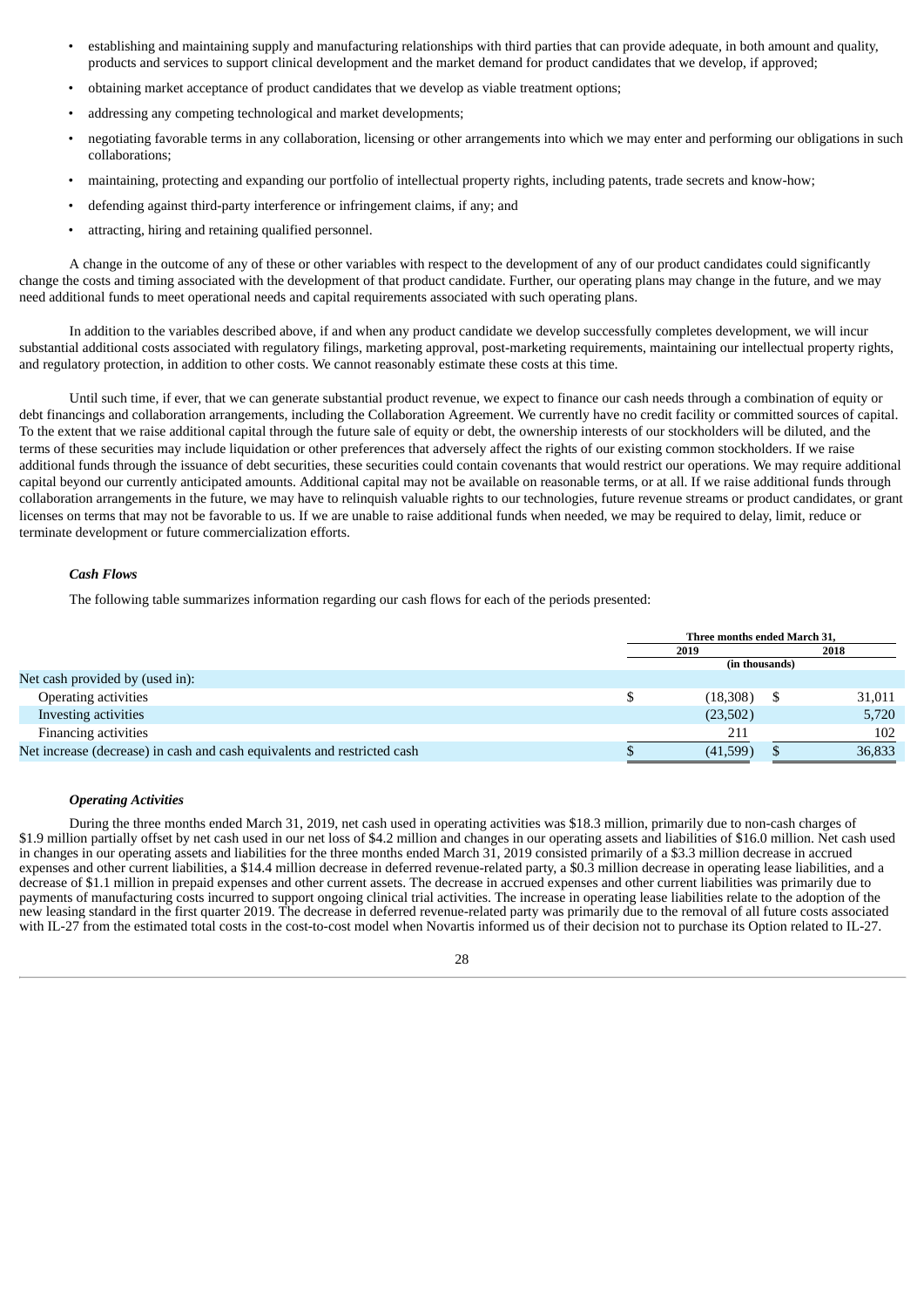During the three months ended March 31, 2018, net cash provided by operating activities was \$31.0 million, primarily due to our net income of \$31.2 million and non-cash charges of \$1.7 million partially offset by net cash used in changes in our operating assets and liabilities of \$1.8 million. Net cash used in changes in our operating assets and liabilities for the three months ended March 31, 2018 consisted primarily of a \$5.6 million decrease in accrued expenses and other current liabilities, and a \$0.5 million decrease in deferred revenue-related party, offset by a \$3.7 million increase in accounts payable and a \$0.6 million decrease in prepaid expenses and other current assets. The decrease in accrued expenses and other current liabilities was primarily due to payments of manufacturing costs incurred to support ongoing clinical trial activities and the payment of accrued bonuses in January 2018. The increase in accounts payable was due to timing of invoices for manufacturing expenses.

### *Investing Activities*

During the three months ended March 31, 2019, net cash used in investing activities was \$23.5 million, primarily due to purchases of marketable securities of \$70.3 million and \$0.9 million of purchases of property and equipment, partially offset by \$47.7 million of proceeds from sales or maturities of marketable securities.

During the three months ended March 31, 2018, net cash provided by investing activities was \$5.7 million, consisting primarily of \$6.2 million of proceeds from sales or maturities of marketable securities, partially offset by \$0.5 million of purchases of property and equipment.

### *Financing Activities*

During the three months ended March 31, 2019, net cash provided by financing activities was \$0.2 million consisting primarily of \$0.2 million of proceeds received from the exercise of stock options.

During the three months ended March 31, 2018, net cash provided by financing activities was immaterial, consisting primarily of \$0.2 million of proceeds received from the exercise of stock options offset by payments of initial public offering costs of \$0.1 million.

### *Contractual Obligations*

We have entered into agreements in the normal course of business with CROs for clinical trials and clinical supply manufacturing and with vendors for preclinical research studies and other services and products for operating purposes. These contractual obligations are cancelable at any time by us, generally upon prior written notice to the vendor.

During the three months ended March 31, 2019, there were no material changes, to our contractual obligations and commitments from those described under the heading "Management's Discussion and Analysis of Financial Condition and Results of Operations—Contractual Obligations and Commitments" in our Annual Report on Form 10-K filed with the SEC pursuant to Rule 424(b)(4) of the Securities Act on March 7, 2019.

### **Critical Accounting Policies and Significant Judgments and Estimates**

Our management's discussion and analysis of our financial condition and results of operations is based on our consolidated financial statements, which we have prepared in accordance with the rules and regulations of the SEC, and generally accepted accounting principles in the United States, or GAAP. The preparation of these consolidated financial statements requires us to make estimates and assumptions that affect the reported amounts of assets, liabilities, and the disclosure of contingent assets and liabilities at the date of the financial statements, as well as revenue and expenses during the reporting period. We evaluate our estimates and judgments on an ongoing basis. We base our estimates on historical experience and on various other factors that we believe are reasonable under the circumstances, the results of which form the basis for making judgments about the carrying value of assets and liabilities that are not readily apparent from other sources. Our actual results may differ from these estimates under different assumptions or conditions.

Our critical accounting policies and the methodologies and assumptions we apply under them have not materially changed since our Annual Report on Form 10-K filed with the Securities and Exchange Commission or SEC pursuant to Rule 424(b)(4) of the Securities Act on March 7, 2019, except for our adoption of the new leasing standard which is discussed above.

# **Off-Balance Sheet Arrangements**

We did not have, during the periods presented, and we do not currently have, any off-balance sheet arrangements, as defined under applicable SEC rules.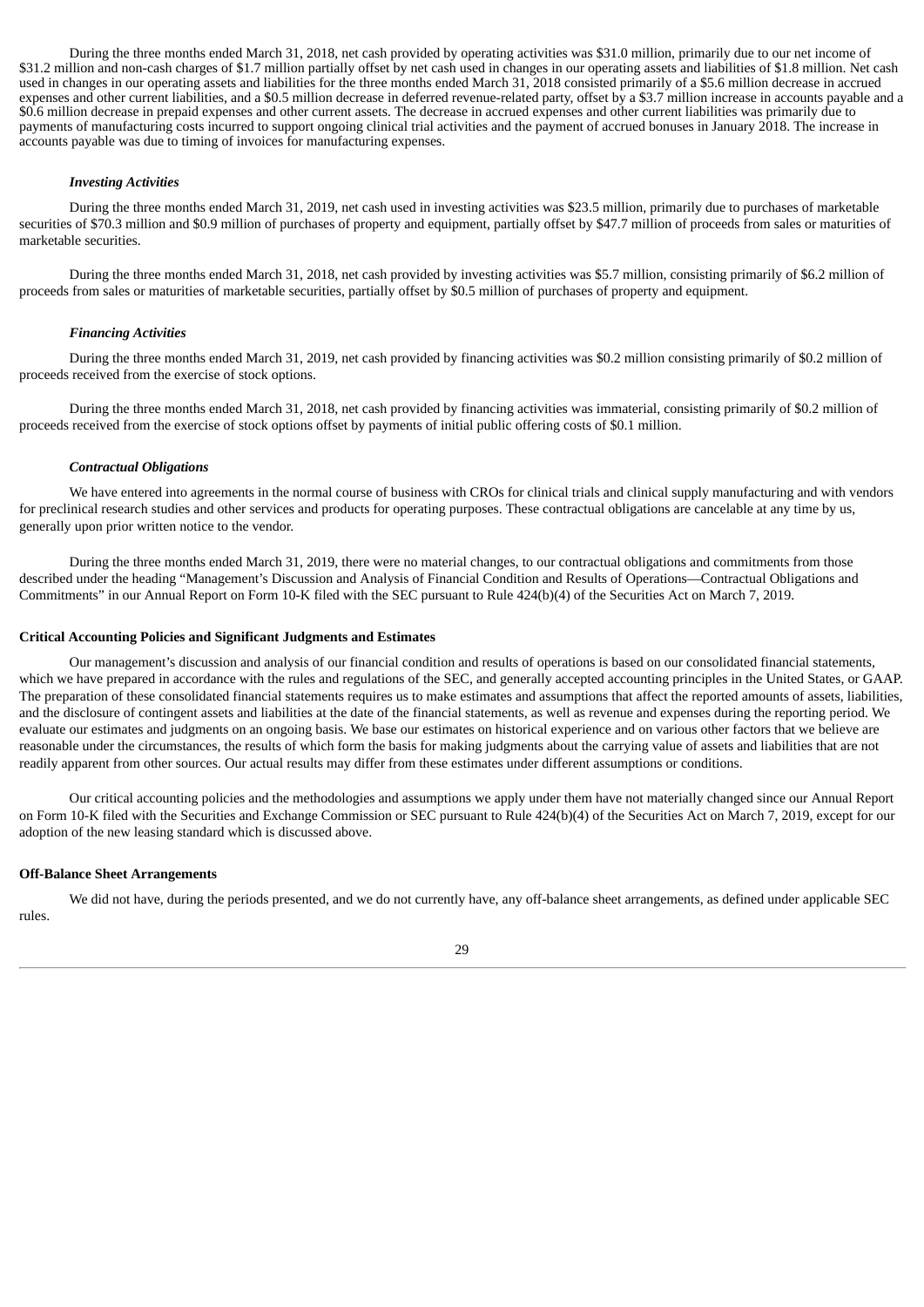#### **Recently Issued Accounting Pronouncements**

A description of recently issued accounting pronouncements that may potentially impact our financial position and results of operations is disclosed in Note 2 to our condensed consolidated financial statements appearing in this Form 10-Q.

#### **Emerging Growth Company Status**

As an "emerging growth company," the Jumpstart Our Business Startups Act of 2012 allows us to delay adoption of new or revised accounting standards applicable to public companies until such standards are made applicable to private companies. However, we have irrevocably elected not to avail ourselves of this extended transition period for complying with new or revised accounting standards and, therefore, we will be subject to the same new or revised accounting standards as other public companies that are not emerging growth companies.

# <span id="page-30-0"></span>**Item 3. Quantitative and Qualitative Disclosures About Market Risk**

Our cash, cash equivalents and marketable securities as of March 31, 2019 consisted of cash, a money market fund invested primarily in short-term U.S. Treasury obligations, U.S. government agency bonds and corporate bonds. Interest income is sensitive to changes in the general level of interest rates; however, due to the nature of these investments, we do not believe that we have any material exposure to changes in the fair value of our investment portfolio as a result of changes in interest rates.

#### <span id="page-30-1"></span>**Item 4. Limitations on Effectiveness of Controls and Procedures**

The term "disclosure controls and procedures," as defined in Rules 13a-15(e) and 15d-15(e) under the Exchange Act, refers to controls and procedures that are designed to ensure that information required to be disclosed by a company in the reports that it files or submits under the Exchange Act is recorded, processed, summarized and reported, within the time periods specified in the SEC's rules and forms. Disclosure controls and procedures include, without limitation, controls and procedures designed to ensure that information required to be disclosed by a company in the reports that it files or submits under the Exchange Act is accumulated and communicated to the company's management, including its principal executive and principal financial officers, or persons performing similar functions, as appropriate to allow timely decisions regarding required disclosure.

In designing and evaluating our disclosure controls and procedures, management recognizes that any controls and procedures, no matter how well designed and operated, can provide only reasonable assurance of achieving the desired control objectives. In addition, the design of disclosure controls and procedures must reflect the fact that there are resource constraints and that management is required to apply judgment in evaluating the benefits of possible controls and procedures relative to their costs.

#### **Evaluation of Disclosure Controls and Procedures**

Our management, with the participation of our Principal Executive Officer and Principal Financial Officer, evaluated, as of the end of the period covered by this Quarterly Report on Form 10-Q, the effectiveness of our disclosure controls and procedures (as defined in Rules 13a-15(e) and 15d-15(e) under the Exchange Act of 1934). Based on that evaluation, our Principal Executive Officer and Principal Financial Officer concluded that our disclosure controls and procedures were effective at the reasonable assurance level as of March 31, 2019.

### **Changes in Internal Control Over Financial Reporting**

No change in our internal control over financial reporting (as defined in Rules 13a-15(f) and 15d-15(f) under the Exchange Act) has occurred during the three months ended March 31, 2019 that has materially affected, or is reasonably likely to materially affect, our internal control over financial reporting.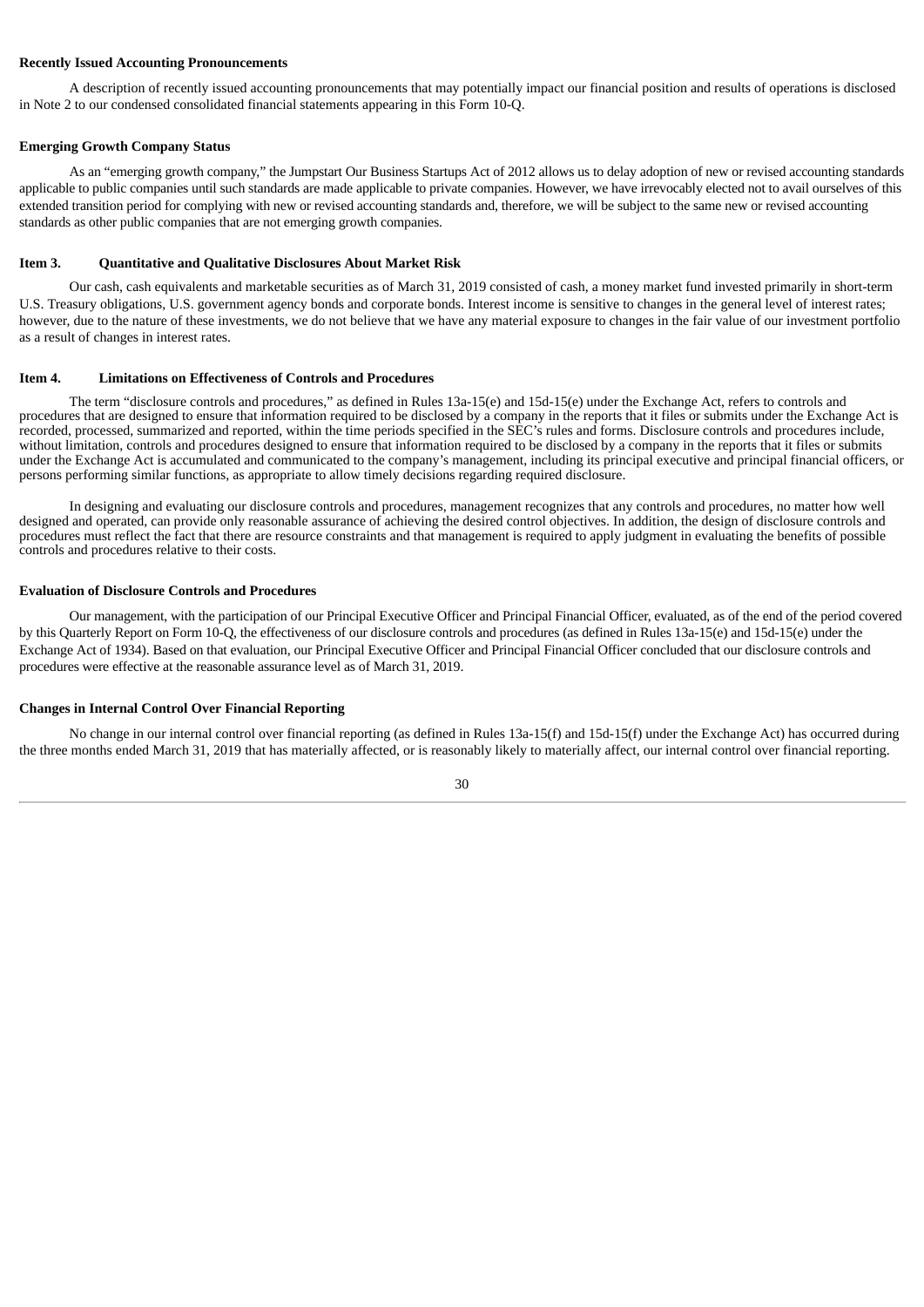### **PART II—OTHER INFORMATION**

### <span id="page-31-1"></span><span id="page-31-0"></span>**Item 1. Legal Proceedings**

In January 2017, we filed an opposition in the European Patent Office, or EPO, opposing the grant of European Patent No. EP 2242512 to Stanford University, or the Stanford Patent. We were one of seven parties opposing the grant of the Stanford Patent, which relates generally to CD47 antibodies for use in treating cancer. Stanford filed a response to the seven oppositions and oral arguments were held in August 2018. The Opposition Division of the EPO maintained an amended version of the patent. As of May 9, 2019, we and three additional opponents have submitted notices of appeal to the Opposition Division's interlocutory decision to the Technical Board of Appeal of the EPO. Accordingly, final resolution of the oppositions may be several years in the future.

The Opposition Division's interlocutory decision, if maintained at the appeals level, could have a substantial negative effect on our business and leave open the possibility that Stanford University or other parties that have rights to such patent could assert that SRF231 infringes on the Stanford Patent in a relevant European country. The timing and outcome of any such appeal cannot be predicted or determined as of the date of this report.

We are also aware of various pending divisional applications relating to EP 2242512 that are being pursued by Stanford University. Two divisional applications, EP 3056514 and EP 3056515, proceeded to grant on April 17, 2019. According to Article 99 of the European Patent Convention, any person may give notice to the EPO of opposition to these patents within nine months of grant, i.e., by January 17, 2020. These patents also materially impair our ability to commercialize SRF231 in Europe.

<span id="page-31-2"></span>From time to time, we may become involved in other litigation or legal proceedings relating to claims arising from the ordinary course of business.

## **Item 1A. Risk Factors**

There have been no material changes from the risk factors previously disclosed in Part I, Item 1A (Risk Factors) of our Annual Report on Form 10-K *for the fiscal year ended December 31, 2018*.

**Item 2. Unregistered Sales of Equity Securities and Use of Proceeds.**

<span id="page-31-3"></span>None.

# **Item 3. Defaults upon Senior Securities.**

<span id="page-31-4"></span>None.

### **Item 4. Mine Safety Disclosures.**

<span id="page-31-5"></span>Not applicable.

#### **Item 5. Other Information.**

<span id="page-31-6"></span>None.

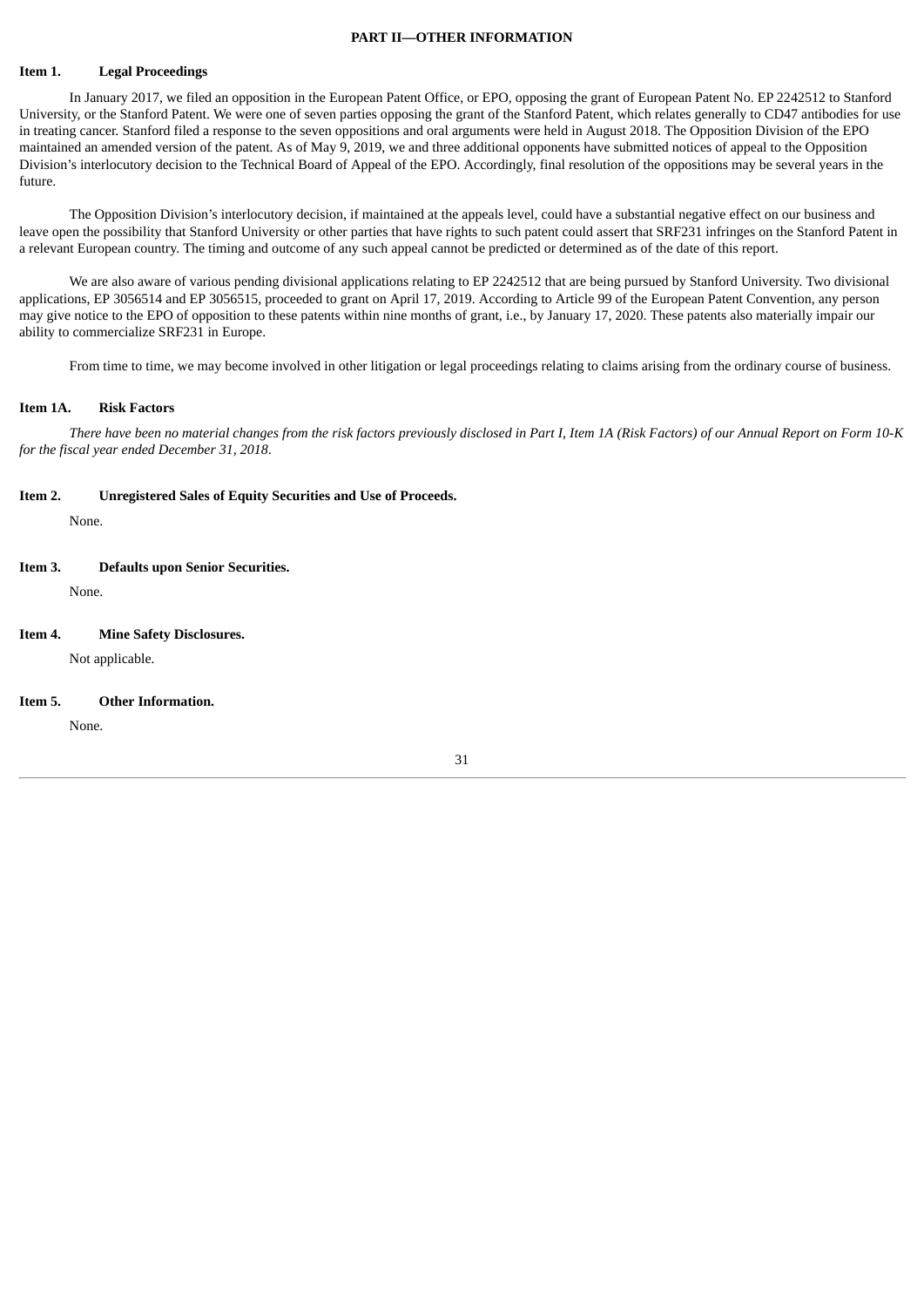# <span id="page-32-0"></span>**Item 6. Exhibits.**

The exhibits listed on the Exhibit Index immediately preceding such exhibits, which is incorporated herein by reference, are filed or furnished as part of this Quarterly Report on Form 10-Q.

| <b>Exhibit</b><br>Number | <b>Description</b>                                                                                                                                                                                                                                                                                                                                                                                                                                                                                                                                                                                                                                                      |
|--------------------------|-------------------------------------------------------------------------------------------------------------------------------------------------------------------------------------------------------------------------------------------------------------------------------------------------------------------------------------------------------------------------------------------------------------------------------------------------------------------------------------------------------------------------------------------------------------------------------------------------------------------------------------------------------------------------|
| 31.1                     | Certification of Principal Executive Officer Pursuant to Rules 13a-14(a) and 15d-14(a) under the Securities Exchange Act of 1934, as<br>Adopted Pursuant to Section 302 of the Sarbanes-Oxley Act of 2002.                                                                                                                                                                                                                                                                                                                                                                                                                                                              |
| 31.2                     | Certification of Principal Financial and Accounting Officer Pursuant to Rules 13a-14(a) and 15d-14(a) under the Securities Exchange Act of<br>1934, as Adopted Pursuant to Section 302 of the Sarbanes-Oxley Act of 2002.                                                                                                                                                                                                                                                                                                                                                                                                                                               |
| 32.1                     | Certification of Principal Executive Officer Pursuant to 18 U.S.C. Section 1350, as Adopted Pursuant to Section 906 of the Sarbanes-Oxley<br>Act of 2002.*                                                                                                                                                                                                                                                                                                                                                                                                                                                                                                              |
| 32.2                     | Certification of Principal Financial and Accounting Officer Pursuant to 18 U.S.C. Section 1350, as Adopted Pursuant to Section 906 of the<br>Sarbanes-Oxley Act of 2002.*                                                                                                                                                                                                                                                                                                                                                                                                                                                                                               |
| 101.INS                  | <b>XBRL Instance Document</b>                                                                                                                                                                                                                                                                                                                                                                                                                                                                                                                                                                                                                                           |
| 101.SCH                  | <b>XBRL Taxonomy Extension Schema Document</b>                                                                                                                                                                                                                                                                                                                                                                                                                                                                                                                                                                                                                          |
| 101.CAL                  | <b>XBRL Taxonomy Extension Calculation Linkbase Document</b>                                                                                                                                                                                                                                                                                                                                                                                                                                                                                                                                                                                                            |
| 101.DEF                  | <b>XBRL Taxonomy Extension Definition Linkbase Document</b>                                                                                                                                                                                                                                                                                                                                                                                                                                                                                                                                                                                                             |
| 101.LAB                  | XBRL Taxonomy Extension Label Linkbase Document                                                                                                                                                                                                                                                                                                                                                                                                                                                                                                                                                                                                                         |
| 101.PRE                  | XBRL Taxonomy Extension Presentation Linkbase Document                                                                                                                                                                                                                                                                                                                                                                                                                                                                                                                                                                                                                  |
|                          | $\mathbf{A} \cdot \mathbf{A}$ and $\mathbf{A} \cdot \mathbf{A}$ and $\mathbf{A} \cdot \mathbf{A}$ and $\mathbf{A} \cdot \mathbf{A}$ and $\mathbf{A} \cdot \mathbf{A}$ and $\mathbf{A} \cdot \mathbf{A}$<br>$\mathcal{L} = \mathcal{L} = \mathcal{L} = \mathcal{L} = \mathcal{L} = \mathcal{L} = \mathcal{L} = \mathcal{L} = \mathcal{L} = \mathcal{L} = \mathcal{L} = \mathcal{L} = \mathcal{L} = \mathcal{L} = \mathcal{L} = \mathcal{L} = \mathcal{L} = \mathcal{L} = \mathcal{L} = \mathcal{L} = \mathcal{L} = \mathcal{L} = \mathcal{L} = \mathcal{L} = \mathcal{L} = \mathcal{L} = \mathcal{L} = \mathcal{L} = \mathcal{L} = \mathcal{L} = \mathcal{L} = \mathcal$ |

The certification furnished in Exhibit 32.1 hereto is deemed to accompany this Quarterly Report on Form 10-Q and will not be deemed "filed" for purposes of Section 18 of the Securities Exchange Act of 1934, as amended, except to the extent that the Registrant specifically incorporates it by reference. Such certification will not be deemed to be incorporated by reference into any filings under the Securities Act of 1933, as amended, or the Securities Exchange Act of 1934, as amended, except to the extent that the Registrant specifically incorporates it by reference.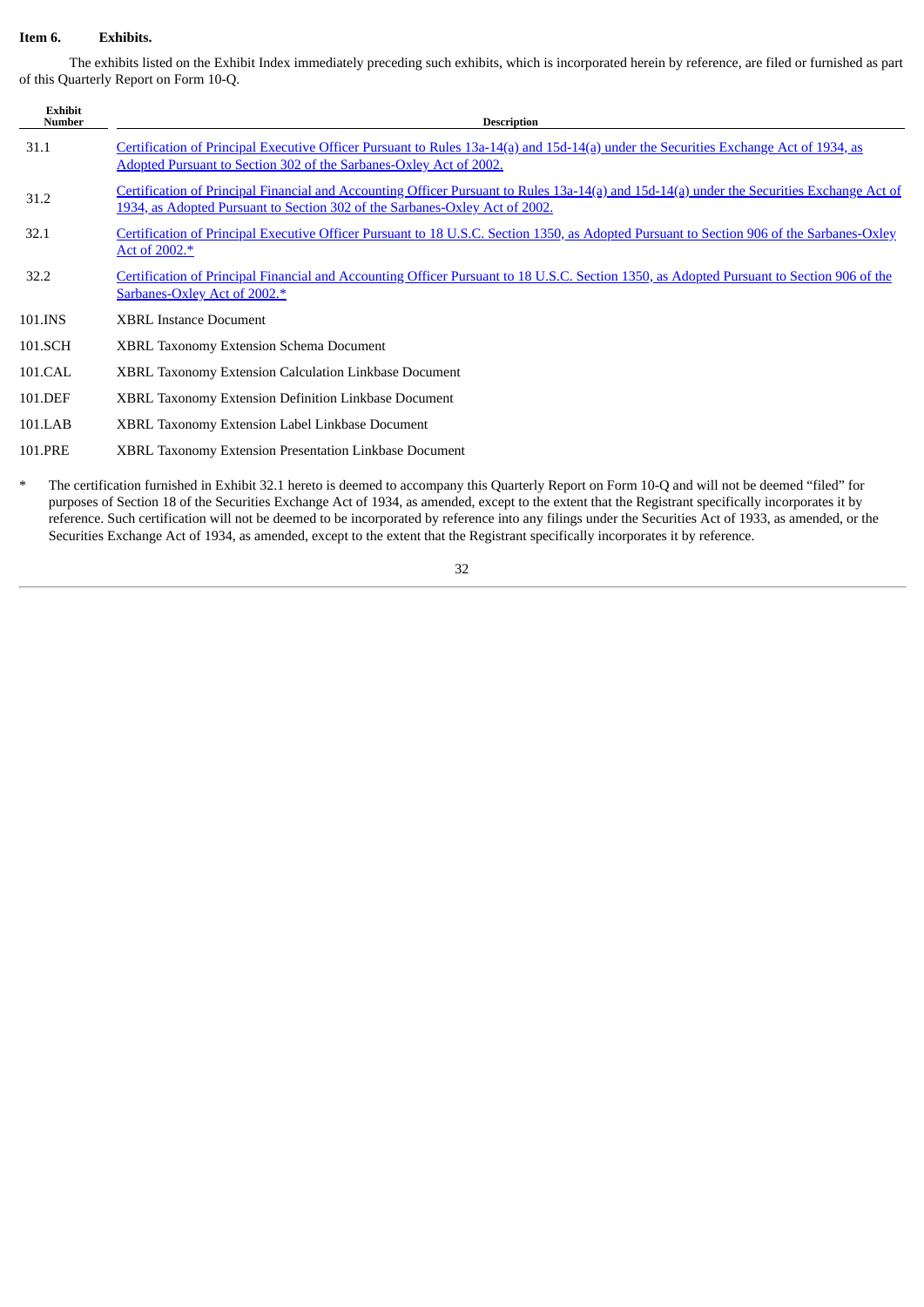# **SIGNATURES**

<span id="page-33-0"></span>Pursuant to the requirements of the Securities Exchange Act of 1934, the registrant has duly caused this report to be signed on its behalf by the undersigned thereunto duly authorized.

Surface Oncology, Inc.

**J. Jeffrey Goater Chief Executive Officer (Principal Executive Officer)**

**Jessica Fees Treasurer and Senior Vice President, Finance and Business Operations (Principal Financial and Accounting Officer)**

33

Date: May 9, 2019 By: /s/ J. Jeffrey Goater

Date: May 9, 2019 By: /s/ Jessica Fees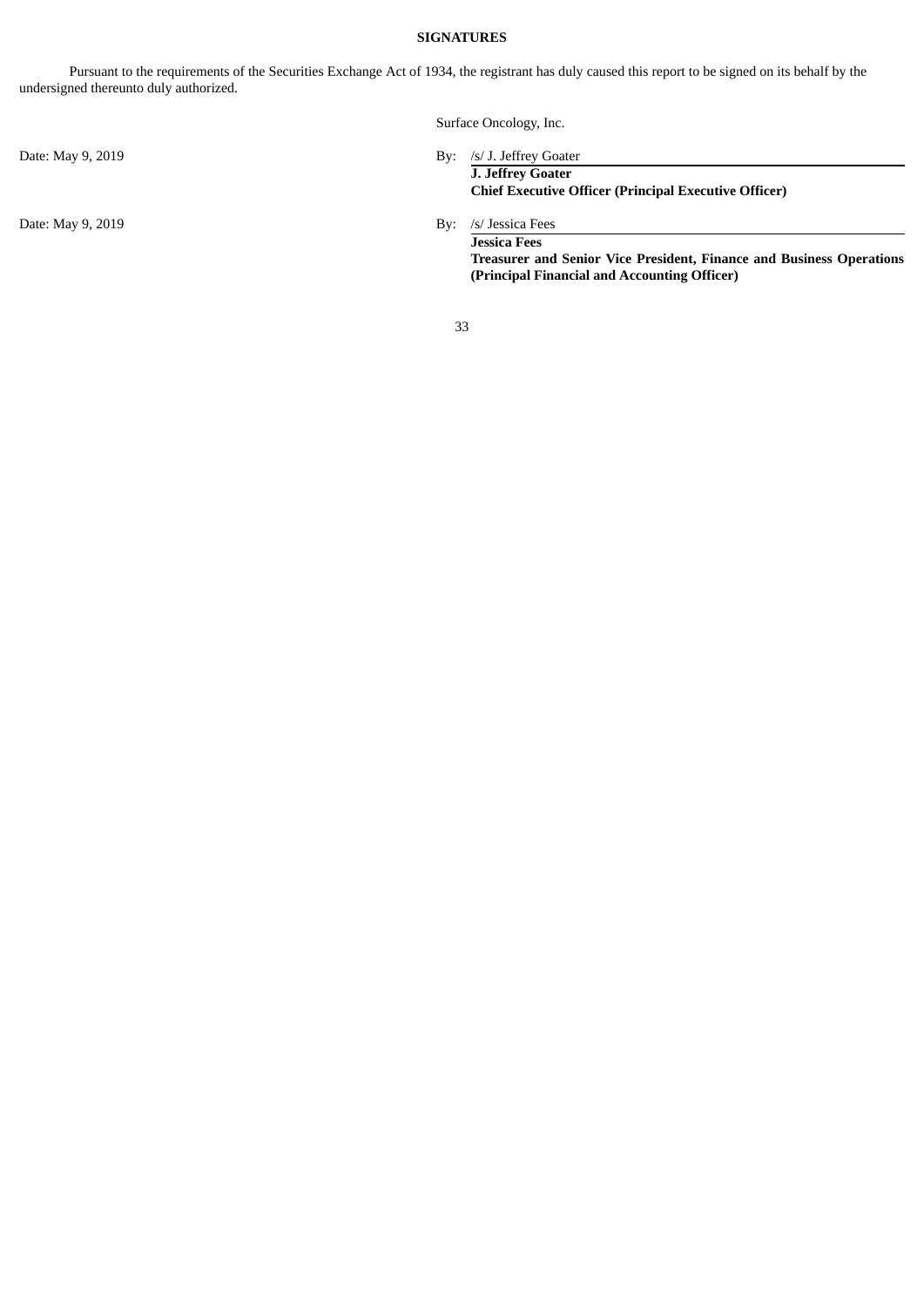# **Certification of Principal Executive Officer and Principal Financial Officer pursuant to Exchange Act Rules 13a-14(a**) **and 15d-14(a), as adopted pursuant to Section 302 of Sarbanes-Oxley Act of 2002**

<span id="page-34-0"></span>I, J. Jeffrey Goater, certify that:

- 1. I have reviewed this Quarterly Report on Form 10-Q of Surface Oncology, Inc.;
- 2. Based on my knowledge, this report does not contain any untrue statement of a material fact or omit to state a material fact necessary to make the statements made, in light of the circumstances under which such statements were made, not misleading with respect to the period covered by this report;
- 3. Based on my knowledge, the financial statements, and other financial information included in this report, fairly present in all material respects the financial condition, results of operations and cash flows of the registrant as of, and for, the periods presented in this report;
- 4. The registrant's other certifying officer and I are responsible for establishing and maintaining disclosure controls and procedures (as defined in Exchange Act Rules 13a-15(e) and 15d-15(e)) for the registrant and have:
	- a) Designed such disclosure controls and procedures, or caused such disclosure controls and procedures to be designed under our supervision, to ensure that material information relating to the registrant, including its consolidated subsidiaries, is made known to us by others within those entities, particularly during the period in which this report is being prepared;
	- b) (Paragraph omitted pursuant to SEC Release Nos. 33-8238/34-47986 and 33-8392/34-49313);
	- c) Evaluated the effectiveness of the registrant's disclosure controls and procedures and presented in this report our conclusions about the effectiveness of the disclosure controls and procedures, as of the end of the period covered by this report based on such evaluation; and
	- d) Disclosed in this report any changes in the registrant's internal control over financial reporting that occurred during the registrant's most recent fiscal quarter (the registrant's fourth fiscal quarter in the case of an annual report), that has materially affected, or is reasonably likely to materially affect, the registrant's internal control over financial reporting; and
- 5. The registrant's other certifying officer and I have disclosed, based on our most recent evaluation of internal control over financial reporting, to the registrant's auditors and the audit committee of the registrant's board of directors (or persons performing the equivalent functions):
	- a) All significant deficiencies and material weaknesses in the design or operation of internal control over financial reporting which are reasonably likely to adversely affect the registrant's ability to record, process, summarize and report financial information; and
	- b) Any fraud, whether or not material, that involves management or other employees who have a significant role in the registrant's internal control over financial reporting.

Dated: May 9, 2019 */s/ J. Jeffrey Goater* 

J. Jeffrey Goater Chief Executive Officer (Principal Executive Officer)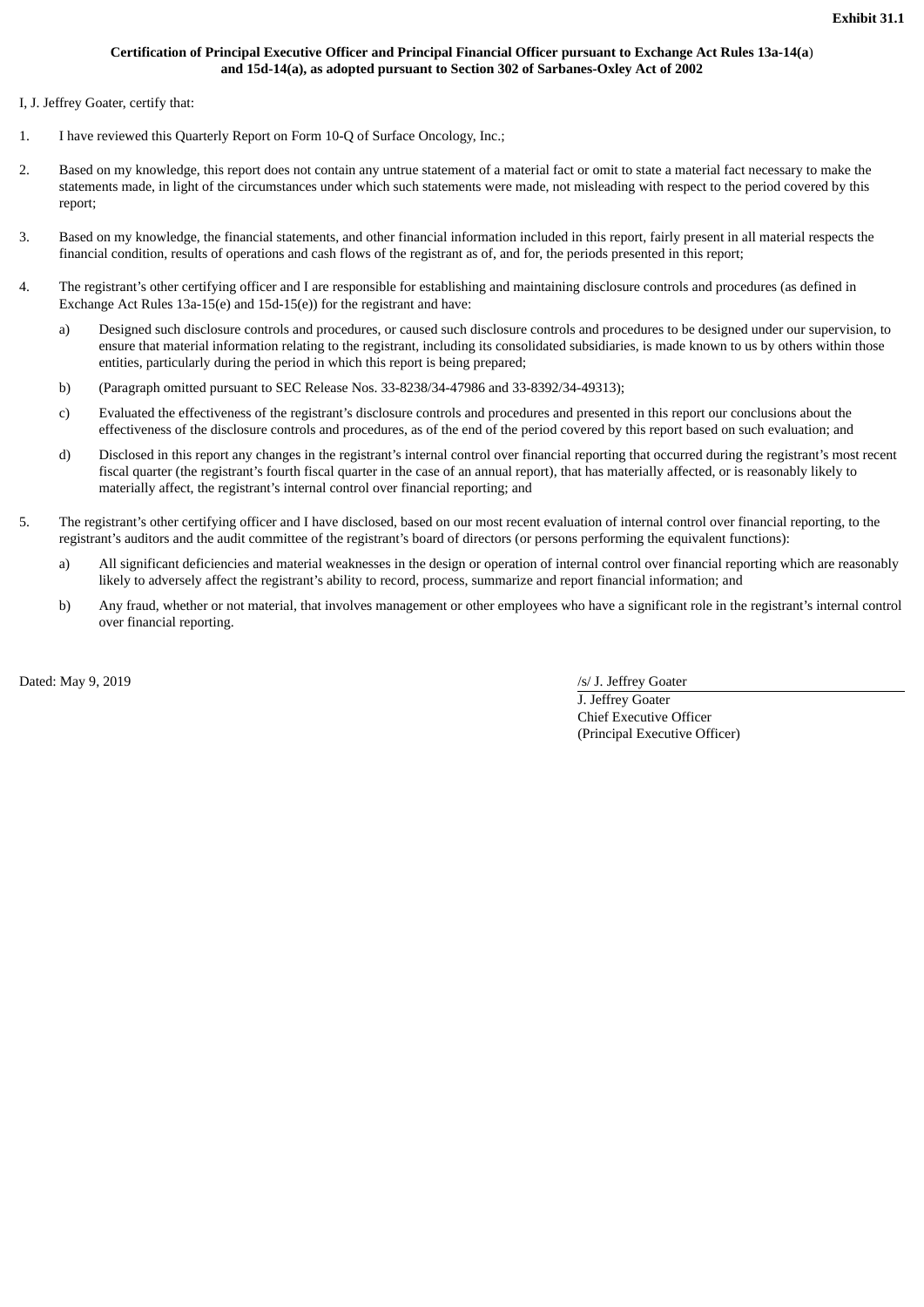# **Certification of Principal Executive Officer and Principal Financial Officer pursuant to Exchange Act Rules 13a-14(a**) **and 15d-14(a), as adopted pursuant to Section 302 of Sarbanes-Oxley Act of 2002**

<span id="page-35-0"></span>I, Jessica Fees, certify that:

- 1. I have reviewed this Quarterly Report on Form 10-Q of Surface Oncology, Inc.;
- 2. Based on my knowledge, this report does not contain any untrue statement of a material fact or omit to state a material fact necessary to make the statements made, in light of the circumstances under which such statements were made, not misleading with respect to the period covered by this report;
- 3. Based on my knowledge, the financial statements, and other financial information included in this report, fairly present in all material respects the financial condition, results of operations and cash flows of the registrant as of, and for, the periods presented in this report;
- 4. The registrant's other certifying officer and I are responsible for establishing and maintaining disclosure controls and procedures (as defined in Exchange Act Rules 13a-15(e) and 15d-15(e)) for the registrant and have:
	- a) Designed such disclosure controls and procedures, or caused such disclosure controls and procedures to be designed under our supervision, to ensure that material information relating to the registrant, including its consolidated subsidiaries, is made known to us by others within those entities, particularly during the period in which this report is being prepared;
	- b) (Paragraph omitted pursuant to SEC Release Nos. 33-8238/34-47986 and 33-8392/34-49313);
	- c) Evaluated the effectiveness of the registrant's disclosure controls and procedures and presented in this report our conclusions about the effectiveness of the disclosure controls and procedures, as of the end of the period covered by this report based on such evaluation; and
	- d) Disclosed in this report any changes in the registrant's internal control over financial reporting that occurred during the registrant's most recent fiscal quarter (the registrant's fourth fiscal quarter in the case of an annual report), that has materially affected, or is reasonably likely to materially affect, the registrant's internal control over financial reporting; and
- 5. The registrant's other certifying officer and I have disclosed, based on our most recent evaluation of internal control over financial reporting, to the registrant's auditors and the audit committee of the registrant's board of directors (or persons performing the equivalent functions):
	- a) All significant deficiencies and material weaknesses in the design or operation of internal control over financial reporting which are reasonably likely to adversely affect the registrant's ability to record, process, summarize and report financial information; and
	- b) Any fraud, whether or not material, that involves management or other employees who have a significant role in the registrant's internal control over financial reporting.

Dated: May 9, 2019 */s/ Jessica Fees /s/ Jessica Fees /s/ Jessica Fees* 

Jessica Fees Senior Vice President, Finance and Business Operations (Principal Financial and Accounting Officer)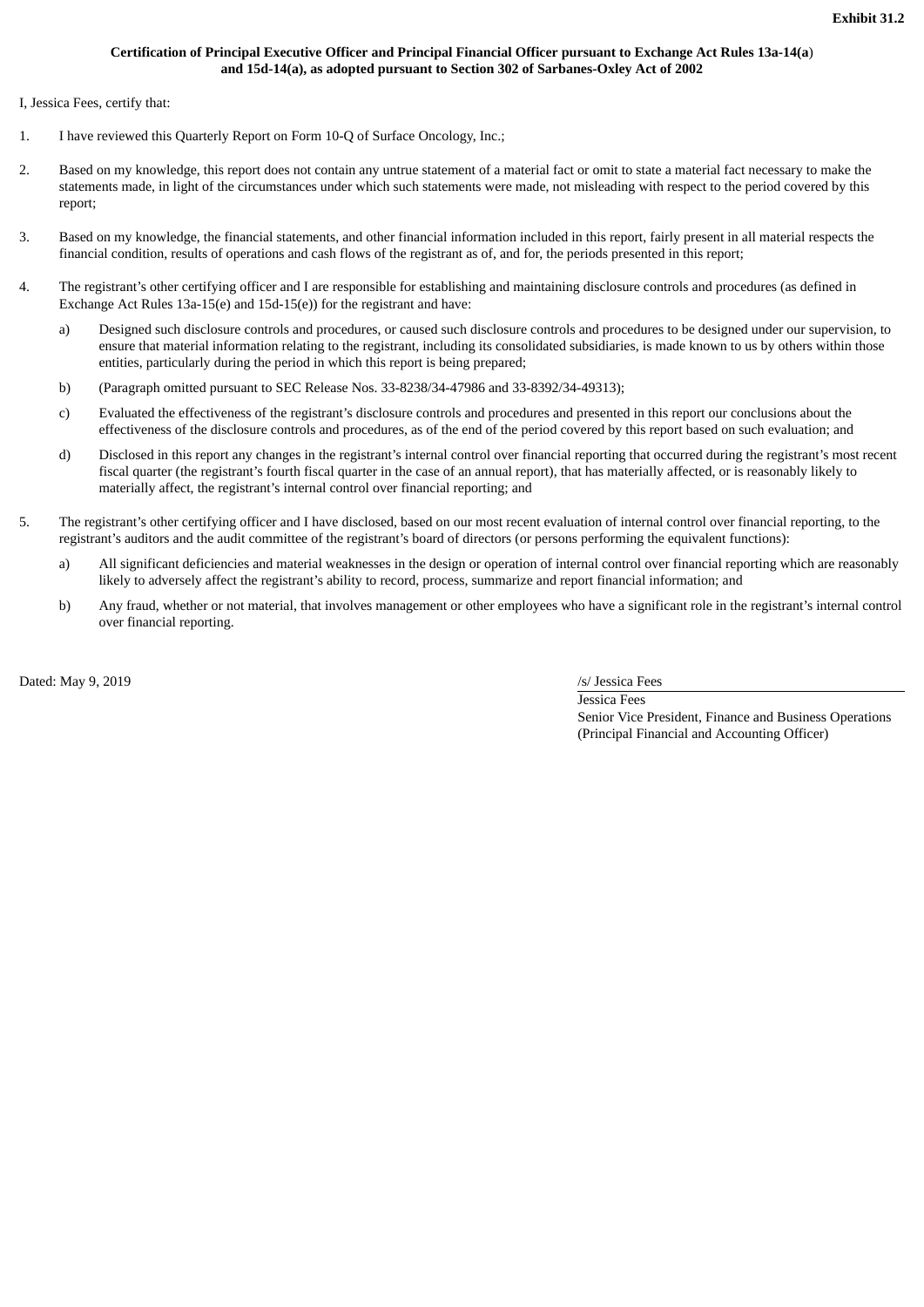# **CERTIFICATION PURSUANT TO 18 U.S.C. SECTION 1350, AS ADOPTED PURSUANT TO SECTION 906 OF THE SARBANES-OXLEY ACT OF 2002**

<span id="page-36-0"></span>In connection with the Quarterly Report on Form 10-Q of Surface Oncology, Inc. (the "Company") for the period ended March 31, 2019 as filed with the Securities and Exchange Commission on the date hereof (the "Report"), the undersigned, J. Jeffrey Goater Chief Executive Officer of the Company, hereby certifies, pursuant to Section 1350 of Chapter 63 of Title 18, United States Code, that to his knowledge:

- (1) the Report fully complies with the requirements of Section 13(a) or 15(d) of the Securities Exchange Act of 1934, as amended; and
- (2) the information contained in the Report fairly presents, in all material respects, the financial condition and results of operations of the Company.

Dated: May 9, 2019 */s/ J. Jeffrey Goater* 

J. Jeffrey Goater Chief Executive Officer (Principal Executive Officer)

A signed original of this written statement required by Section 906 has been provided to the Company and will be retained by the Company and furnished to the Securities and Exchange Commission or its staff upon request.